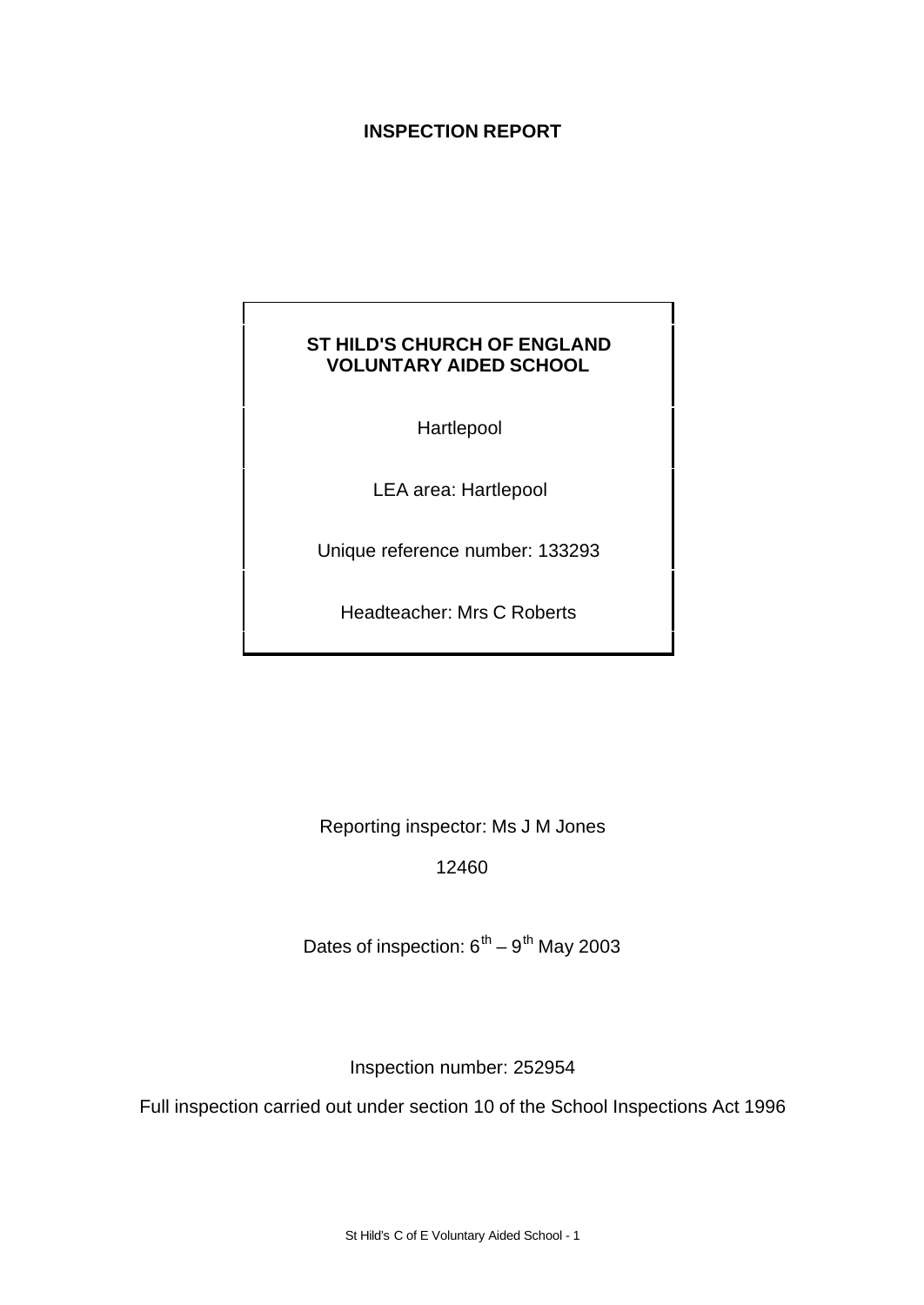# © Crown copyright 2003

This report may be reproduced in whole or in part for non-commercial educational purposes, provided that all extracts quoted are reproduced verbatim without adaptation and on condition that the source and date thereof are stated.

Further copies of this report are obtainable from the school. Under the School Inspections Act 1996, the school must provide a copy of this report and/or its summary free of charge to certain categories of people. A charge not exceeding the full cost of reproduction may be made for any other copies supplied.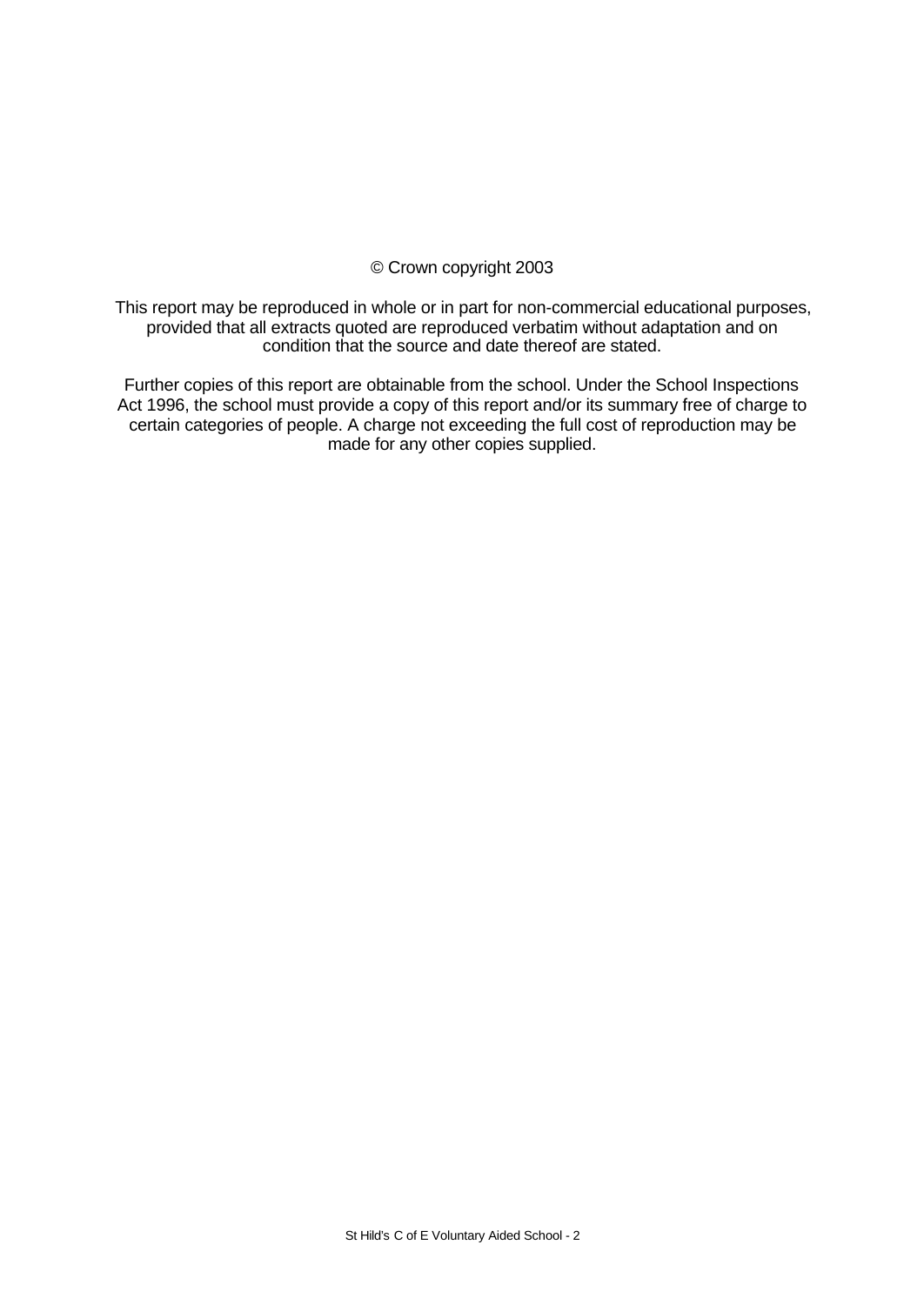# **INFORMATION ABOUT THE SCHOOL**

- Type of school: Comprehensive
- School category: Voluntary aided
- Age range of pupils: 11 16
- Gender of pupils: Mixed
- School address: King Oswy Drive Hartlepool Postcode: TS24 9PB
- Telephone number: 01429 273041 Fax number: 01429 232235
- Appropriate authority: The Governing Body Name of chair of governors: Mr W Hibbert
- Date of previous inspection: not applicable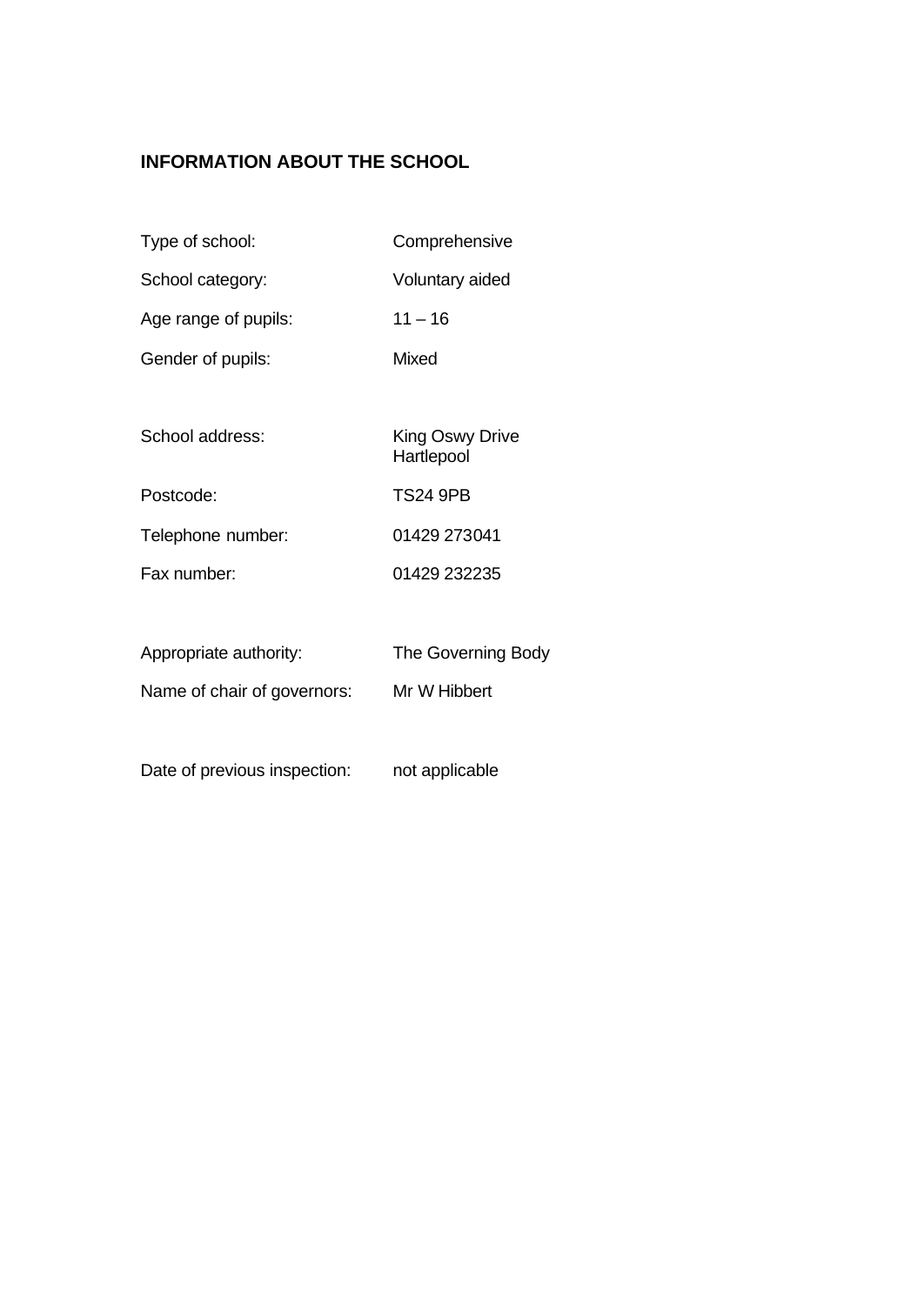# **INFORMATION ABOUT THE INSPECTION TEAM**

| <b>Team members</b> |                  | <b>Subject</b><br>responsibilities | <b>Aspect responsibilities</b>                                    |                                                                                 |
|---------------------|------------------|------------------------------------|-------------------------------------------------------------------|---------------------------------------------------------------------------------|
| 12460               | J M Jones        | Registered<br>inspector            |                                                                   | Information about the<br>school                                                 |
|                     |                  |                                    |                                                                   | The school's results and<br>pupils' achievements                                |
|                     |                  |                                    |                                                                   | How well are pupils<br>taught?                                                  |
|                     |                  |                                    |                                                                   | What should the school<br>do to improve further?                                |
| 19698               | D Hirons         | Lay inspector                      |                                                                   | Pupils' attitudes, values<br>and personal<br>development                        |
|                     |                  |                                    |                                                                   | How well does the school<br>care for its pupils?                                |
|                     |                  |                                    |                                                                   | How well does the school<br>work in partnership with<br>parents?                |
| 27050               | V Blackburn      | Team inspector                     | Science                                                           |                                                                                 |
| 13734               | H Davies         | Team inspector                     | Citizenship<br>Geography                                          | How good are the<br>curricular and other<br>opportunities offered to<br>pupils? |
| 21971               | J Glennon        | Team inspector                     | English                                                           |                                                                                 |
|                     |                  |                                    | Provision for pupils with<br>English as an additional<br>language |                                                                                 |
| 8756                | P Hanage         | Team inspector                     | <b>Mathematics</b>                                                |                                                                                 |
| 20287               | D Harris         | Team inspector                     | Modern foreign<br>languages                                       |                                                                                 |
| 22906               | <b>B Hodgson</b> | Team inspector                     | Information and<br>communication<br>technology                    |                                                                                 |
| 19915               | P Hooton         | Team inspector                     | History                                                           |                                                                                 |
| 3943                | D Innes          | Team inspector                     | Provision for pupils with<br>special educational<br>needs         | Inclusion                                                                       |
| 22524               | S Innes          | Team inspector                     | Design and technology                                             |                                                                                 |
| 27665               | A Lees           | Team inspector                     | Drama                                                             |                                                                                 |
|                     |                  |                                    | <b>Music</b>                                                      |                                                                                 |
|                     |                  |                                    | Vocational education                                              |                                                                                 |
| 14446               | <b>B</b> Simmons | Team inspector                     | Physical education                                                | How well the school is led<br>and managed?                                      |
| 3896                | R Tonks          | Team inspector                     | Art and design                                                    |                                                                                 |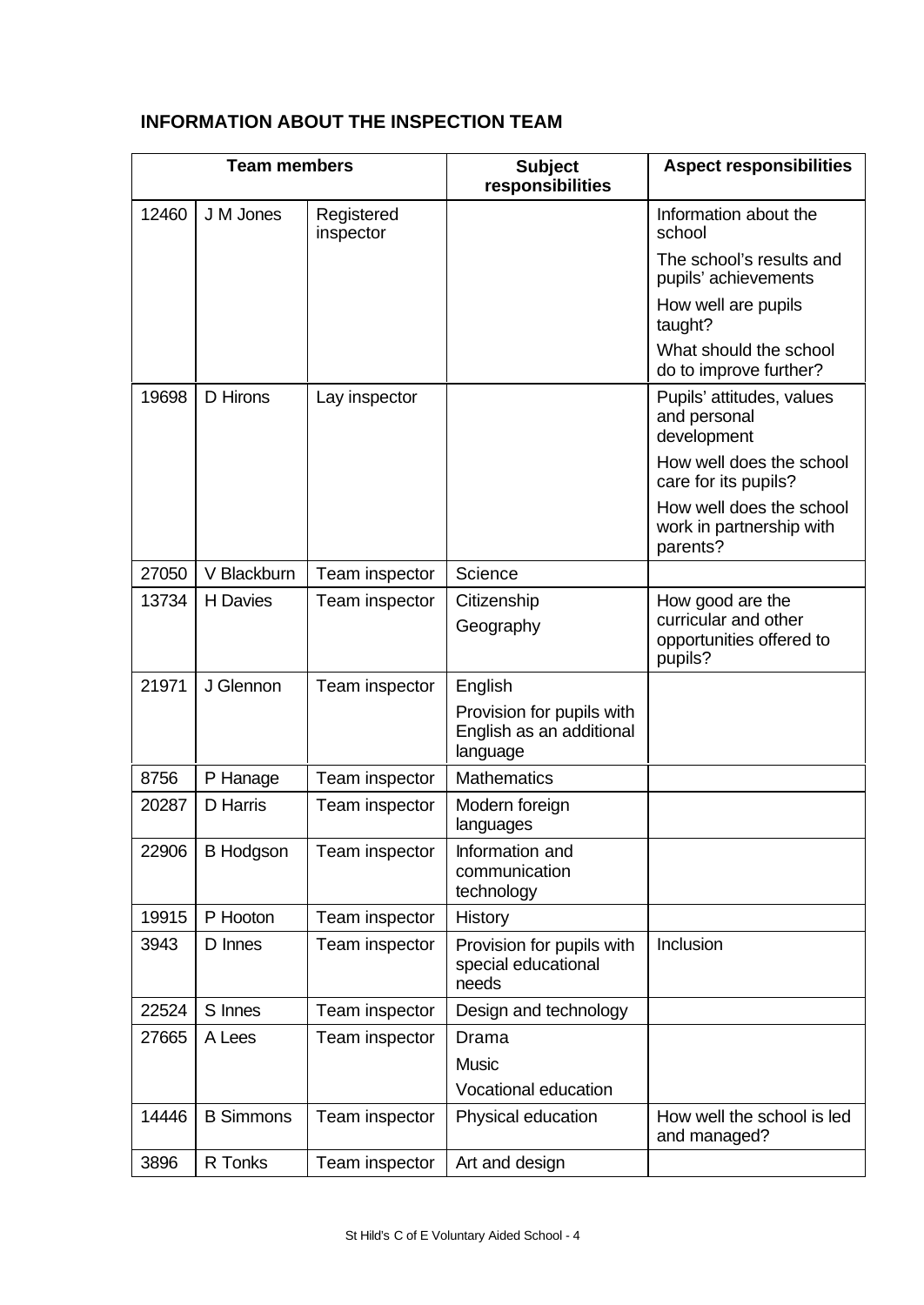The inspection contractor was:

Independent School Inspection Services (ISIS)

3 Harrowby Road West Park Leeds LS16 5HN

Any concerns or complaints about the inspection or the report should be raised with the inspection contractor. Complaints that are not satisfactorily resolved by the contractor should be raised with OFSTED by writing to:

> The Complaints Manager Inspection Quality Division The Office for Standards in Education Alexandra House 33 Kingsway London WC2B 6SE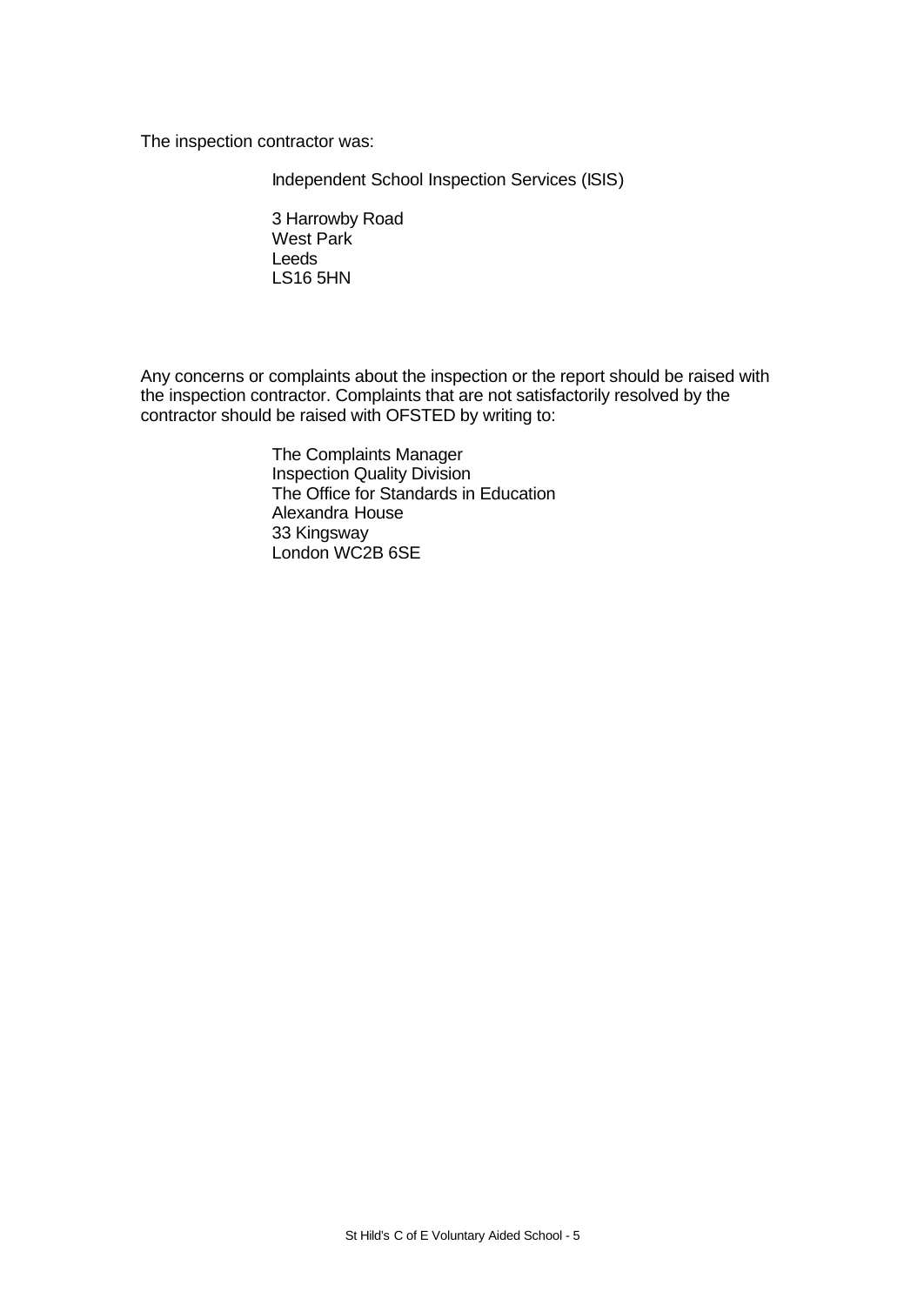# **REPORT CONTENTS**

|                                                                                                                                                                                                                                                                                                                                                                          | Page |
|--------------------------------------------------------------------------------------------------------------------------------------------------------------------------------------------------------------------------------------------------------------------------------------------------------------------------------------------------------------------------|------|
| <b>PART A: SUMMARY OF THE REPORT</b>                                                                                                                                                                                                                                                                                                                                     | 7    |
| Information about the school<br>How good the school is<br>What the school does well<br>What could be improved<br>How the school has improved since its last inspection<br><b>Standards</b><br>Pupils' attitudes and values<br>Teaching and learning<br>Other aspects of the school<br>How well the school is led and managed<br>Parents' and carers' views of the school |      |
| <b>PART B: COMMENTARY</b>                                                                                                                                                                                                                                                                                                                                                |      |
| <b>HOW HIGH ARE STANDARDS?</b>                                                                                                                                                                                                                                                                                                                                           | 11   |
| The school's results and pupils' achievements<br>Pupils' attitudes, values and personal development                                                                                                                                                                                                                                                                      |      |
| <b>HOW WELL ARE PUPILS TAUGHT?</b>                                                                                                                                                                                                                                                                                                                                       | 14   |
| <b>HOW GOOD ARE THE CURRICULAR AND OTHER</b><br><b>OPPORTUNITIES OFFERED TO PUPILS?</b>                                                                                                                                                                                                                                                                                  | 15   |
| HOW WELL DOES THE SCHOOL CARE FOR ITS PUPILS?                                                                                                                                                                                                                                                                                                                            | 18   |
| <b>HOW WELL DOES THE SCHOOL WORK IN</b><br><b>PARTNERSHIP WITH PARENTS?</b>                                                                                                                                                                                                                                                                                              | 20   |
| <b>HOW WELL IS THE SCHOOL LED AND MANAGED?</b>                                                                                                                                                                                                                                                                                                                           | 21   |
| WHAT SHOULD THE SCHOOL DO TO IMPROVE FURTHER?                                                                                                                                                                                                                                                                                                                            | 24   |
| <b>LINKS WITH THE COMMUNITY</b>                                                                                                                                                                                                                                                                                                                                          | 25   |
| <b>PART C: SCHOOL DATA AND INDICATORS</b>                                                                                                                                                                                                                                                                                                                                | 27   |
| <b>PART D: THE STANDARDS AND QUALITY OF TEACHING IN</b><br>AREAS OF THE CURRICULUM, SUBJECTS AND COURSES                                                                                                                                                                                                                                                                 | 34   |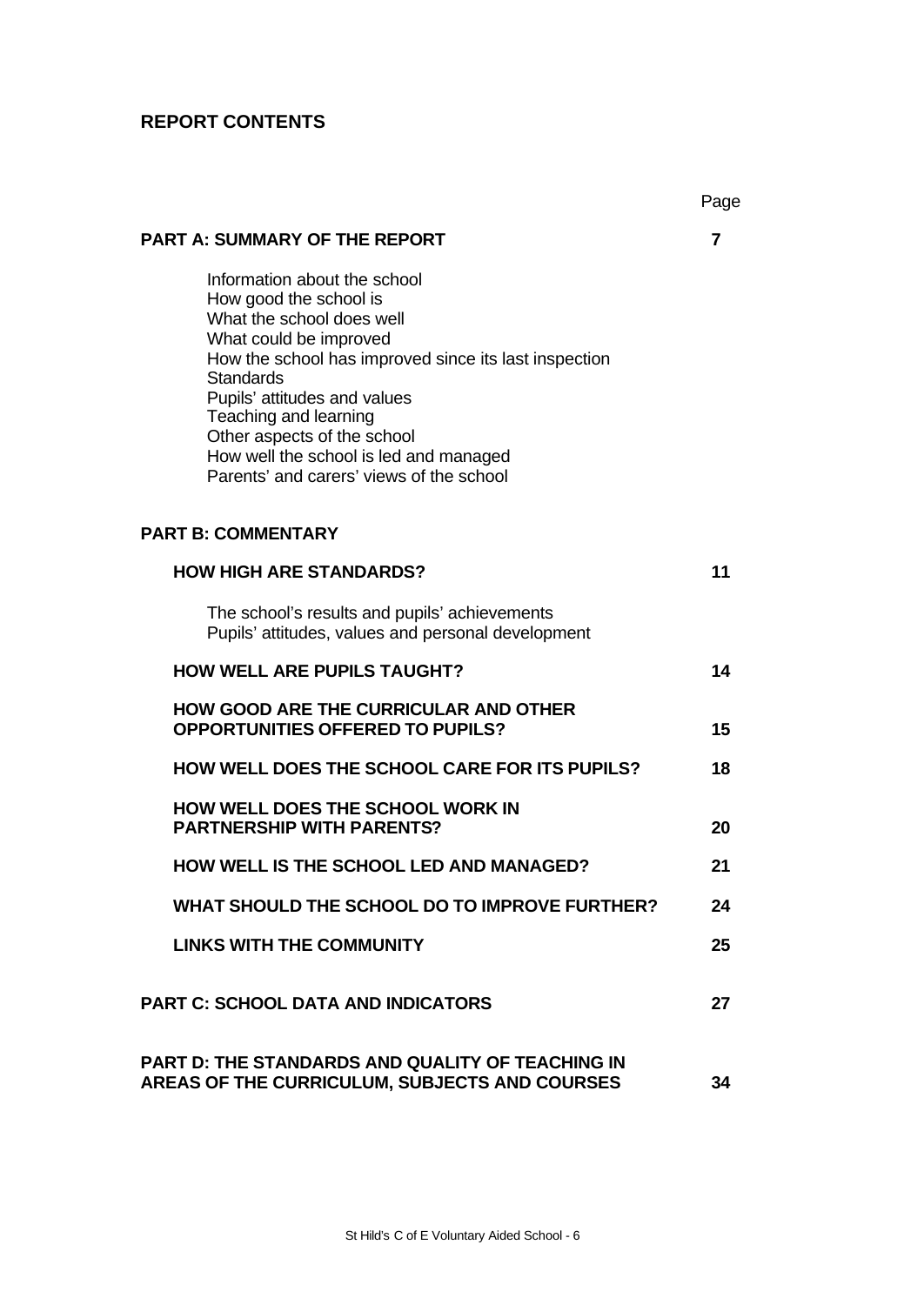# **PART A: SUMMARY OF THE REPORT**

# **INFORMATION ABOUT THE SCHOOL**

St Hild's is a new school, which opened in September 2001 on the site of Henry Smith School in the north of Hartlepool. The new school took in the pupils and many staff of the previous school. A new headteacher was appointed and St Hild's became a Church of England school. Consequently, religious education and worship were not dealt with as part of this inspection. It is a mixed 11-16 school serving the local area. The school is average sized at 902 pupils. At present the whole school uses a dilapidated building that used to form half the accommodation for Henry Smith School. The other half suffered an arson attack in November 2002 and has been demolished ready for the new building into which the whole school will move in September 2004. The proportion of pupils entitled to free school meals is above average at 32.5 per cent. The proportion of pupils with special educational needs and the proportion with statements of special educational need are average. There are very few pupils from ethnic minorities or who speak a language other than English. Pupils' attainment when they enter the school is well below average. The school is part of a small education action zone (EAZ) and is involved in a number of other initiatives to raise standards. The school has had difficulty recruiting staff and this is holding down standards, particularly in music and modern foreign languages.

# **HOW GOOD THE SCHOOL IS**

This is an effective school. Teaching is good and pupils make good progress in most subjects, so that attainment, although still below average when pupils leave, has improved. Results show a significant improvement on those of the former school, and this is due to very good leadership and effective management. The school provides good value for money.

#### **What the school does well**

- Leadership by the headteacher is excellent and generates enthusiasm and a sense of teamwork among staff.
- Pupils' achievement is good because teaching is good in most subjects.
- The very good links with the community and wide-ranging activities outside lessons make a significant contribution to pupils' personal development and raising standards.
- The school makes very good provision for pupils with exceptional needs and this is supported by good relationships at all levels throughout the school.

## **What could be improved**

- Attendance is well below average, particularly among the older pupils, and this has an adverse effect on standards.
- Provision in modern foreign languages and music is unsatisfactory.
- Low standards of literacy are holding pupils back in a number of subjects.
- Information and communication technology (ICT) is not used widely enough in the curriculum.

*The areas for improvement will form the basis of the governors' action plan.*

# **HOW THE SCHOOL HAS IMPROVED SINCE ITS LAST INSPECTION**

As St Hild's is a new school with a different ethos and management from its forerunner, the inspection team was not required to make a judgement about improvement. It is however clear that the school has made a good start, and there is an atmosphere of well-founded purpose and optimism. GCSE results in 2002 of pupils who had spent most of their secondary schooling in the former school were significantly better than those of the last years in the old school. This is a particular achievement in view of the very poor temporary accommodation.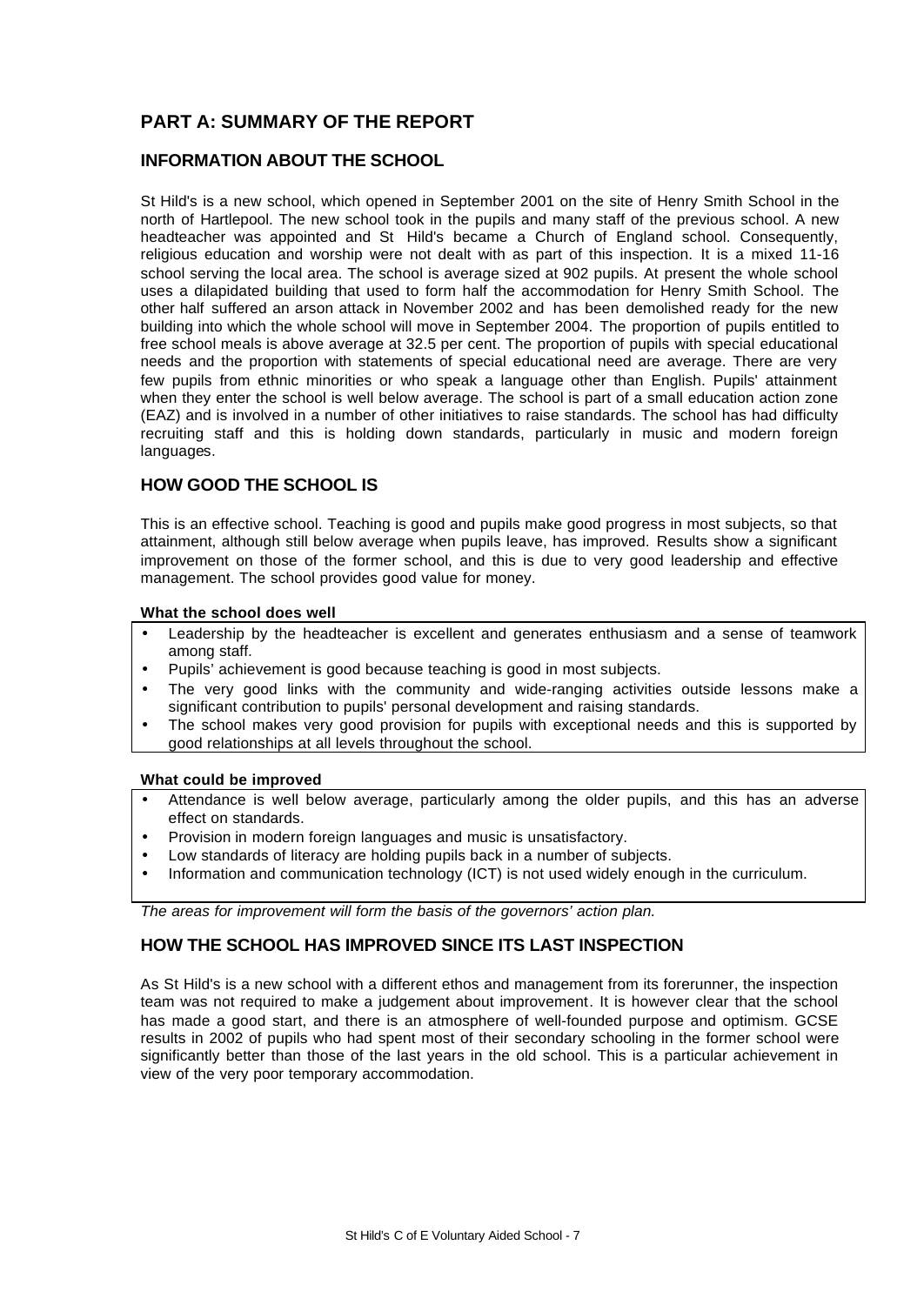# **STANDARDS**

The table shows the standards achieved by 16 and 18 year olds based on average point scores in GCSE and A-level/AS-level examinations.

|                          | compared with | Key             |                                     |  |
|--------------------------|---------------|-----------------|-------------------------------------|--|
| Performance in:          | all schools   | similar schools | well above average                  |  |
|                          | 2002          | 2002            | above average<br>average            |  |
| <b>GCSE</b> examinations |               | ັ               | below average<br>well below average |  |

Achievement overall is good, although standards in literacy and numeracy are well below average and have an adverse effect on other subjects.

#### *National test results and achievements of Year 9 pupils*

In 2002 the first results of the new school were well below average overall. English results, though below average, were better than those of mathematics and science. The results were below average in comparison with schools where a similar proportion of pupils are eligible for free school meals, but average in view of the pupils' standards in tests in Year 6.

The standard of work of the present Year 9 pupils is below average in most subjects, including English and science, and well below in mathematics, geography, modern foreign languages and music. Standards in history and physical education are average and in art and design they are well above average. Overall, pupils achieve well in relation to their standards when they started in the school.

#### *GCSE results and achievements of Year 11 pupils*

GCSE results were well below average in 2002, but average by comparison with similar schools. Results were significantly higher in 2002 than the results of the previous school, where the Year 11 pupils had spent the last four years. The highest GCSE results were in art and design, where girls did better than average and boys' results were average. In 2002 the governors' targets were exceeded. The standards of work in most subjects, including English and science, of the present Year 11 pupils are below average for their age, and well below average in mathematics and modern foreign languages. Overall, the achievement of these pupils, whose standards on entry to the school were well below average, is satisfactory because though many achieve well, some are limited by poor attendance.

# **PUPILS' ATTITUDES AND VALUES**

| <b>Aspect</b>                             | <b>Comment</b>                                                                                                                                                                                                                                                                                                                                                                |  |  |
|-------------------------------------------|-------------------------------------------------------------------------------------------------------------------------------------------------------------------------------------------------------------------------------------------------------------------------------------------------------------------------------------------------------------------------------|--|--|
| Attitudes to the school                   | Good. Most are happy to come to school and enjoy their lessons and the<br>wide range of out of school activities.                                                                                                                                                                                                                                                             |  |  |
| Behaviour, in and out of<br>classrooms    | Satisfactory overall. Generally the behaviour is good in most lessons and<br>pupils are well motivated and work hard. Outside lessons pupils are<br>orderly, both in the crowded corridors and in the grounds. Behaviour with<br>temporary or undemanding teachers is sometimes unruly. The incidence<br>of exclusions is high but has dropped significantly since last year. |  |  |
| Personal development and<br>relationships | Very good. There is an ethos of mutual respect that enables pupils to get<br>on well with each other and with teachers.                                                                                                                                                                                                                                                       |  |  |
| Attendance                                | Poor. The rate of authorised absence is close to the national average but<br>the rate of unauthorised absence is well above. Although attendance is<br>better this year than last, there is still a significant rate of absence among<br>a group of mainly older pupils.                                                                                                      |  |  |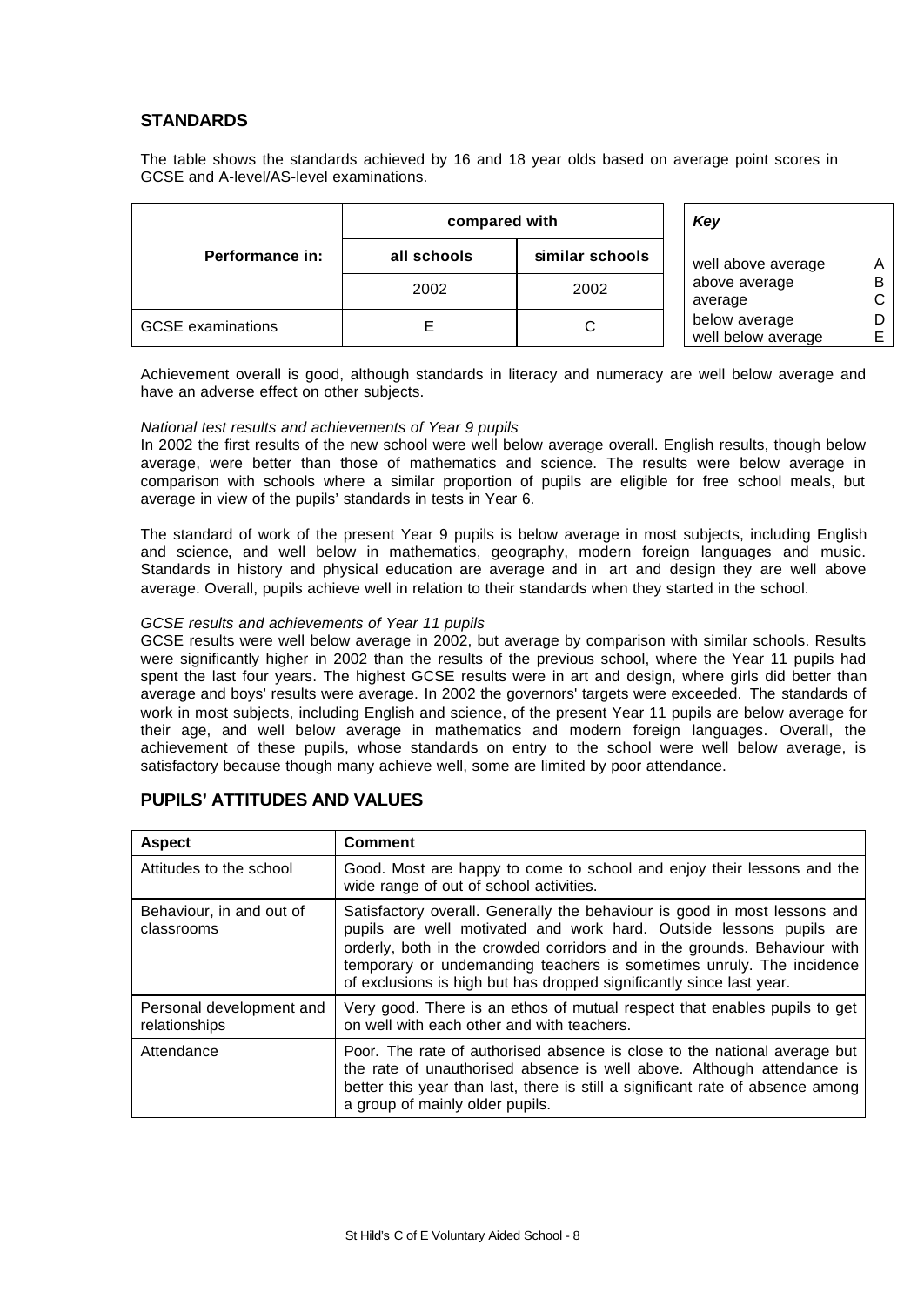# **TEACHING AND LEARNING**

| <b>Teaching of pupils:</b> | aged 11-14 years | aged 14-16 years |  |  |
|----------------------------|------------------|------------------|--|--|
| Lessons seen overall       | Good             | Good             |  |  |

*Inspectors make judgements about teaching in the range: excellent; very good; good; satisfactory; unsatisfactory; poor; very poor. 'Satisfactory' means that the teaching is adequate and strengths outweigh weaknesses.*

Teaching is good overall. Teaching and learning were at least good in over seven out of ten lessons observed in the inspection. In a quarter of all lessons the teaching was very good or, occasionally, excellent. The rest of the teaching was mainly satisfactory, although there was a little unsatisfactory teaching, mostly in Years 7 to 9. Teachers plan well to match what they teach to the needs of particular groups and individuals.

Teaching in English, mathematics and science is good. Teachers know their subjects, plan well, and excite pupils' interest and desire to do well. There is also a high proportion of very good teaching in history and in art and design. Here, teachers combine an enthusiasm for their subjects with impeccable planning and assessment, so that pupils learn confidently and standards are rising as a result. The shortage of permanent specialist teachers in modern foreign languages and music leads to unsatisfactory teaching and learning in a significant minority of lessons in these subjects.

Literacy and numeracy are taught well in English and mathematics. In history also, pupils learn to read critically and express themselves clearly in writing. However, other subjects make a limited contribution to the development of language and number.

| <b>Aspect</b>                                                                                        | <b>Comment</b>                                                                                                                                                                                                                                                                                                                                                                                                                                                                                                                                                                                                                                             |  |  |  |
|------------------------------------------------------------------------------------------------------|------------------------------------------------------------------------------------------------------------------------------------------------------------------------------------------------------------------------------------------------------------------------------------------------------------------------------------------------------------------------------------------------------------------------------------------------------------------------------------------------------------------------------------------------------------------------------------------------------------------------------------------------------------|--|--|--|
| The quality and range of<br>the curriculum                                                           | Satisfactory in Years 7 to 9 and good in Years 10 and 11 where there is a<br>growing number of vocational courses. Music in Years 7 to 9 does not cover<br>the National Curriculum fully. ICT is not used enough in several subjects.<br>There is good extra-curricular provision including recreational and study<br>opportunities. Careers, sex and drug education and citizenship are dealt with<br>well in the personal and social education programme. Very good links with<br>the community contribute to effective preparation for further education and<br>work. There are very good links with primary schools and further education<br>colleges. |  |  |  |
| Provision for pupils with<br>special educational needs                                               | Good overall; satisfactory in Years 7 to 9 and good in Years 10 and 11.<br>Pupils are given very effective support in lessons. There is not enough<br>individual specialist help for the few very needy pupils who can barely read.                                                                                                                                                                                                                                                                                                                                                                                                                        |  |  |  |
| Provision for pupils with<br>English as an additional<br>language                                    | There is good provision, to suit each individual pupil's needs. Pupils make<br>good progress and take part fully in the life of the school.                                                                                                                                                                                                                                                                                                                                                                                                                                                                                                                |  |  |  |
| Provision for pupils'<br>personal, including<br>spiritual, moral, social and<br>cultural development | Good overall. Provision for pupils' spiritual development is satisfactory, and<br>for social, moral and cultural development it is good.                                                                                                                                                                                                                                                                                                                                                                                                                                                                                                                   |  |  |  |
| How well the school cares<br>for its pupils                                                          | Satisfactory. There is a wide range of well-coordinated strategies to support<br>pupils in their personal and academic life. Pupils' work is assessed well and<br>the information used effectively to check progress and raise standards. Staff<br>know pupils well as individuals and ensure that an appropriate curriculum is<br>available, whatever the need. There are good arrangements for child<br>protection. A number of health and safety issues were brought to the                                                                                                                                                                             |  |  |  |

# **OTHER ASPECTS OF THE SCHOOL**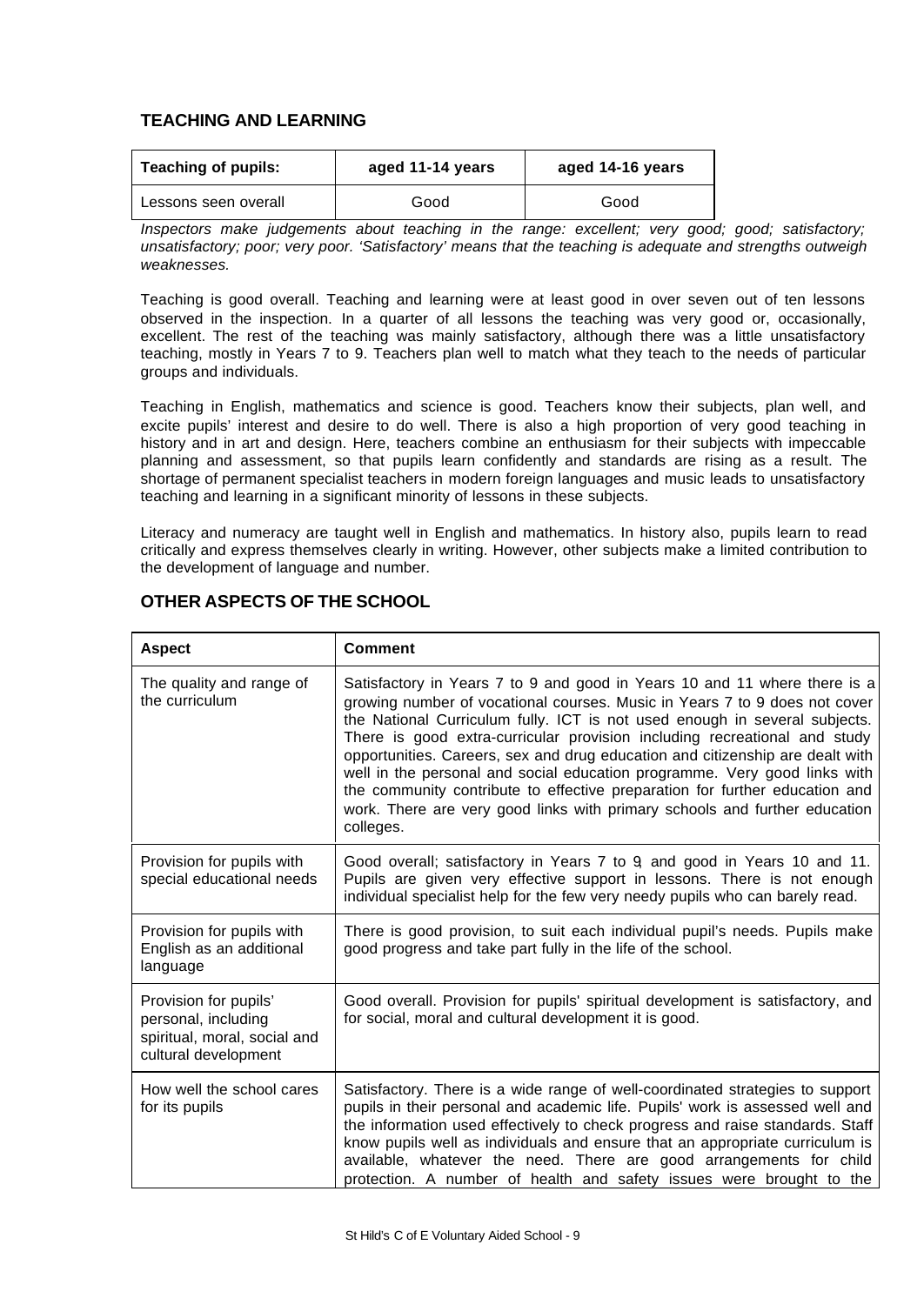|                          | school's attention during the inspection and the school moved quickly to put<br>these right.                                                                                                                                                                           |
|--------------------------|------------------------------------------------------------------------------------------------------------------------------------------------------------------------------------------------------------------------------------------------------------------------|
| Partnership with parents | Satisfactory. There are close links with parents of pupils with particular<br>needs, and some effective initiatives to link parents more closely with the<br>school. . The school makes strenuous efforts to keep in touch with parents<br>and welcomes their support. |

# **HOW WELL THE SCHOOL IS LED AND MANAGED**

| <b>Aspect</b>                                                             | <b>Comment</b>                                                                                                                                                                                                                                                                                                                                                                                                                                                                                     |
|---------------------------------------------------------------------------|----------------------------------------------------------------------------------------------------------------------------------------------------------------------------------------------------------------------------------------------------------------------------------------------------------------------------------------------------------------------------------------------------------------------------------------------------------------------------------------------------|
| Leadership and<br>management by the<br>headteacher and other key<br>staff | Very good. The headteacher provides excellent direction and is well<br>supported by senior and middle managers. Management systems are very<br>clearly expressed and carried out effectively and efficiently. The leadership<br>group understands the principles of best value and applies them well.                                                                                                                                                                                              |
| How well the governors<br>fulfil their responsibilities                   | Satisfactory. Governors are supportive and well informed and play their full<br>part in policy making. They do not, however, fully meet their statutory<br>responsibilities to ensure the health and safety of pupils.                                                                                                                                                                                                                                                                             |
| The school's evaluation of<br>its performance                             | Good. There are effective systems for evaluating the quality of major<br>features such as teaching, learning, pupils' progress and personal<br>development. Initiatives are routinely evaluated and action taken if<br>necessary. The school compares its performance with others and consults<br>widely.                                                                                                                                                                                          |
| The strategic use of<br>resources                                         | Good. The school uses its currently limited resources well, and makes very<br>good use of additional funding, particularly through the management of the<br>EAZ, to ensure that initiatives contribute to pupils' learning, and there is no<br>unnecessary overlap. There are at present insufficient specialist teachers in<br>modern foreign languages and music, resources are barely adequate and<br>the appalling building has lively displays of pupils' work and a welcoming<br>atmosphere. |

# **PARENTS' AND CARERS' VIEWS OF THE SCHOOL**

| What pleases parents most |                                                                                                                     | What parents would like to see improved                                        |  |  |
|---------------------------|---------------------------------------------------------------------------------------------------------------------|--------------------------------------------------------------------------------|--|--|
|                           | The school is improving.<br>Children make good progress.<br>There is a good range of activities outside<br>lessons. | There is some unsatisfactory behaviour.<br>Children do not get enough homework |  |  |

The inspection team agreed with those aspects parents liked. They also found some evidence to support comments about what could be improved. Mostly behaviour is good, but there are a few occasions when pupils are not fully interested in what they are doing, that lead to unsatisfactory behaviour. In some subjects, homework is not set frequently enough, and some pupils fail to note it in their planners.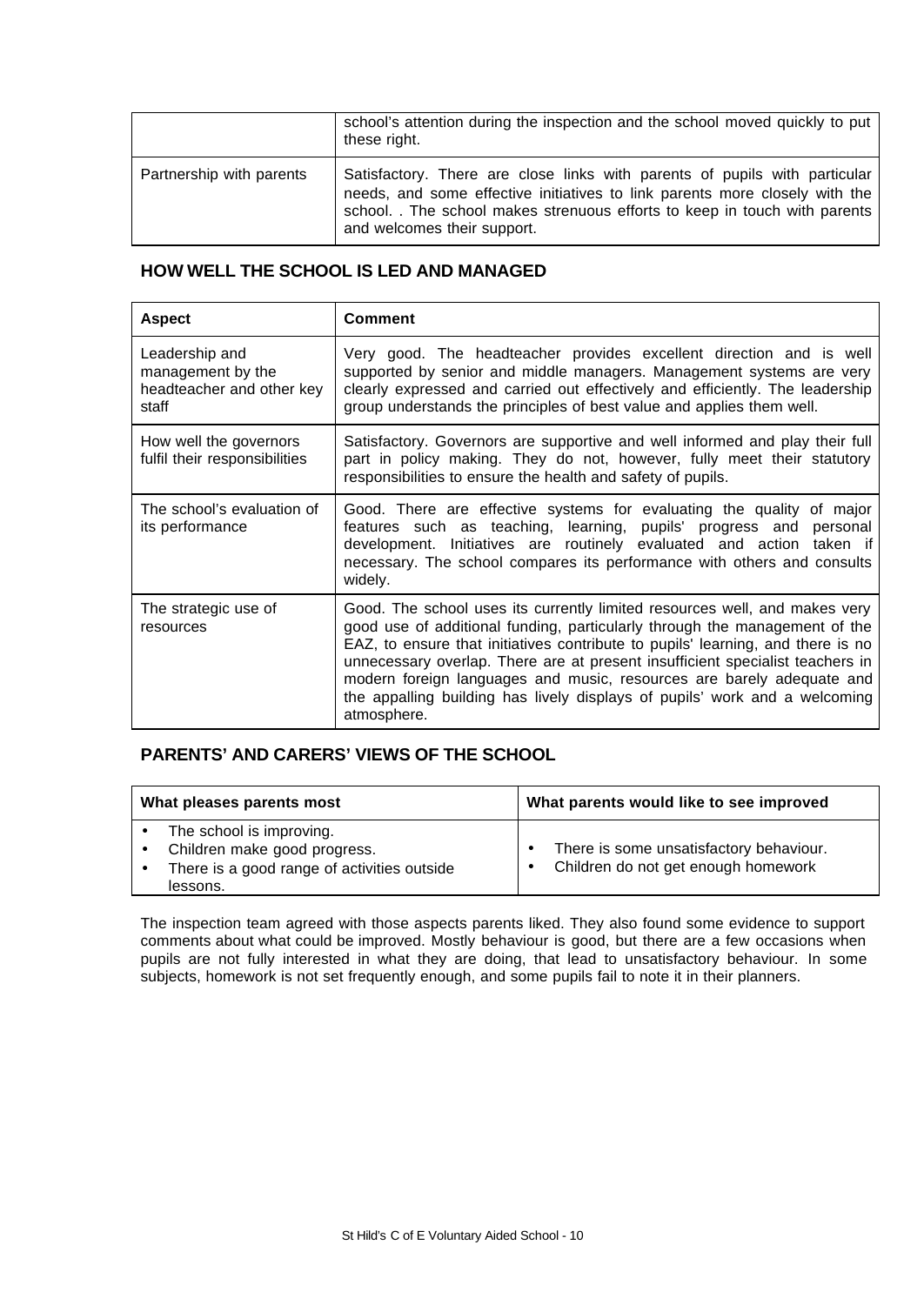# **PART B: COMMENTARY**

# **HOW HIGH ARE STANDARDS?**

## **The school's results and pupils' achievements**

## *Standards in tests at the age of 14 (average point scores) in 2002*

|                       | In comparison with<br>all schools<br>nationally | In comparisons with schools in<br>similar contexts |                          |
|-----------------------|-------------------------------------------------|----------------------------------------------------|--------------------------|
|                       |                                                 | <b>Prior</b><br>attainment                         | <b>Free school meals</b> |
| English               | Below average                                   | Above average                                      | Average                  |
| <b>Mathematics</b>    | Well below average                              | Below average                                      | Well below average       |
| Science               | Well below average                              | Average                                            | Well below average       |
| All three<br>subjects | Well below average                              | Average                                            | Below average            |

From the table above it can be seen that in terms of their prior attainment pupils do at least as well as can be expected in English and science, although results overall are well below the national average and below those of pupils in schools with a similar proportion of pupils eligible for free school meals.

## *Standards in GCSE and GNVQ*

|                                           | In comparison with<br>all schools<br>nationally | In comparisons with schools in<br>similar contexts |                          |
|-------------------------------------------|-------------------------------------------------|----------------------------------------------------|--------------------------|
|                                           |                                                 | <b>Prior</b><br>attainment                         | <b>Free school meals</b> |
| 5 or more<br>grades A*-C                  | Well below average                              | N/a                                                | Average                  |
| 5 or more<br>grades A*-C                  | Below average                                   | N/a                                                | Average                  |
| 1 or more<br>grades A*-G                  | Well below average                              | N/a                                                | Below average            |
| Average GCSE<br>points score<br>per pupil | Well below average                              | N/a                                                | Average                  |

1. Although the results above are well below the national picture, in most respects they are as good as could be expected on the basis of these pupils' standards two years ago. The school exceeded its targets, although these were based on sound knowledge of pupils' prior attainment and were sufficiently ambitious. In most subjects the results were better than those of the school's forerunner. In consequence, the school has received a School Achievement Award from the Secretary of State for Education. The best GCSE results were in art and design, where standards were close to average, and girls' results were above average. In English, results were below average, and therefore better than most other subjects. The worst results were in geography and modern foreign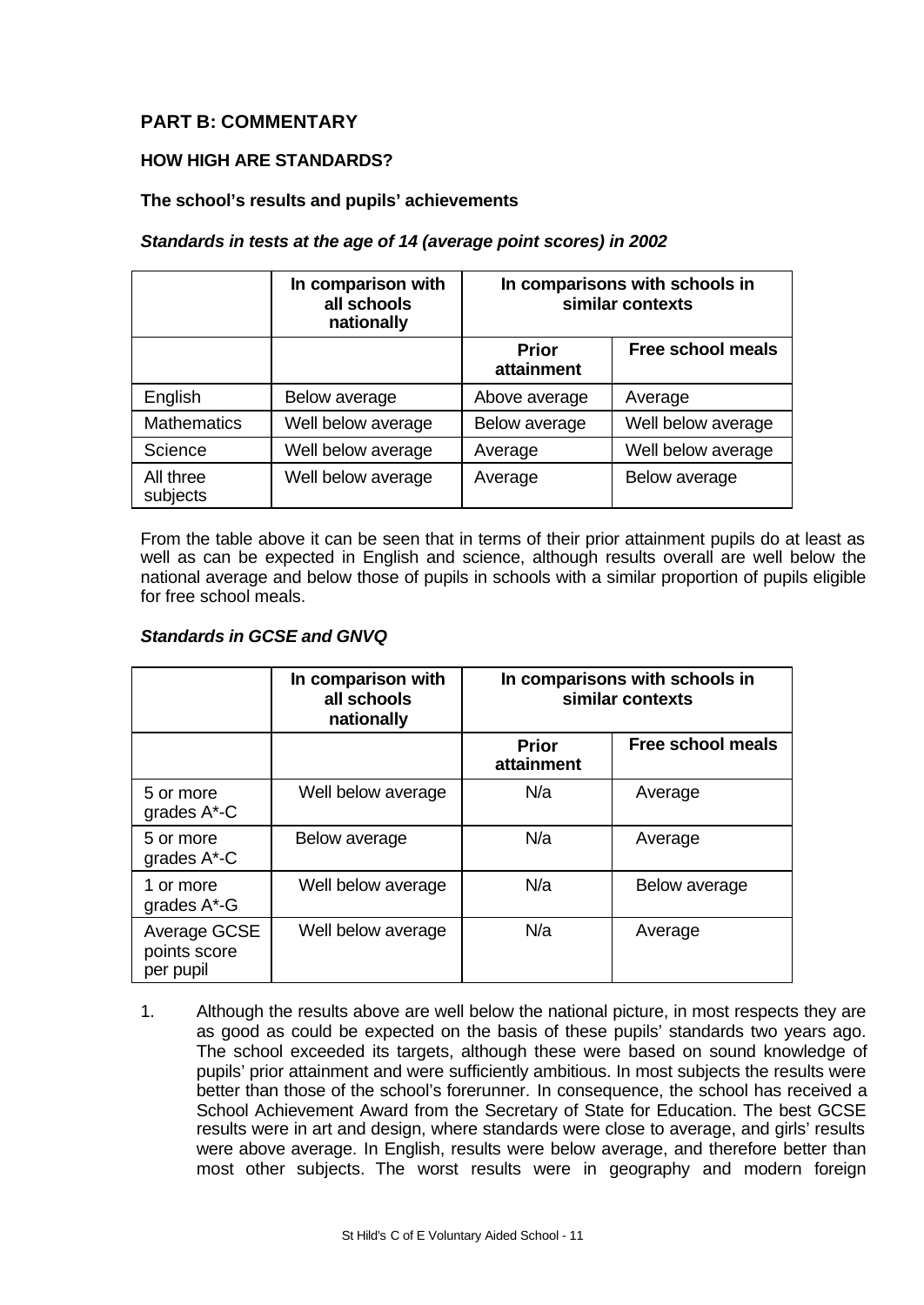languages. In these subjects there were very few higher grades and a high proportion of pupils did not achieve a grade at all. Generally boys do worse than girls, but in some traditionally masculine subjects such as mathematics and science, boys did better than girls in 2002.

## *Standards at the end of Year 9 and Year 11 in work and lessons and achievement over time*

- 2. Overall, standards by Year 9 and Year 11 are below average and in a number of subjects they are well below average. Exceptions are art and design and physical education. In art and design standards are above average by the end of Year 9 and pupils in the current Year 11 are working at well above average standards. In physical education standards are average by the end of Year 9 and above average by the end of Year 11.
- 3. Achievement overall is good. Pupils are reaching higher standards than could be expected from their well below average standards on entry. However, there is a difference in achievement between the younger and older pupils. While many pupils in Years 10 and 11 respond well to good teaching and their achievement is good in many subjects, a proportion cannot achieve so well because of their frequent absences. This is particularly significant in mathematics and science where gaps in learning have an effect on the understanding of the whole subject.
- 4. Standards in English and science are below average by the end of Year 9, but for younger pupils this represents good achievement because the standards of pupils in Year 9 were well below average when they started in Henry Smith School. Standards in both subjects are below average in Year 11, and in English, pupils' achievement is good because their standards were well below average when they were in Year 9. In science, poor attendance means that pupils' achievement in Years 10 and 11 is satisfactory rather than good.
- 5. In mathematics standards remain well below average, both in Year 9 and in Year11, but achievement in Years 7 to 9 is good because pupils' number skills were very low when they started secondary school. In spite of good teaching, achievement is only satisfactory in Years 10 and 11 because too many pupils are frequently absent. Since the opening of St Hild's, the mathematics department has established itself as dynamic and effective, where pupils learn well and grow in confidence. This is starting to show in their performance in the classroom, particularly in oral work where standards are higher than in written work.
- 6. Standards in geography are improving, as a result of recent changes in the department. Although standards are still well below average by Year 9, the achievements of pupils in Year 11 is good and their standards, though still below, are closer to average. In history, standards are also rising and achievement is very good. By Year 11 standards are average, and, as a result of a very good start made by younger pupils, standards are average at the end of Year 9.
- 7. The weakest subjects at present are modern foreign languages and music, and this is due to the current shortage of specialised teachers in these subjects. Specialists in both subjects are due to take up posts in September, but at present standards are well below average in both subjects, achievement is unsatisfactory, and less than half the year group goes on to take modern foreign languages in Years 10 and 11.
- 8. Pupils with special educational needs make good progress in lessons and over time. Almost all on the register of special needs were entered for GCSE examinations in 2002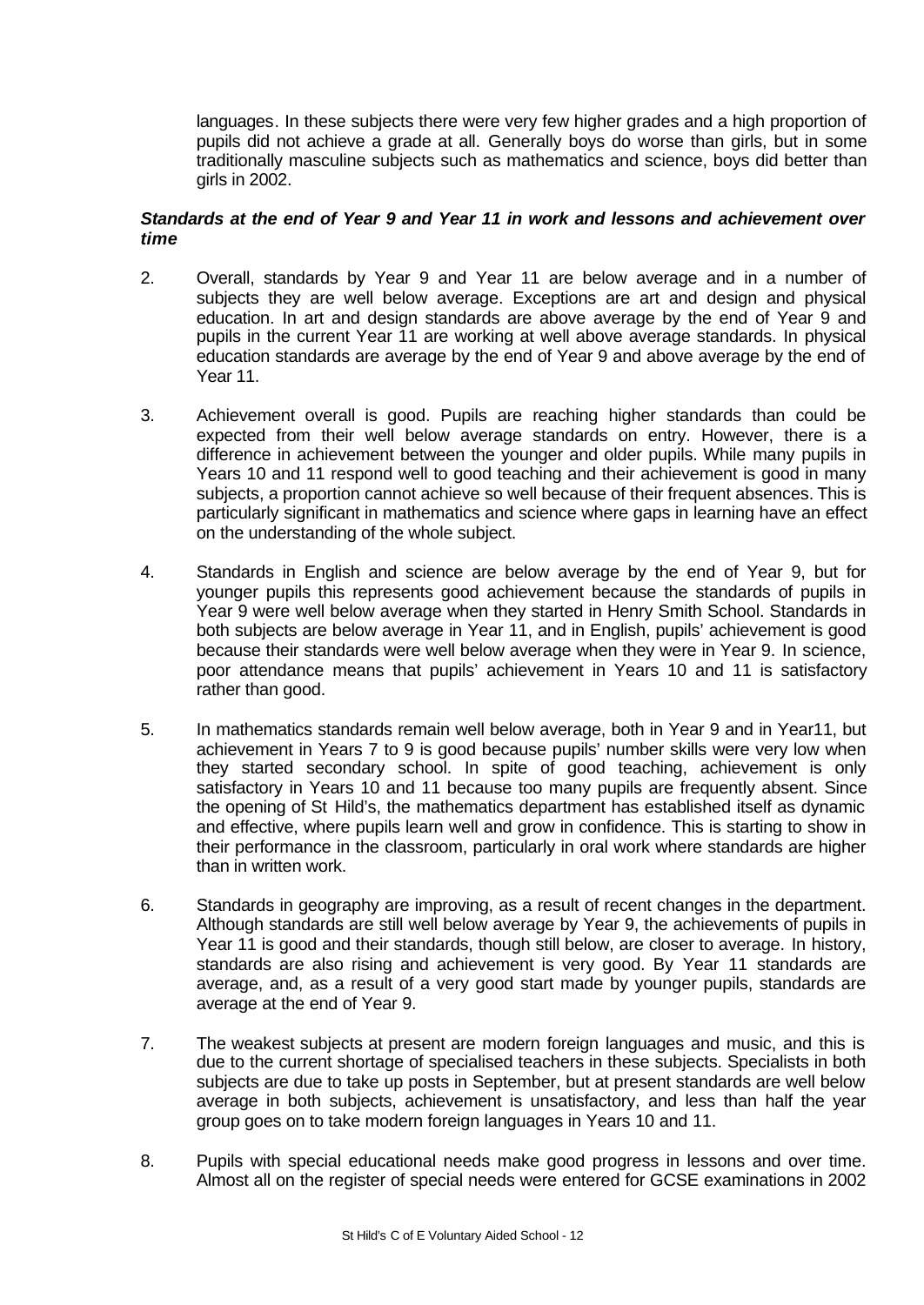and gained results which matched and more often exceeded reasonable expectation based on attainment as assessed at the time of their entry to the school. The progress of pupils with severe problems of reading, writing and using numbers is limited by their having insufficient opportunities to receive specialist help as well as extra help provided within lessons. Pupils identified as being gifted or talented also achieve well.

9. Standards of literacy are well below average by the end of Year 9 and are still well below average by the end of Year 11. Pupils have difficulty translating spoken expression into writing and many of all ages make elementary mistakes in spelling and punctuation. Standards in numeracy are well below average, but generally pupils use graphs and simple calculations well enough to cope with the requirements in other subjects.

## **Pupils' attitudes, values and personal development**

- 10. Pupils' attitudes to school are good and there is a strong ethos of hope, pride and enthusiasm in this relatively new school. For those pupils who transferred from the previous secondary school, their attitudes to school have significantly improved and they themselves comment on the very good relationships that now exist throughout the school. This is as a direct result of the strong and consistent emphasis on the need for good behaviour and the impact it has on teaching and learning. Pupils are supportive of the very high levels of exclusion enforced last year, and confirm that this has had a positive impact upon their ability to concentrate, study productively and make progress.
- 11. Most pupils enjoy their work and contribute enthusiastically when teaching is inspirational and the pace of lessons is brisk. In a Year 10 aerobics lesson in physical education the energetic and enthusiastic teaching enthused and motivated the pupils, resulting in an exciting and physically demanding learning experience. Where teaching is less demanding, pupils with behavioural problems become disruptive and hence the learning experience for them and the whole class is unsatisfactory.
- 12. Exclusions for a fixed term are high at 160, but have reduced from last year by a third so far this year. Exclusions are used only when all other procedures and strategies have been tried. Permanent exclusions are significantly reduced since last year. Such has been the impact of the high standards of behaviour expected of pupils, it is having a positive impact on the behaviour of current Year 6 pupils in the local primary schools.
- 13. The rate of attendance for the school, at 88 per cent, is poor although there has been an improvement of one per cent this year. Attendance rates for boys and girls are broadly the same, with the exception in Year 9 and Year 11 where girls' attendance is better than that of boys. Unauthorised absence is well above national average. Most of the absence throughout school is for sickness. However, there is a significant number of pupils, particularly in Years 10 and 11, for whom regular attendance in school remains poor despite the best efforts of the dedicated and committed staff.
- 14. Pupils welcome the opportunity to take on various roles of responsibility such as being members of the school council, prefects, and mentors. Year 8 pupils act as 'buddies' for Year 7 pupils and this ensures the youngest pupils in school settle quickly and easily into their 'new' school.
- 15. Pupils work very well together and have organised charitable collections for local and international organisations. Pupils are currently organising a fund-raising initiative to send a pupil with a degenerative medical condition on a 'Holiday of a Lifetime' to fulfil a dream to swim with dolphins.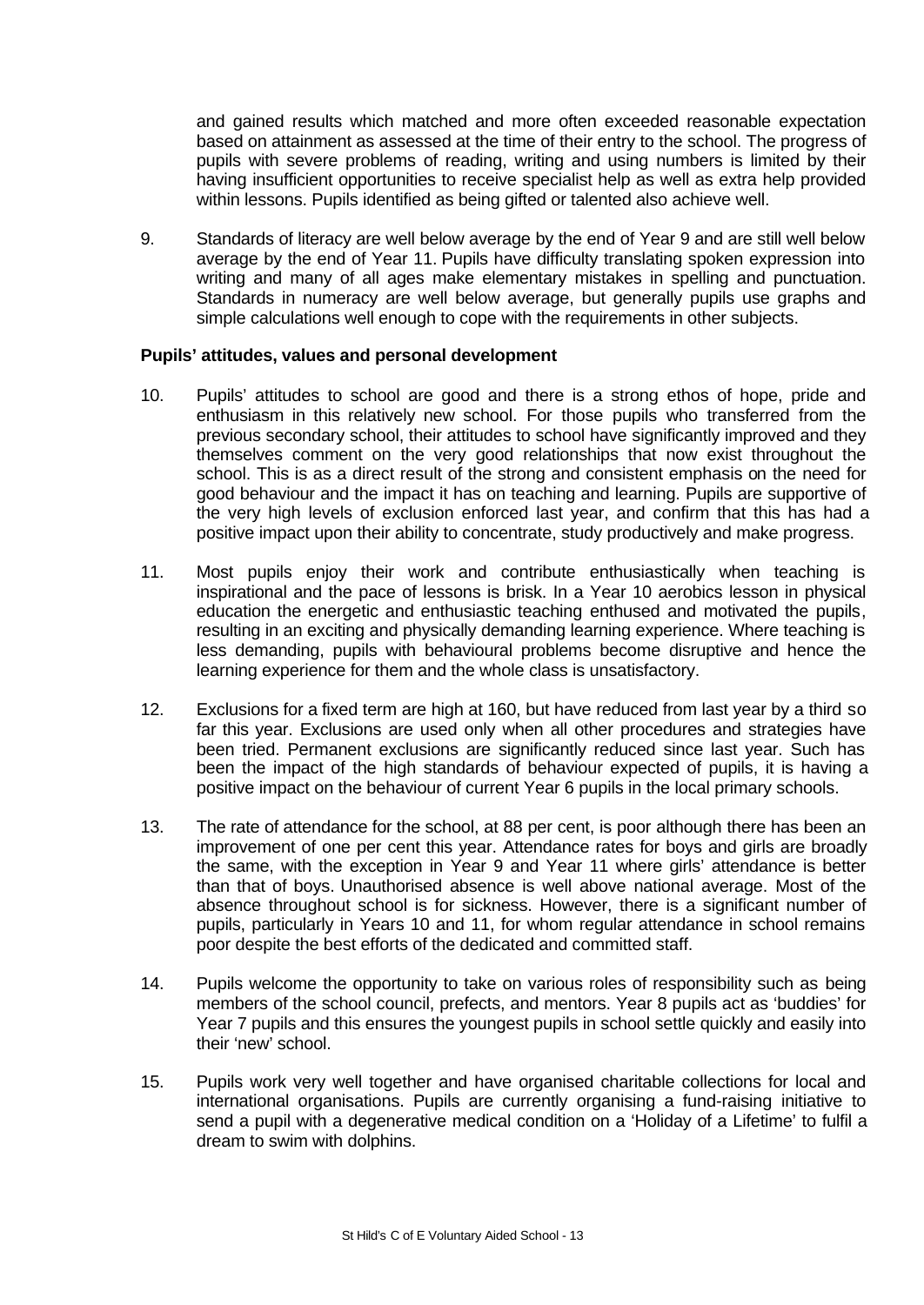# **HOW WELL ARE PUPILS TAUGHT?**

- 16. The school has a number of strategies and initiatives to raise pupils' attainment by improving teaching, and consequently, learning. The success of these methods is evident in the quality of teaching seen during the inspection. In the core subjects of English, mathematic and science, which make up 40 per cent of pupils' lesson time in Years 7 to 9 and nearly half of most pupils' time in Years 10 and 11, the teaching is usually at least good and in a significant number of lessons the teaching is very good. As a result pupils enjoy their lessons and learn well. In most other subjects too the teaching is good overall, with few unsatisfactory lessons and many good ones. Teaching is particularly effective in art and design where two thirds of the lessons seen were either very good or excellent, and led to learning that was very good in most lessons and never less than good.
- 17. There is, however, some unsatisfactory teaching and learning, mainly in modern foreign languages and music, and this is due almost entirely to the shortage of specialist staff in those subjects. In modern foreign languages the teachers are experienced and skilful. They plan lessons carefully and manage pupils well. However, they do not all know the language well enough to avoid making basic mistakes in pronunciation and grammar which they pass on to the pupils. Also, in these cases teachers are not confident enough in speaking the language to give pupils good practice in listening and speaking themselves. This means that pupils make too little progress in these skills.
- 18. At present there is no permanent music teacher. Planning is inadequate and most lessons are designed to maintain orderly behaviour rather than to develop the skills of making and enjoying music. There are some well-taught singing lessons where pupils are learning to sing in tune and in parts, and to appreciate different styles of music, but these lessons are taught to a minority of pupils only and most are getting a poor deal in music. Music and modern foreign language specialists have been appointed for September 2003.
- 19. The remaining unsatisfactory teaching is in engineering and ICT, where, in some lessons, there is little challenge for pupils, who waste time and are bored.
- 20. Almost all teachers plan their lessons carefully and usually include a lively starting activity and a session at the end of the lesson to review what has gone before. An enthusiastic and effective group of teachers from most departments is trying out a number of different ways of teaching. They evaluate their work frequently, concentrating on the effectiveness of their methods. Their work is already being felt in many areas through innovative ideas and the close attention to the way pupils learn. For example, pupils are helped to learn through drawing diagrams linking facts and ideas in science and other subjects, through dramatising ideas in history and through number games in mathematics.
- 21. Pupils are continually challenged to think to such an extent that some complain that they are being made to work too hard. There is, however, too little attention in some areas – for example, science and geography, to making sure that pupils' written work matches their enthusiastic oral work. Work in these subjects is not always thoroughly marked.
- 22. Gifted and talented pupils are identified early in their time at school and teachers meet their needs in lessons where possible through extra challenges. These pupils also benefit from extra sessions after school when they are expected to think more widely and develop ideas and arguments through discussion and problem solving.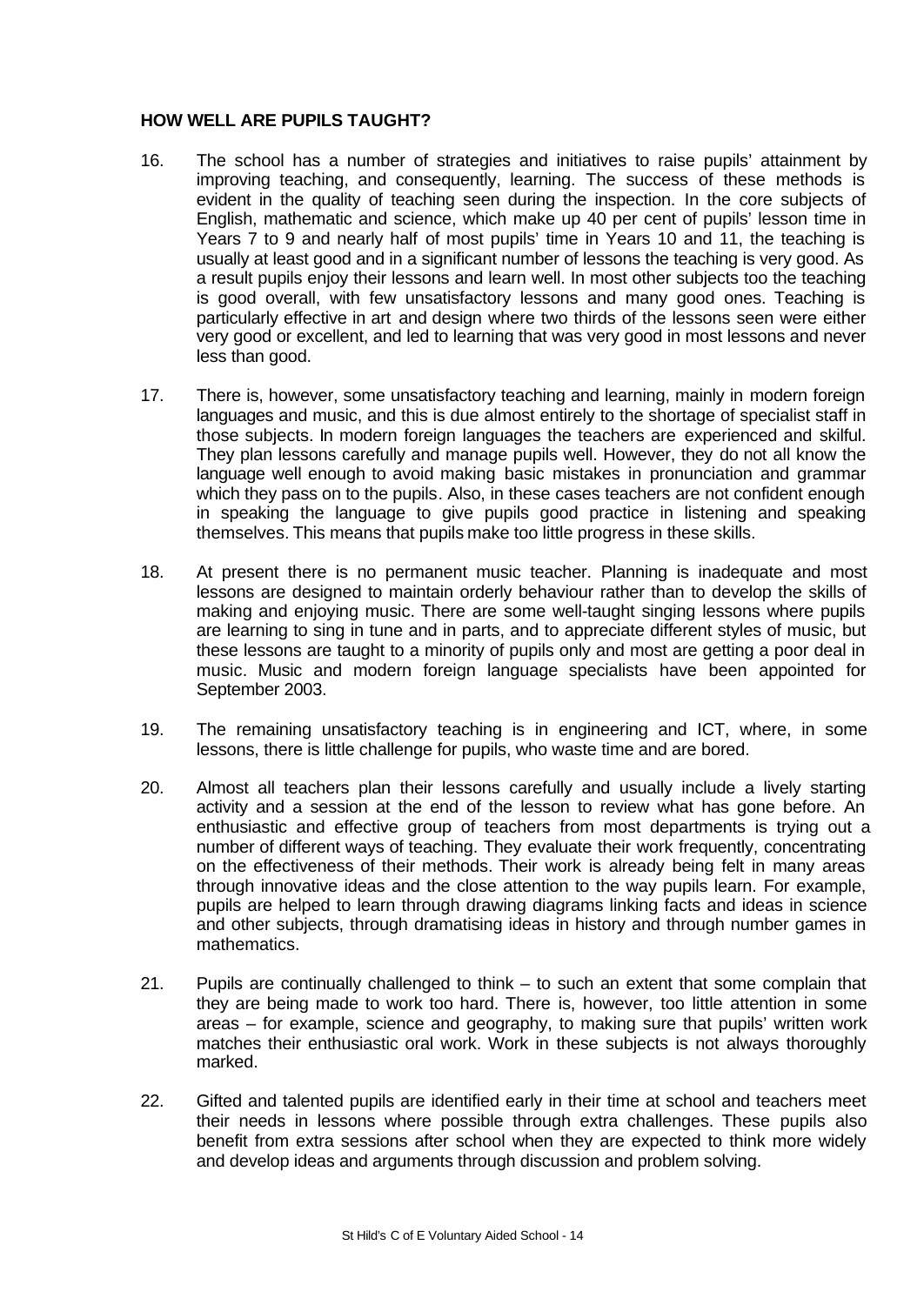- 23. The good range of activities in most lessons helps pupils to concentrate, to enjoy learning and to behave well. In the few lessons where the teacher does not challenge the pupils, they become bored and rowdy and learn little.
- 24. Pupils with special educational needs make good progress in lessons because teachers are well informed about the difficulties they experience. They also benefit from the effective help received from a good team of trained teaching assistants.

# **HOW GOOD ARE THE CURRICULAR AND OTHER OPPORTUNITIES OFFERED TO PUPILS?**

- 25. The school's curriculum is satisfactory and meets the needs of pupils, particularly in Years 10 and 11, where the curriculum is good. Its range and organisation, particularly in Years 10 and 11, make an effective contribution to the standards achieved and prepare pupils well for further education and adult life. A weakness is the lack of sufficient opportunities in all years for pupils to use computers in subjects other than ICT. This is partly the result of the school's recent move to a smaller building.
- 26. The range of subjects is satisfactory in Years 7, 8 and 9 with all National Curriculum subjects being taught, although at present the music curriculum does not fully meet requirements. There are no separate drama lessons and the amount offered within English is small. The new subject of citizenship has been successfully introduced and further topics of personal, social and health education are taught in a weekly lesson for all pupils. Pupils are placed into one of two ability bands and setting takes place in the bands. Pupils can move between bands at the end of an academic year. Movement within sets is possible in most subjects when their progress merits this. This has enabled teaching to become better focused on meeting pupils' differing needs. It has been particularly successful in raising the standards of higher attaining pupils. The Key Stage  $3$  Strategy<sup>1</sup> is being introduced in a number of subjects and is starting to have a positive impact.
- 27. The provision for music and modern foreign languages is however, unsatisfactory. In music, practical skills are not developed. In modern foreign languages, time allocated is low in Years 7, 8 and 9 and this has an adverse effect on standards. In Year 7, all the lessons are on one day and this also has a detrimental effect on standards. No second language is possible and there is limited extra-curricular provision in the department.
- 28. The curriculum in Years 10 and 11 has sufficient breadth to enable pupils to follow courses that suit their abilities and aspirations. All pupils take English, mathematics, science, a technology subject and personal and social education including citizenship and health and sex education. There is a good range of academic and vocational subjects. There is an appropriate range of other GCSE options both academic and vocational, including religious education, physical education, business studies, engineering, manufacturing, music, art and design, ICT, and a choice of French and German. A key skills course is provided for weaker attaining pupils in place of double science. Pupils taking this course study single science. A small number of pupils benefit from a GNVQ construction course at Hartlepool Further Education College. Year 11 is currently finishing a health and social care GNVQ. There are no vocational courses in computing. The school plans to widen its key skills course and the number of vocational courses in September 2003.

l

 $1$  A national initiative to raise standards and improve the transition between primary and secondary education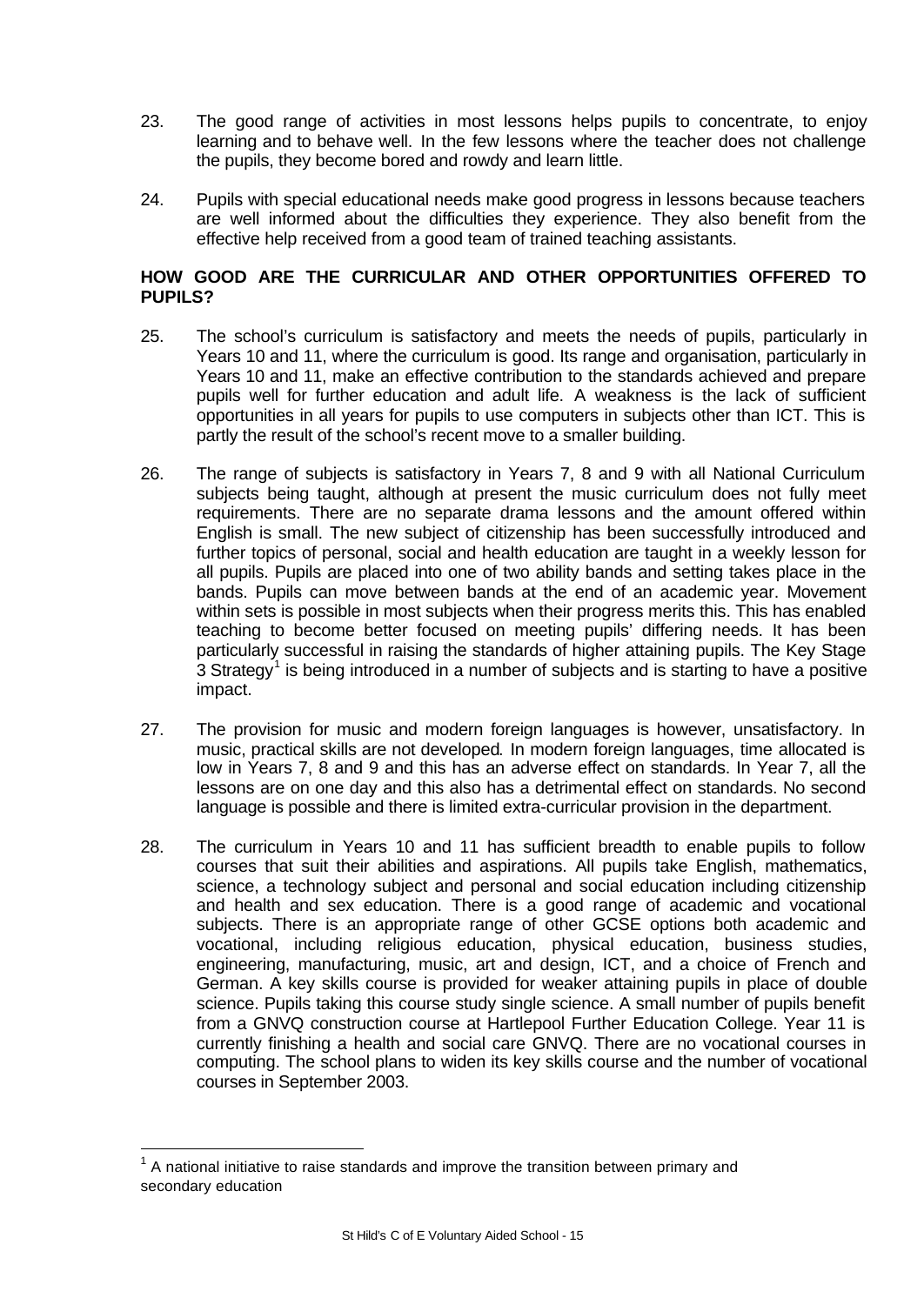- 29. Provision for pupils with special educational needs is satisfactory overall and has a number of strengths. Pupils have full access to the curriculum and are well supported by teachers and teaching assistants. Pupils in Years 10 and 11, in addition to following GCSE courses, can also choose to study courses linked to future career possibilities or designed to develop their personal skills. Individual education plans provide teachers with helpful information and identify medium and long-term targets for these pupils. The school has not yet developed the use of short-term targets to motivate pupils and provide a focus for and a measure of their learning. The school is working towards meeting this need.
- 30. An unusually high proportion of pupils on the register of pupils with special needs has previously been identified in the primary schools as being affected by dyslexia. At present, the school does not use further specialised diagnostic tests to identify the precise nature of each pupil's difficulty and the strategies most likely to help. The school has plans to improve on this situation.
- 31. There is good provision for pupils for whom English is not the home language. Pupils' varied and individual needs are assessed and appropriate support is provided. Consequently these pupils quickly learn English and achieve well in other subjects too.
- 32. There is a good range of extra-curricular activities, which are particularly strong in sport. There are clubs in a number of subjects including mathematics, art and design, history, design and technology, and geography. There are visits to places of interest and a good range of speakers raises pupils' interest and awareness of life outside school as well as supporting learning within the curriculum. The Young Enterprise club provides good opportunities for pupils to develop team-building and entrepreneurial skills. Pupils are motivated by being entered for competitions in mathematics. However, there are only limited opportunities for pupils to further their interests in drama, music and modern foreign languages. There are only a rock band, which is organised by staff outside the music department and an annual talent show, though this involves around 140 pupils. No foreign visits are organised in modern foreign languages. Provision for more talented pupils is good and includes a range of visits, conferences and summer schools including visits to universities.
- 33. Residential visits are used well to promote and stretch the learning opportunities for gifted and talented pupils. There is good provision for additional learning opportunities for other pupils in specific subjects such as history and art and design. Residential visits are also used to reward those pupils who have performed well, or, who have achieved 100 per cent attendance for the year.
- 34. The programme for personal, social and health education is very good. Since the introduction of citizenship as a new subject, personal, social and health education has been taught in modules by teams of tutors during a weekly lesson. The programme includes topics not covered by citizenship, such as drugs awareness and sex education, disability and stereotyping. Experts from local organisations are invited to give in-depth talks on these issues and tutors follow up with discussions. Pupils are encouraged to participate and discuss issues exploring values and discussing their views. The monitoring of personal, social and health education teaching and learning is carried out effectively.
- 35. There is very good careers education that starts in Year 7 and continues through to Year 11. Work in class on increasing pupils' knowledge and understanding of career possibilities is reinforced effectively though a well-planned programme of visits and outside speakers. A particularly good example was observed in Year 11, when a visiting speaker discussed 'employability skills'. While pupils were reticent to become involved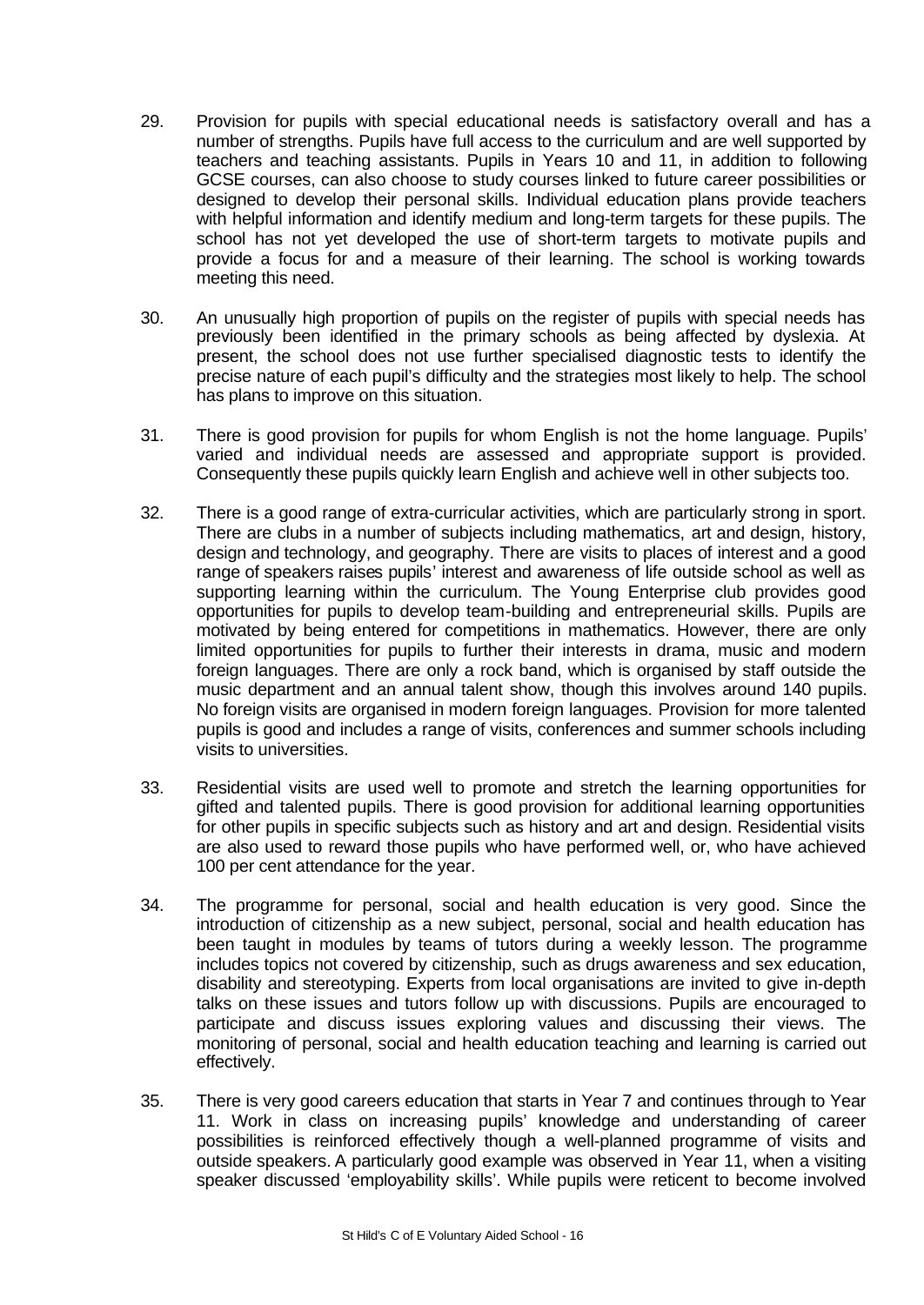the speaker skilfully and subtly dispelled their own low self-esteem and succeeded in making them realise that they all have something to offer a potential employer. The school makes good use of local knowledge and expertise. For example, a one-day conference is held for Year 10 in which visitors from industry and commerce involve pupils in workshops to develop the skills needed to apply for courses or employment. Visits to local universities are very successful – some pupils from families where there is little experience of higher education are now keen to go on to university.

## *Spiritual, moral, social and cultural development*

- 36. The school's developing ethos as a church school is beginning to affect the lives of pupils and staff as spirituality is increasingly emphasised in subjects of the curriculum. For example, in English, pupils read a broad range of novels that make them explore complex ideas and emotions. In mathematics and science pupils are encouraged to challenge and debate, and deal with fundamental questions such as "What is infinity?" Art and design too plays an important role in stimulating pupils' interests, providing opportunities to handle original artwork produced by a visiting artist. During a Year 9 art and design lesson, pupils were requested to close their eyes and 'see' dancing light underwater. Such was the depth of pupils' spiritual experience, they all clapped spontaneously at the end of the lesson. The 'Thought For The Day' initiative is beginning to promote a calming ethos. A visit by Year 7 pupils to Durham Cathedral was judged by them to have been "awesome". Further visits to local churches for services during Easter stimulated pupils' sense of spiritual awareness. Some teachers do not yet grasp all opportunities to get pupils to think beyond the everyday aspects of school life.
- 37. The rigorous approach adopted by the school in promoting pupils' good behaviour has been very successful. It demonstrates the school's commitment to improving pupils' moral development. Pupils have firm views about the need to behave in lessons and in school and have a shared sense of what is right and wrong. They are strongly supportive of the stance the school made in excluding a significant number of pupils whom they deemed disruptive to their learning. Pupils are encouraged to care for others and regular and generous donations to local and world charities are evidence of their developing moral values.
- 38. Pupils' social skills are developed in many lessons where they are required to work in pairs or groups. In a Year 9 history lesson, for example, pupils worked together in pairs and were expected to pass on accurate knowledge to others. Time limitations and the 'feel good factor' experienced by them as their information was well received by others, produced a stimulating lesson, reinforcing their social and moral development.
- 39. The work of the EAZ staff and learning mentors with pupils for whom socialising or communicating with adults and other pupils presents a real challenge, is well developed and is producing good results. It enables these pupils to grow in confidence and to improve their learning skills.
- 40. Pupils' cultural development is supported by a wide variety of trips and visits to local museums, galleries, churches and theatres. A residential visit to Scarborough for a group of GCSE, borderline C/D grade pupils to enrich and stimulate their work in art and design was much valued. A workshop for gifted and talented pupils enabled them to widen their skills and knowledge through working with a professional artist. Teachers in geography, art and design, history, English and modern foreign languages also promote and develop pupils' cultural understanding. The art and design department in particular makes a significant contribution to pupils' personal development by entrusting them with original artwork from internationally renowned artists.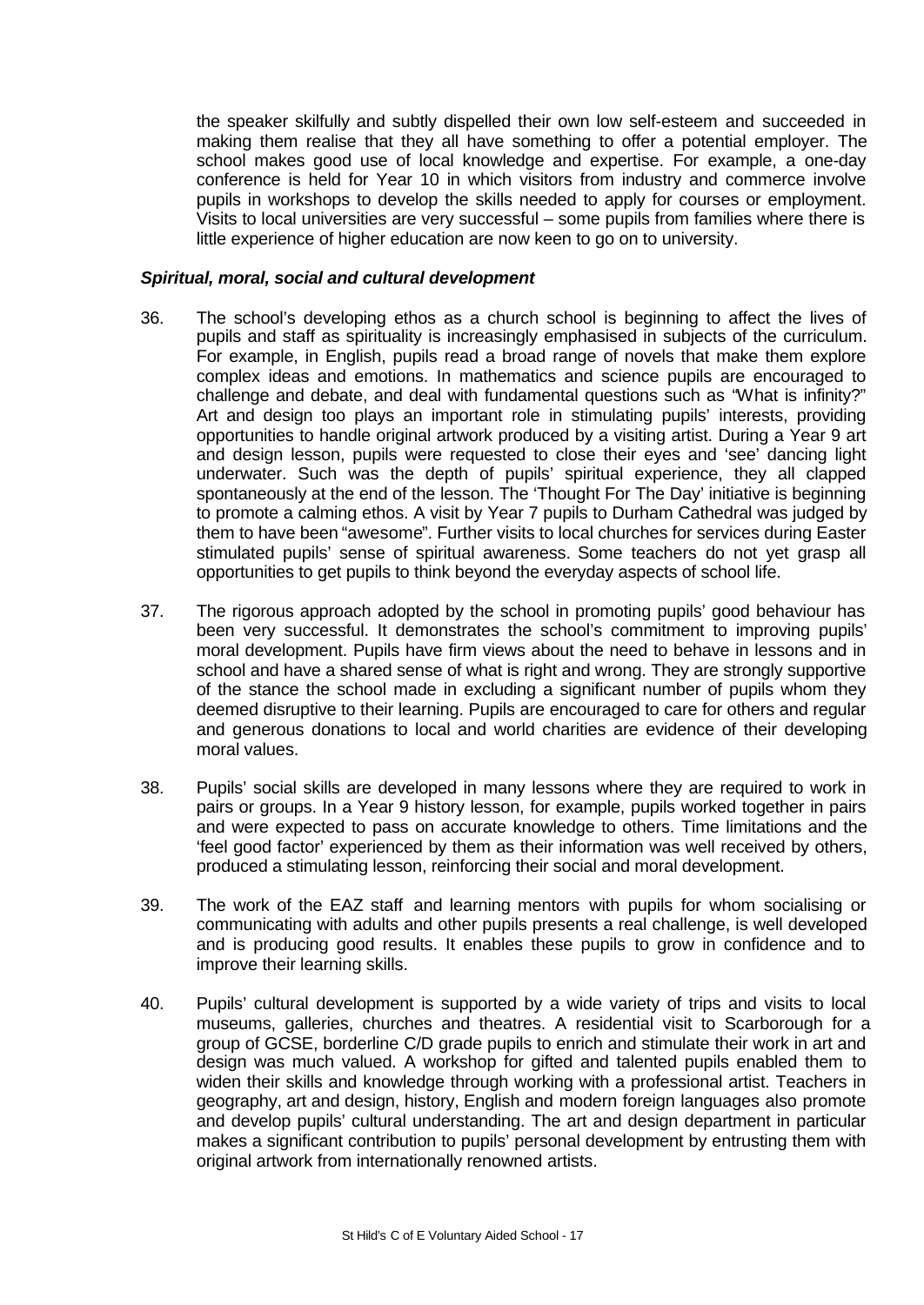41. Pupils have little direct experience of life in a multi-cultural community. The school makes a satisfactory effort to compensate for this. There are displays of multi-cultures and multi-faiths around school and in classrooms. Teachers are sometimes able to introduce cultural and multi-cultural comparisons into their lessons to stimulate and challenge pupils' ideas, beliefs and values. In a Year 10 English lesson, the teacher was able to link the poem being discussed effectively to asylum seekers and this increased pupils' understanding of the poem's meaning. 'Africa Week' was a whole-school, multicultural focus and included pupils from six local primary schools. African artists and musicians in residence brought 'life and spirit' into the initiative to further pupils' spiritual, social and cultural development.

## **HOW WELL DOES THE SCHOOL CARE FOR ITS PUPILS?**

- 42. Monitoring pupils' academic performance and personal development is good and the personal support and guidance for pupils are strengths of the school. The identification of pupils' individual needs is a strong feature and builds upon the commitment by all staff to ensure pupils receive the necessary and appropriate support, enabling them to achieve both personal and academic success.
- 43. There is a broad range of very effective initiatives that provide timely, appropriate and individually tailored programmes to raise pupils' academic, personal, and behavioural standards. The work of the learning support unit, the EAZ and the learning mentors in particular, through their dedicated and committed staff, provides opportunities otherwise unavailable to the most disruptive and disaffected pupils in school.
- 44. The pastoral care team is well organised, and strongly led. Weekly meetings ensure information relating to pupils' personal and academic progress, behavioural and attendance issues is routinely discussed. Suitable strategies are implemented swiftly to ensure all pupils are well supported.
- 45. There are very good systems in place for recording and monitoring pupils' attendance and lateness using up-to-date technology. Technology is used effectively to record attendance. The recent appointment of an academic registrar means that staff have detailed reports and analyses of attendance, lateness and other useful information that may have an impact upon pupils' academic achievement. Staff work co-operatively with outside agencies through externally funded initiatives and learning mentors. The school makes good use of a broad range of effective support services including the local authority's education social worker to reduce incidents of absence.

## *Assessment of pupils' work*

46. The school has good procedures for assessing pupils' academic progress. All subject departments except music assess pupils' work regularly and keep good records to show how they are getting on compared with their previous performance. Through its good central academic register the school keeps information on each pupil and is able to pinpoint where individuals are under-achieving. More importantly, most departments are effective in letting pupils know how well they are doing and giving them useful tips on how they can improve their work. This is done through day-to-day marking, formal tests and the twice-yearly reports to parents. In the best practice, for example in mathematics, history, design and technology and art and design, teachers discuss pupils' progress with them and set them realistic targets to help them focus on their weak areas. There is scope for doing this in a more systematic way in Years 7, 8 and 9 so that targets are more closely linked to National Curriculum levels and pupils have a clearer idea of what they are aiming at.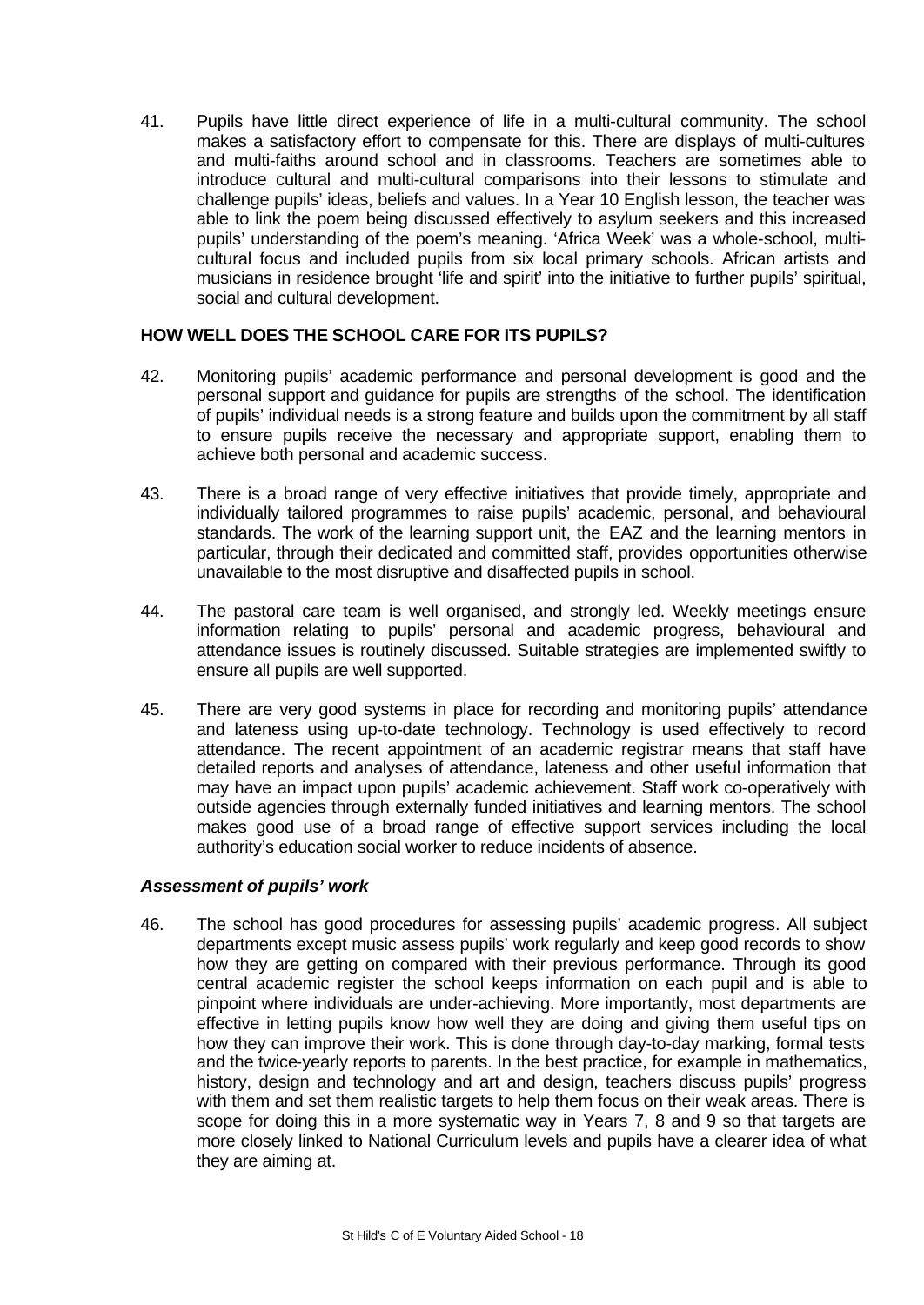- 47. Some departments go further than this and expect pupils to review and evaluate their own work. For example, in history and design and technology pupils have an opportunity of looking back at their performance in a test and commenting, not only on how well they think they did, but also on where they could have done even better. This leads to the very good practice of pupils setting their own targets, which they then agree with their teachers. Pupils would benefit greatly if all departments encouraged them to do this.
- 48. The school is very effective in keeping an eye on pupils' progress and supporting them when they are struggling or under-achieving. Form tutors and assistant year coordinators have an overview of individual pupils and are able to take swift action when it is clear they are falling behind in a number of subjects. With the help of a large number of learning mentors from within and outside the school it is possible to give these pupils the individual attention they need. This scheme has become so successful that the school is able to provide every pupil in Years 9 and 11 with an individual adult mentor. There are a number of examples of how effective this has been with certain pupils. In one case a girl who had become disruptive and disaffected in Year 8 was referred to a mentor in Year 9. The very good one-to-one relationship between the two was a key factor in helping the girl grow in self-confidence. By the end of Year 9 she had increased her grades significantly and she in turn has started a course in learning to become a mentor to younger pupils. This is a notable success story.

# *Support for pupils with exceptional needs*

- 49. With one exception, no pupils with learning difficulties are withdrawn from lessons to receive additional help with basic literacy and numeracy development. The school offers a range of learning opportunities to pupils after school for learning support such as help with coursework organisation, paired reading and the teaching of phonics. However, attendance is voluntary, and sessions, particularly in the summer term, are liable to cancellation.
- 50. The school has established a learning support unit for pupils who are in danger of exclusion because of poor behaviour or are returning to school after a period of exclusion. Pupils spend all or some of their time in the unit according to their readiness for reintroduction. There is a strong emphasis in the work done upon building pupils' confidence, encouraging positive attitudes to work and developing skills of collaboration. The success of this work is evident in the significant reduction in the number of pupils excluded this year compared to last year. Some other pupils are withdrawn from lessons for short courses in behaviour management and setting targets for improvement, to which they respond positively.
- 51. In accordance with the local education authority's guideline the school has identified one in five of its pupils as being talented and/or gifted. Those with identified sporting and artistic talents are helped to develop their interests both within school and through links with external providers such as local clubs. There is a good variety of provision to encourage pupils to develop their academic interests and to think about their opportunities for the future. The programme being developed already includes visits to universities, visits by students now at university, hearing presentations by adults from a range of employment, and workshops run by visiting writers and artists. Pupils studying religious education are being entered for GCSE in Year 10.

# *Health and safety*

52. Given the dilapidated condition of the buildings, there has been insufficient attention and commitment paid to health and safety matters by the governing body. The former health and safety governing body sub-committee has been incorporated into the staffing and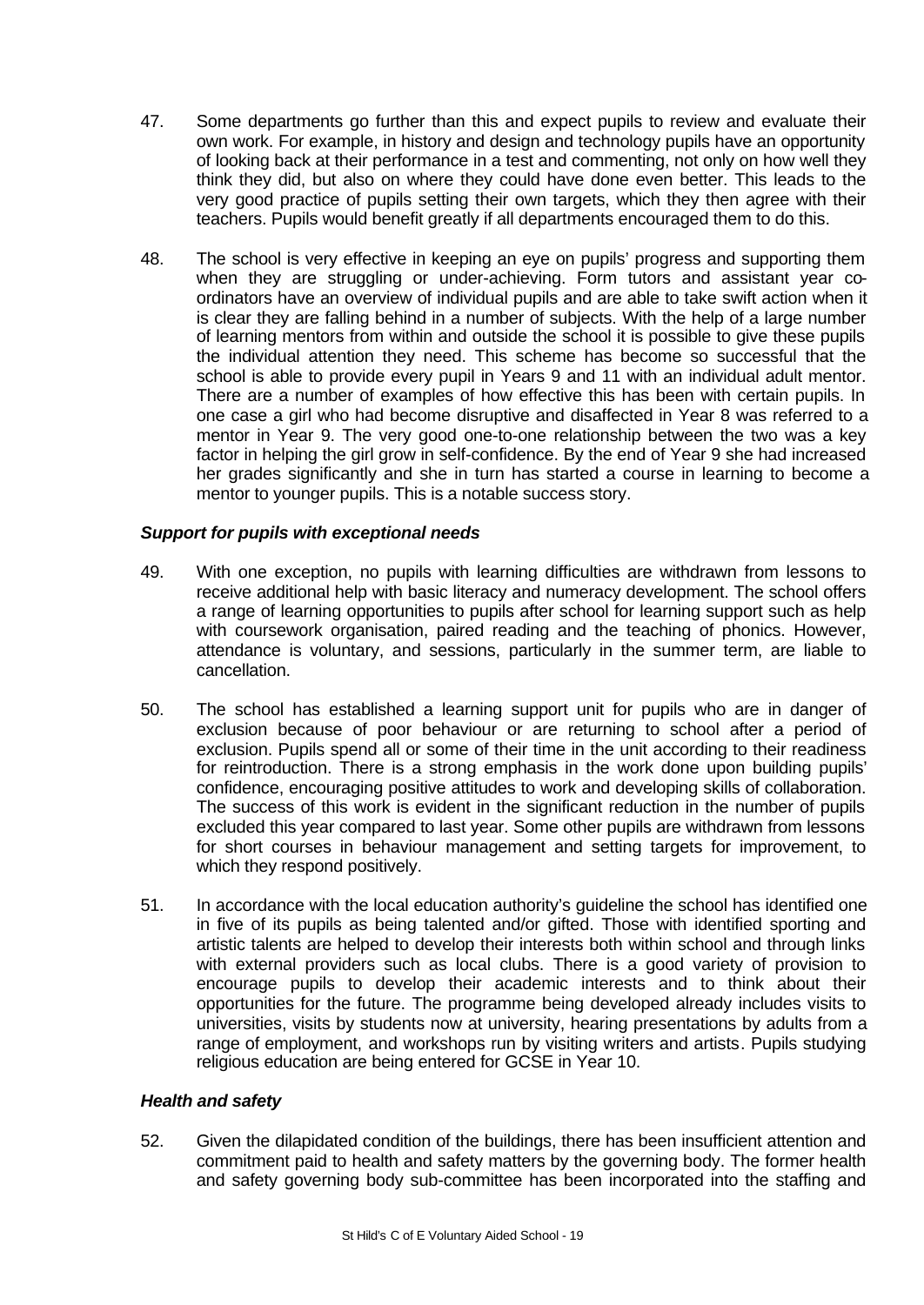finance sub-committee. This has further eroded the emphasis on health and safety issues. This is unsatisfactory. However, the school dealt swiftly and effectively with matters brought to the attention of the headteacher and chair of governors during the inspection.

- 53. Pupils' toilets are generally of unsatisfactory condition and are inadequate for the numbers of pupils in school. These unsatisfactory conditions are in marked contrast to otherwise high standards of care and consideration the school enthusiastically promotes and provides for pupils.
- 54. The school's provision for child protection is good. Clear, comprehensive guidance is provided in the staff handbook. Clear lines for reporting concerns by staff about pupils are clearly defined. The policy conforms to the local authority's guidelines.
- 55. Administration staff play an important part in the care and welfare of pupils. They undertake a broad range of duties and their pleasant and friendly manner has a positive impact on pupils, staff and visitors to the school.

# **HOW WELL DOES THE SCHOOL WORK IN PARTNERSHIP WITH PARENTS?**

- 56. Parents and carers indicate there has been a significant improvement in the relationships between them and school since the new school was established. Parents recognise the recent improvements in the school. They are supportive of the former high exclusion initiative and the positive impact it has made on pupils' behaviour and their ability to make progress in lessons.
- 57. Most parents receive satisfactory information about the progress their children are making in the twice-yearly reports. Information for parents of children with special education needs and those being supported by staff through other initiatives such as the learning support unit and the EAZ is comprehensive. Contact between school staff and parents varies appropriately according to the needs of pupils and the sort of help given by school staff. Contacts can be on a daily basis where necessary, and are designed to involve parents with their children's learning at home. Meetings held for parents of gifted and talented pupils, and for those aspiring to five or more A\*-C GCSE's are seen by them to be informative and helpful.
- 58. Although parents are generally supportive of school and their children's learning, some keep their children away from school for holidays and for other occasions. This adversely affects standards, particularly in Years 10 and 11.
- 59. A particularly well supported sponsored initiative was the family learning day, designed to encourage families to have fun and learn together. The rich variety of activities provided clearly indicates the school's commitment to involving parents with their children's personal and social development.
- 60. A pilot Year 7 newsletter was well received by parents. Additional letters that strengthen links with parents are sent out half termly together with other useful information. For example, The EAZ Newsletter', sent to parents during this current term, is bright, informative and very well presented.
- 61. The information contained in the prospectus and governors' annual report to parents is comprehensive and provides a good insight into the work and aims of the school and its provision for high quality education in a Christian context. It meets statutory requirements.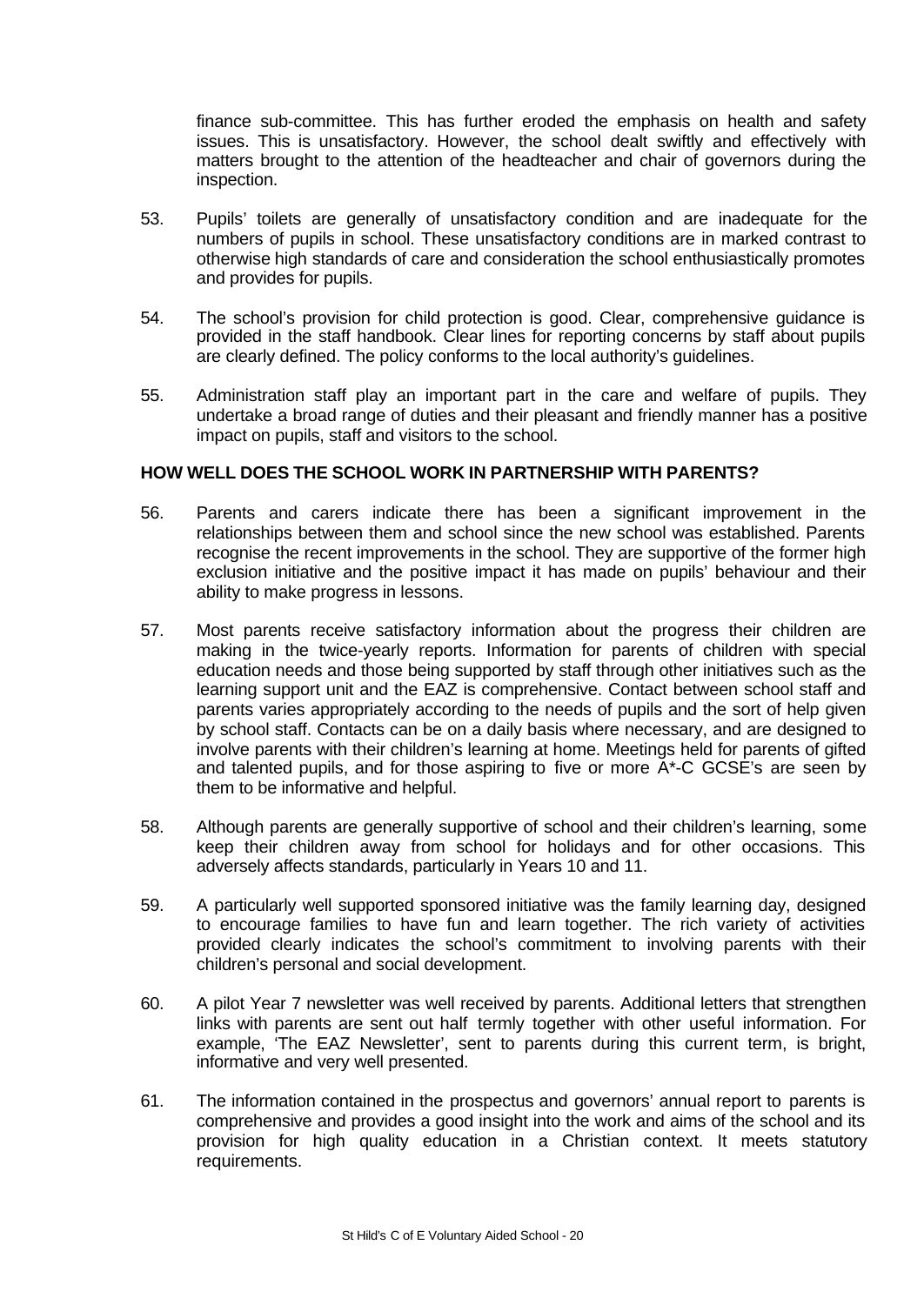# **HOW WELL IS THE SCHOOL LED AND MANAGED?**

## *Leadership*

- 62. At the time of the inspection the headteacher had been in post for under two years. In this relatively short time the school has undergone highly significant changes in almost all aspects of its life. The headteacher has demonstrated excellent leadership. She is a very visible presence around the buildings, and no one is in any doubt about who is leading the school. She and her re-organised senior management team have a clear vision for the school which is beginning to be made manifest. They have achieved much.
- 63. The major vehicle for this change was the publication of the school mission statement. This made clear that this is a church school, that standards are to be raised, that the community is to be totally involved in the school's life and that pupils' aspirations are to be raised. Very significant progress in all these areas is now observable and forms the basis for the school's future. Other major issues that have been successfully addressed are the raising of staff morale, the changed perception of the school by parents, and teacher recruitment.
- 64. The school now has a well- structured management system with a framework of regular meetings. Consultation is now well developed, and through membership of working parties, pastoral groups, and departmental meetings all staff have the opportunity to have their views listened to, although no one is in doubt that the final decisions rest with the headteacher and the governing body.
- 65. Heads of department are currently involved in extending their roles in monitoring and evaluating standards of teaching and learning and are developing satisfactory systems to support this process. There are good strategies and structures are in place, but some heads of department are now in need of management training in order for them to carry out this process efficiently.
- 66. The governing body is committed to the success and prosperity of the school. They know the school's strengths and have suitable priorities for improvement. 'Raising standards' is at the top of the list. Relationships with the local education authority and the diocese are close. Governors are fully involved in development planning and associated expenditure. They do not, however, keep a close enough watch on ensuring pupils' health and safety.

# *Efficiency*

- 67. The school plans its spending well, to make efficient use of the basic income and the additional funding from other sources such as the Education Action Zone. There is a very clear long-term development plan as well as a one-year action plan and funding is closely linked to planning. The appointment of non-teaching staff to manage attendance and pupil records, finance and the site has allowed senior teaching staff to focus on the fundamentals of teaching and learning and the success of this is already evident.
- 68. The leadership seeks to obtain the best value for all outlays. Initiatives are monitored carefully and those that work are encouraged and those that do not are aborted. The leadership consults its staff, pupils and parents where appropriate and compares its performance with other schools nationally and locally. So far the school has not been in a position to make many purchases, but observes stringent procedures when it does so.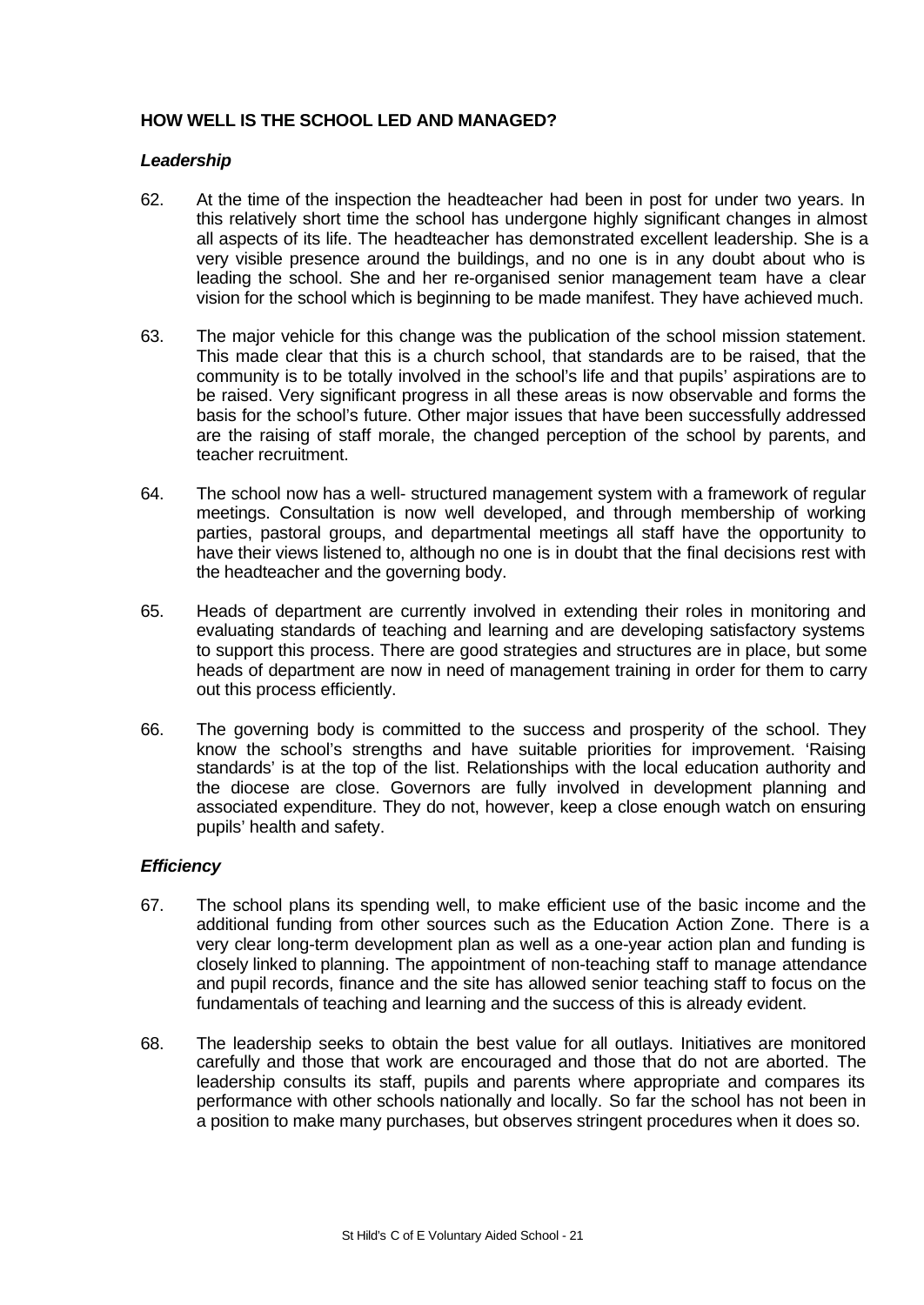# *Staffing*

- 69. The development of teaching and learning is the central focus of provision that enriches and broadens the repertoire of teachers' skills. It successfully dovetails the needs of the school with those of individual teachers, several of whom are supported in increasing their qualifications. The climate of consultation and collaboration in school encourages all teachers to raise their expectations of themselves and contribute to the development of others. The school led the way in the region in developing the role of Advanced Skills Teachers and continues to see the results of sensitive help and advice to teachers in, for example, mathematics.
- 70. It is typical of the school to open up opportunities for responsibility to teachers of all levels of experience. For example a newly qualified teacher co-ordinates provision for gifted and talented pupils; the Action Research Group makes recommendations to all teachers about classroom practice; returning from a course, teachers are expected to pass on, formally, to others what they have learned.
- 71. Those supporting newly qualified teachers and students in training enhance their own management skills while providing good support and professional advice to beginners. The school makes the most of opportunities opened up through the EAZ initiative, the Beacon School and City Learning Centre and best value principles are applied to funding.
- 72. All staff are entitled to opportunities for skills' development and a pilot group, managed by a non-teacher, is currently devising a training plan for teaching assistants, clerical staff, technicians, administrative staff etc.
- 73. Performance management is on target, records are thorough and policies for managing weak teaching and complaints are clear. A 'Quality Standard' is applied to the work of all who are responsible for aspects of professional development and support. The deputy headteacher who has very clear oversight ensures that everything contributes to school self-evaluation and closely monitors all the very effective provision. She enables the school's aspirations to be translated into practice.
- 74. Currently staffing is unsatisfactory in music, geography and modern foreign languages. While there is good support for supply teachers in geography, the lack of suitably qualified teachers is most acute in music and modern foreign languages and is adversely affecting pupils' learning.

# *Accommodation*

75. The school manages well with the deplorable and cramped temporary accommodation. The dismal exterior belies the cheerful displays and bright paintwork within. Nevertheless, the quality of education suffers, particularly in subjects needing specialist accommodation. For example, in a singing lesson pupils took longer than they should to learn to sing a simple tune as a canon, because there was no piano to help them hold their parts. In science teachers struggle valiantly to carry out investigations in rooms with carpeted floors and no Bunsen burners. This inevitably leads to some failed experiments and too much time dealing with equipment. Younger pupils will benefit from the new purpose-built school due to open in 2004. Older pupils have been disadvantaged in spite of heroic attempts by the staff to compensate.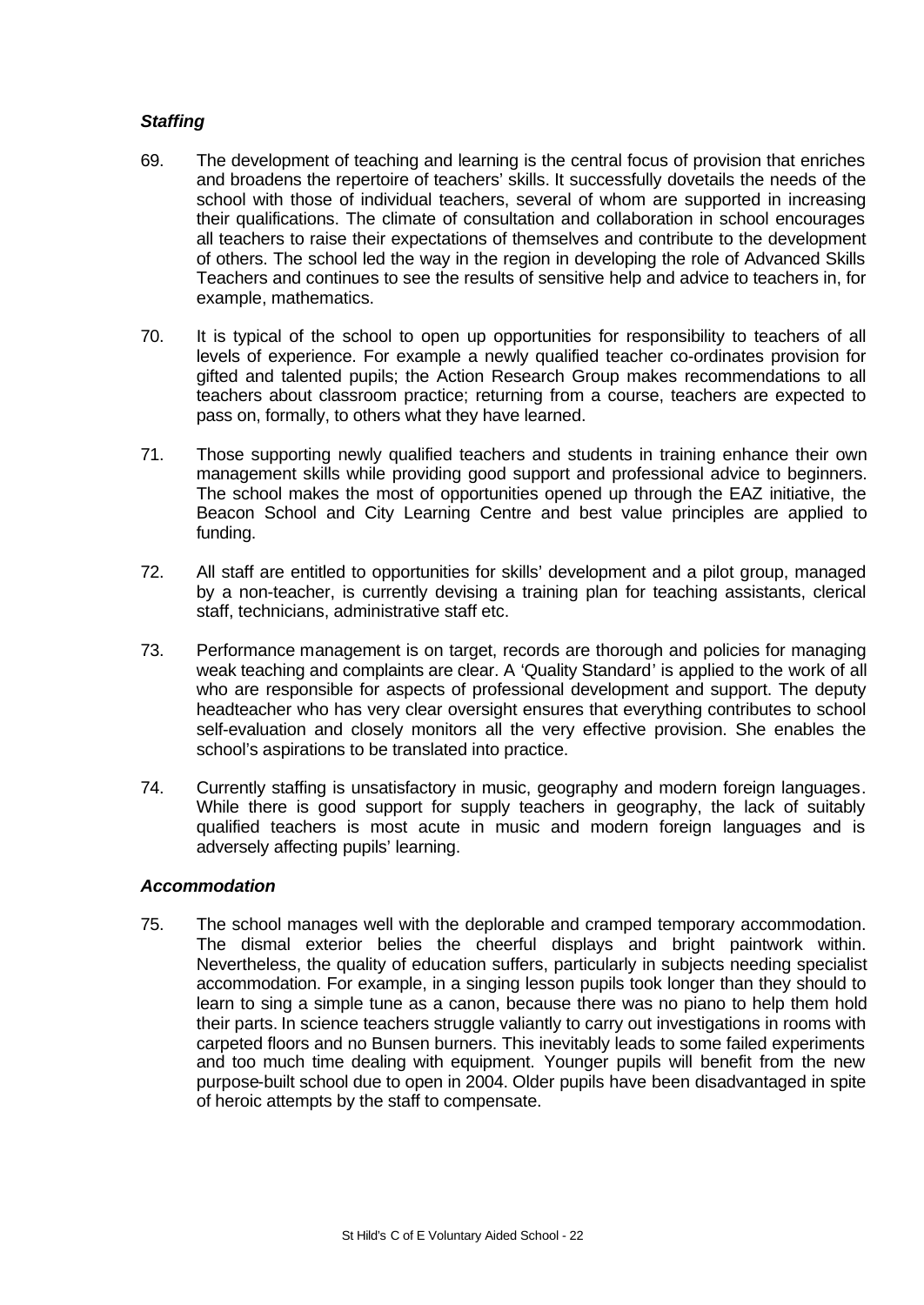## *Resources*

76. Resources for teaching are just satisfactory, with departments having an adequate supply of text books and other materials. In art and design good use is made of artists in residence, and there are plenty of materials in the department. The library provides very good support for pupils' learning. It is very well organised with many imaginative features. Consequently it has a welcoming atmosphere and is well used at lunch time and after school. Well-trained pupil librarians make a good contribution to its effectiveness. There is, however, a shortage of ICT equipment – one computer to six pupils – which restricts departments' use of ICT. The ICT department has sufficient computers, although some need to be updated.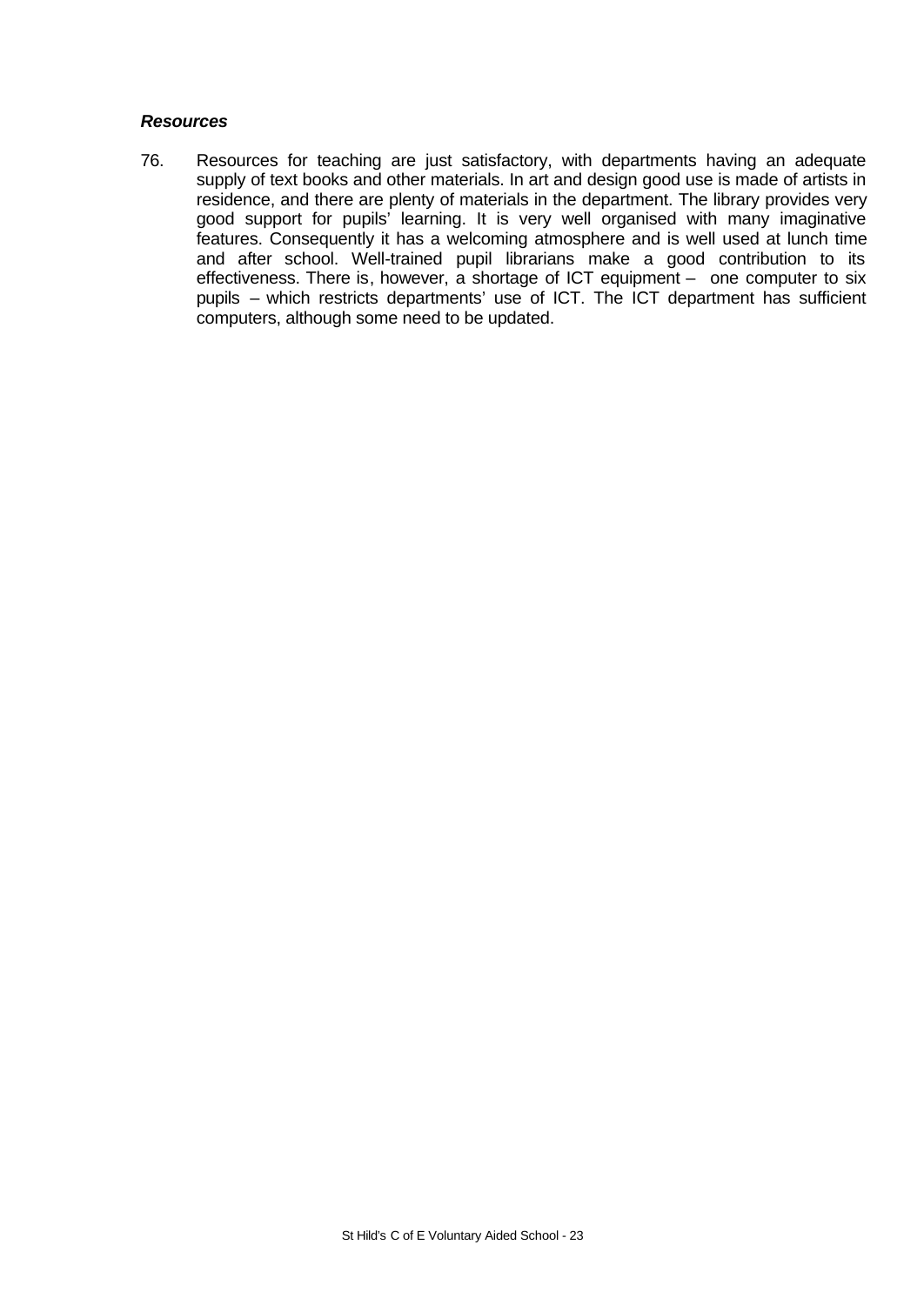# **WHAT SHOULD THE SCHOOL DO TO IMPROVE FURTHER?**

- 77. In order to raise the attainment of students, the governors and management should:
	- 1 Improve attendance by:
		- i) impressing on parents even more strongly the importance of regular attendance for their children's success, exploring patterns in pupils' absences still further and targeting support even more closely, particularly through those staff, such as learning mentors, who have close links with pupils who are reluctant to attend school. (Paragraphs: 3, 5, 13, 89, 97, 107, 126, 136)
	- 2 Improve provision in music and modern foreign languages by:
		- i) ensuring as far as possible that teachers in music have adequate teaching skills; (Paragraphs: 156, 157)
		- ii) in modern foreign languages, ensuring that pupils are taught by specialist language teachers, developing a new vision for foreign languages in the school, and spacing language lessons more evenly through the week. (Paragraph: 152)
	- 3 Further develop a whole-school approach to literacy to include: providing greater opportunities for extended writing, improving speaking and listening skills, and making special provision for pupils with the greatest problems in reading and writing. (Paragraphs: 95, 110, 111, 131, 132)
	- 4 Increase the use of ICT, particularly in art and design, design and technology, geography and modern foreign languages. (Paragraphs: 25, 102, 112, 113, 127, 135, 148, 154)

In addition to the above key issues, the school should consider the following other less important issues for inclusion in its action plan:

- a) Improve the number skills of those pupils for whom elementary problems such as accurate counting and measuring, and adding small numbers present great difficulty. (Paragraph: 110)
- b) Improve consistency in marking work and setting homework. (Paragraphs: 21, 110, 152)
- c) Improve procedures for identifying health and safety risks. (Paragraphs: 52, 66)
- d) Establish greater consistency in the way staff approach low-level disruption, particularly when teachers are new or temporary, and ensure that every teacher recognises the link between dull teaching and disruptive behaviour. (Paragraphs: 11, 18, 19, 101, 134, 155, 156, 167)
- e) Providing more specialist teaching for those pupils with very basic needs in reading and number. (Paragraphs: 49, 91, 104)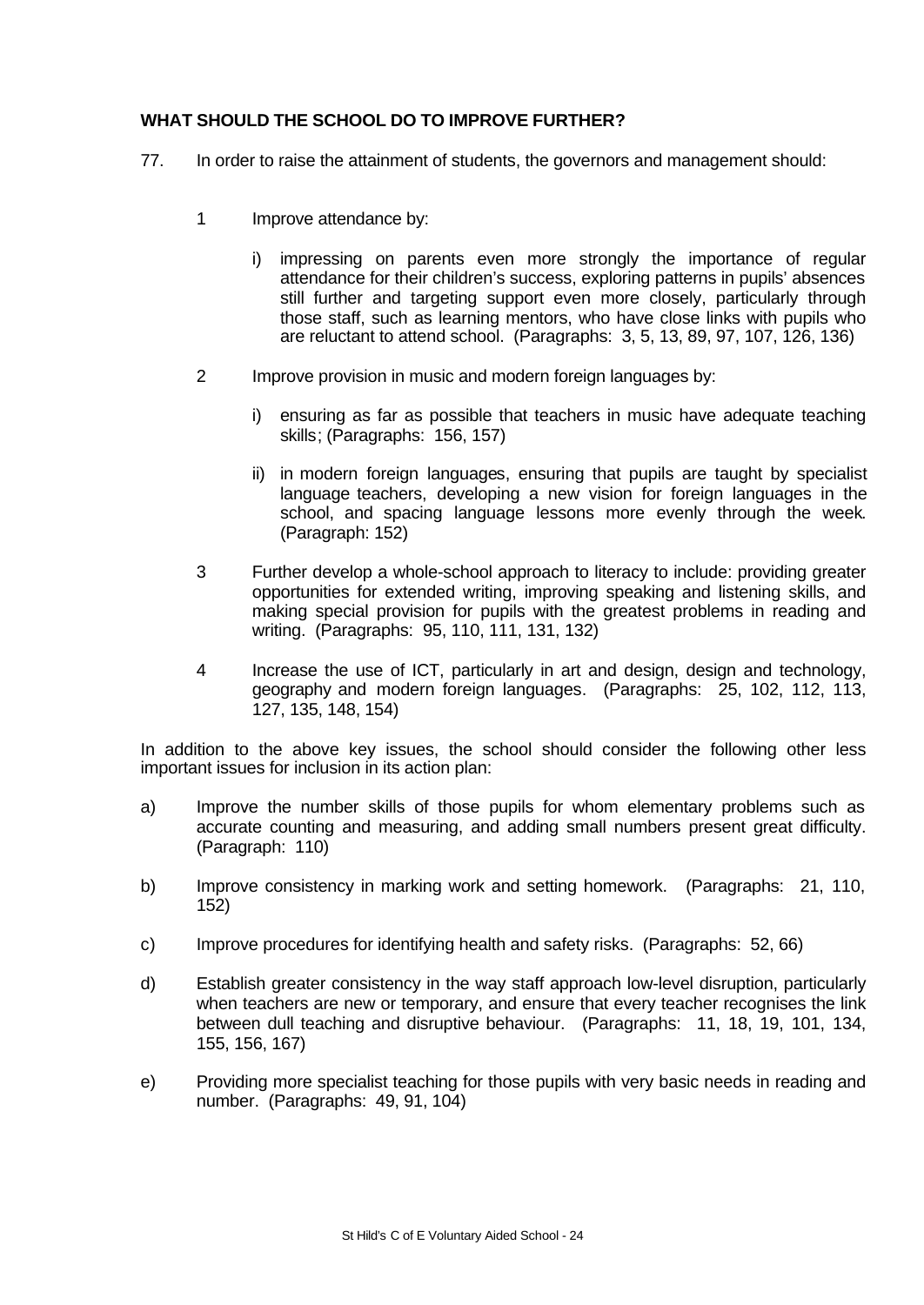# **LINKS WITH THE COMMUNITY**

- 78. In its short life the school has forged very effective links with many branches of the community. These widen pupils' learning opportunities and support their personal and social development, good behaviour and attendance.
- 79. Participation in the EAZ scheme, based at St Hild's, also enhances close co-operation with primary schools. There is very good co-operation with the local college of further education and with a number of universities. Pupils are made aware of choices available to them, especially in vocational courses such as engineering and manufacturing. This is particularly beneficial for pupils wishing to study engineering and manufacturing while still at school and strengthened the school's bid for Engineering College status. In addition, visitors from local government, industry, the police, prison and fire services, local sports organisations and the City Learning Centre increase provision very effectively.
- 80. The school has very good links with its feeder primary schools. Teachers from St Hild's work closely with primary schools and some teach primary classes, developing continuity and progression across the two phases of education. Links are particularly close in art and design, and design and technology. In other subjects promising links are being established.
- 81. A community-based project supports the most disaffected pupils when they transfer to St Hild's. These pupils, who are in danger of poor attendance due to behavioural or personal problems, are given volunteer learning mentors from the community. With help from Year 7 staff mentors encourage these pupils to make their transition with minimal disruption to their learning.
- 82. External funding is used well to provide pupils with a range of additional learning opportunities through the EAZ unit such as 'Curiosity Bags' which provide a range of reading materials to develop pupils' interest in literacy, particularly for boys.
- 83. Links with a local Beacon School has had a positive impact on raising standards of teaching for some subjects.
- 84. The school makes good use of the local City Learning Centre as a homework study centre and as an additional, high quality ICT resource experience for pupils. It has been particularly successful in motivating Year 11 boys in their pre-examination revision work in February. Attendance at the centre is rising with over 40 pupils studying each evening. Loan of hi-tech resources is preparing staff well in preparation for the move to the new school.
- 85. The Neighbourhood Renewal Fund is used well to provide for additional staff to support pupils requiring additional support with their learning.
- 86. The Prince's Trust xl Club works with a number of pupils who are experiencing problems in school. During the inspection, a presentation by eight pupils provided clear evidence of the benefits this initiative has been to their personal and social development. Significant improvements in their rates of attendance, incidents of lateness, and poor behaviour were celebrated.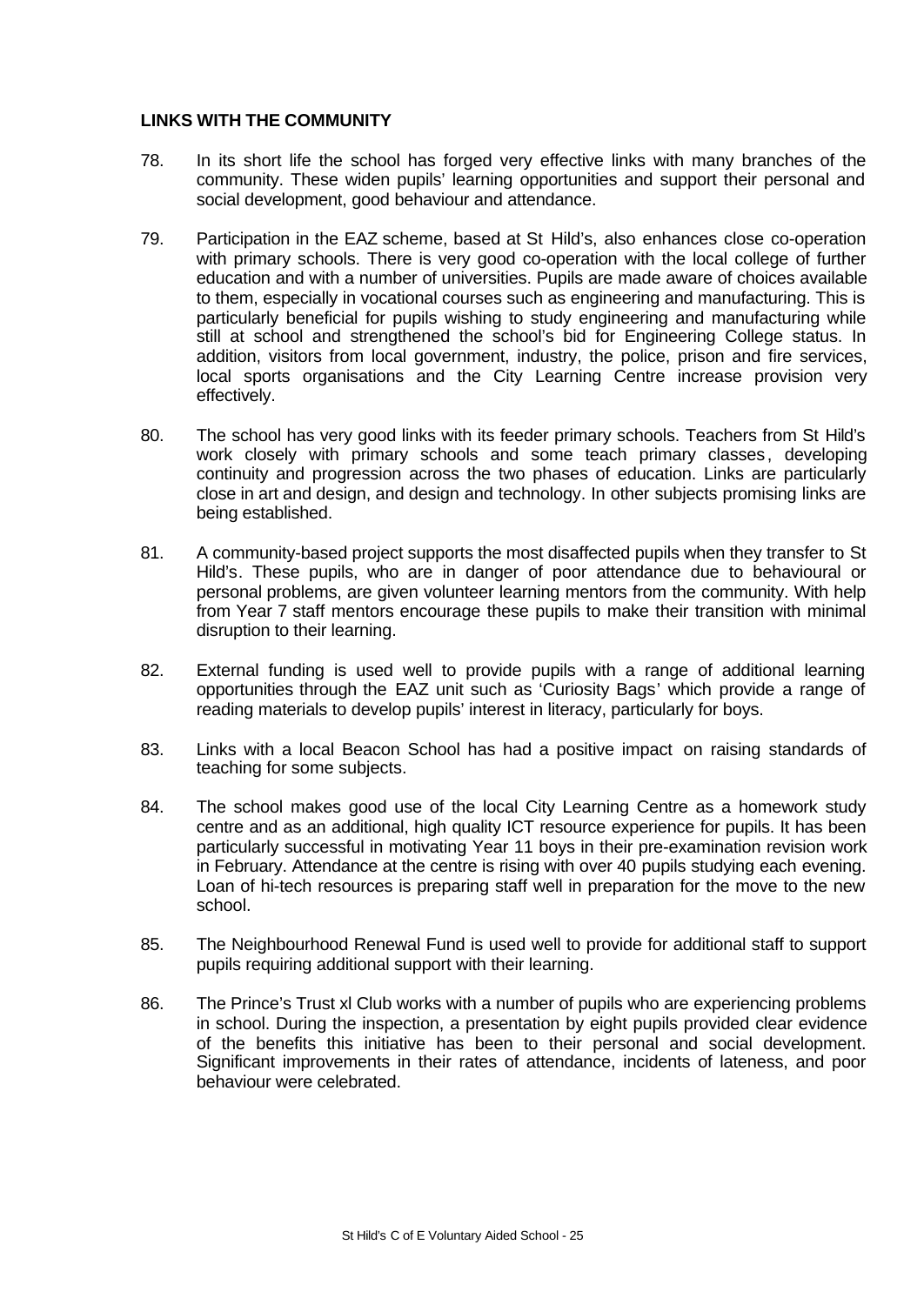87. At the recent 'Celebration of Achievement' evening, held at the Borough Hall in February, 2003, many of the trophies and awards were sponsored by local and wider community companies. This is clear indication of the impact St Hild's Church of England School is having in promoting itself, whilst enlisting the support and partnership of industry for the benefit of all pupils in school.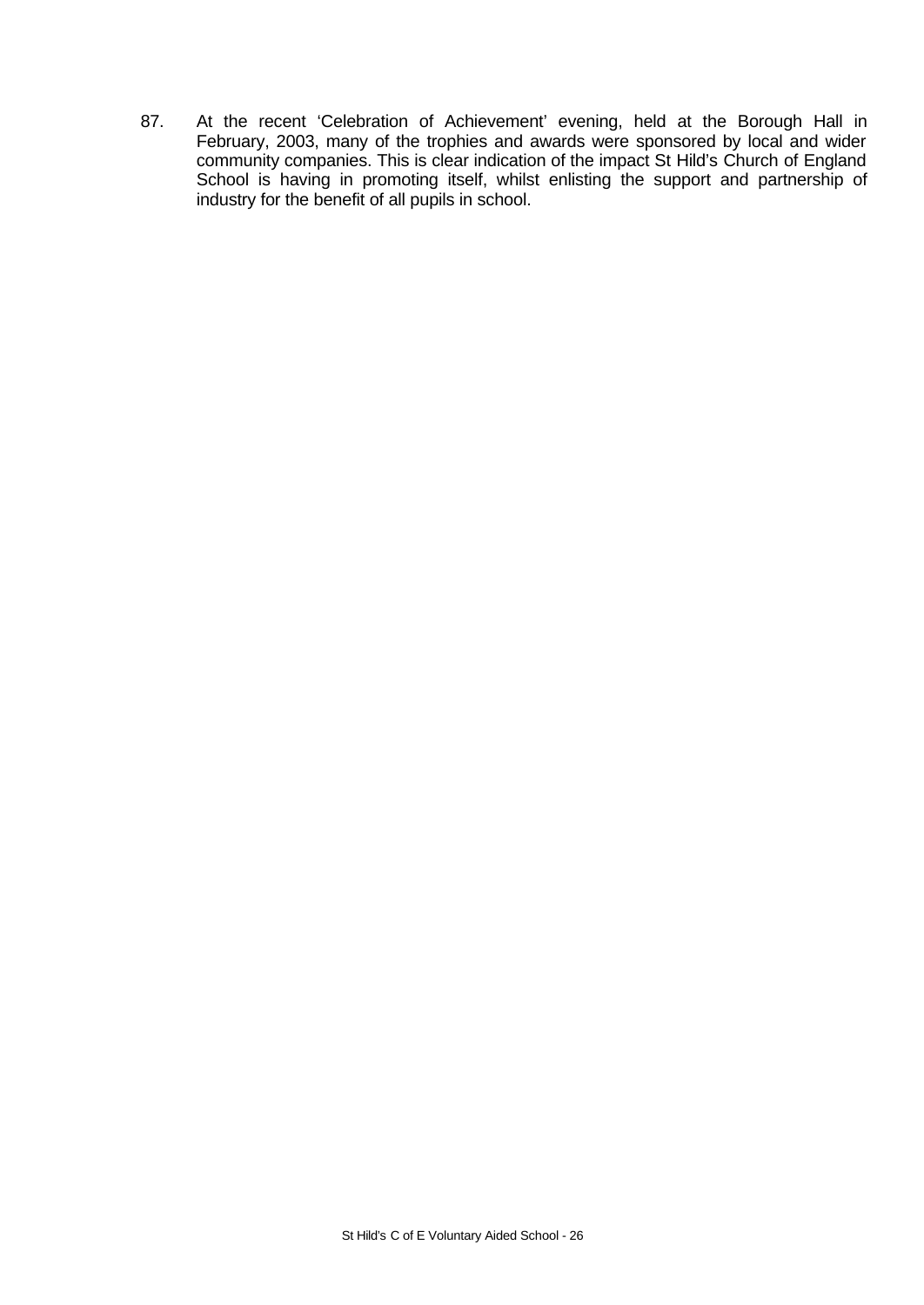# **PART C: SCHOOL DATA AND INDICATORS**

#### *Summary of the sources of evidence for the inspection*

Number of lessons observed 127

Number of discussions with staff, governors, other adults and pupils 61

|  |  |  |  |  |  | Summary of teaching observed during the inspection |
|--|--|--|--|--|--|----------------------------------------------------|
|--|--|--|--|--|--|----------------------------------------------------|

|            | Excellent | Very good      | Good | Satisfactory | Unsatisfactory | Poor | Very Poor |
|------------|-----------|----------------|------|--------------|----------------|------|-----------|
| Number     |           | 28             | 58   | 30           |                |      |           |
| Percentage |           | $\Omega$<br>22 | 46   | 23           |                |      |           |

*The table gives the number and percentage of lessons observed in each of the seven categories used to make judgements about teaching.*

## *Information about the school's pupils*

| $Y7 - Y11$<br>Pupils on the school's roll                             |     |  |  |  |
|-----------------------------------------------------------------------|-----|--|--|--|
| Number of pupils on the school's roll                                 | 902 |  |  |  |
| Number of full-time pupils known to be eligible for free school meals | 259 |  |  |  |

| Special educational needs                                           |     |  |  |  |
|---------------------------------------------------------------------|-----|--|--|--|
| Number of pupils with statements of special educational needs       | 31  |  |  |  |
| Number of pupils on the school's special educational needs register | 183 |  |  |  |

| English as an additional language                       | No of<br>pupils |
|---------------------------------------------------------|-----------------|
| Number of pupils with English as an additional language |                 |

| Pupil mobility in the last school year                                       | No of<br>pupils |  |  |  |
|------------------------------------------------------------------------------|-----------------|--|--|--|
| Pupils who joined the school other than at the usual time of first admission |                 |  |  |  |
| Pupils who left the school other than at the usual time of leaving           |                 |  |  |  |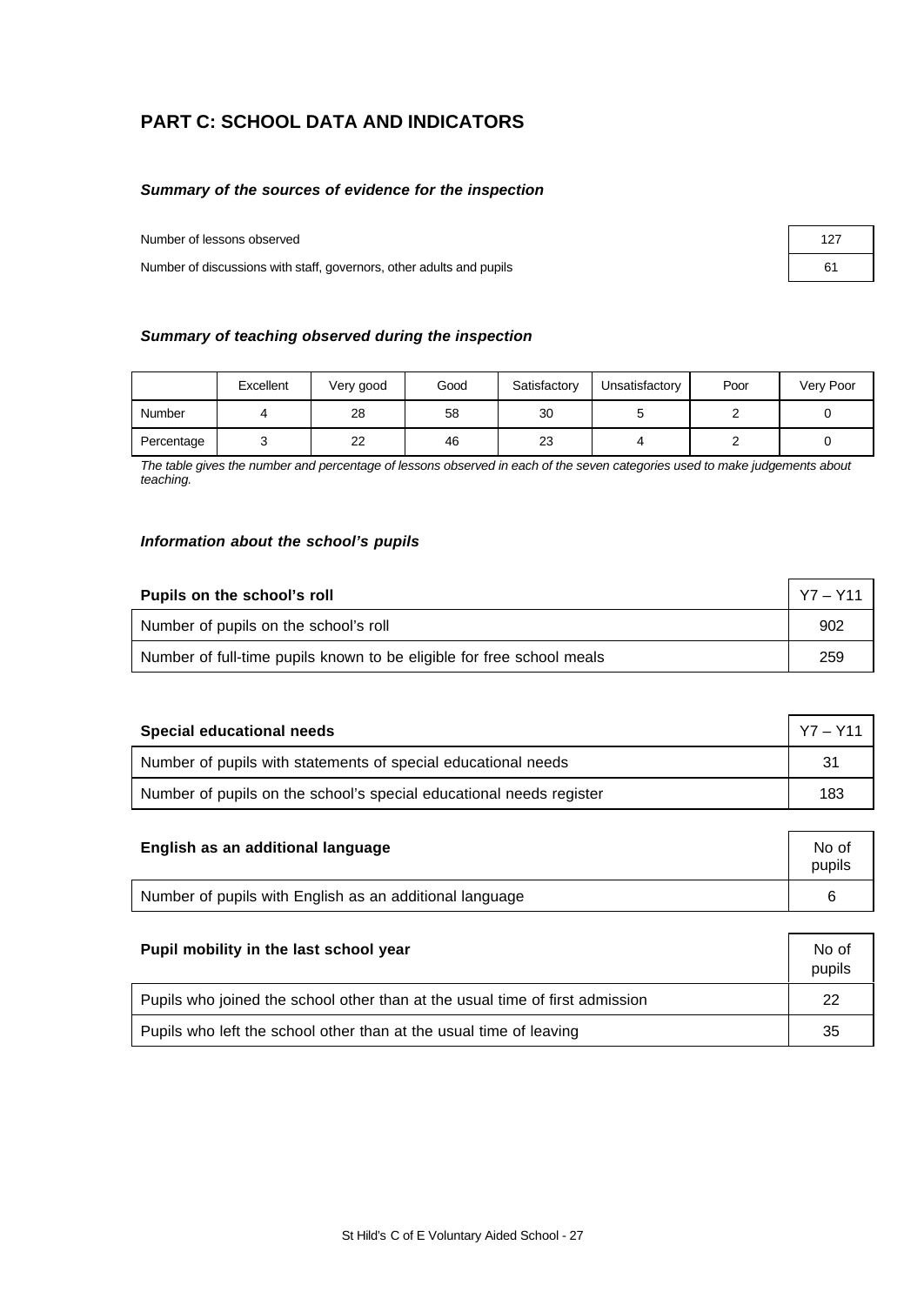## *Attendance*

## **Authorised absence Unauthorised absence**

|                           | %   |                           | %      |
|---------------------------|-----|---------------------------|--------|
| School data               | 7.9 | School data               | 4.7    |
| National comparative data | 7.8 | National comparative data | $\sim$ |

*Both tables give the percentage of half days (sessions) missed through absence for the latest complete reporting year.*

#### St Hild's C of E Voluntary Aided School - 28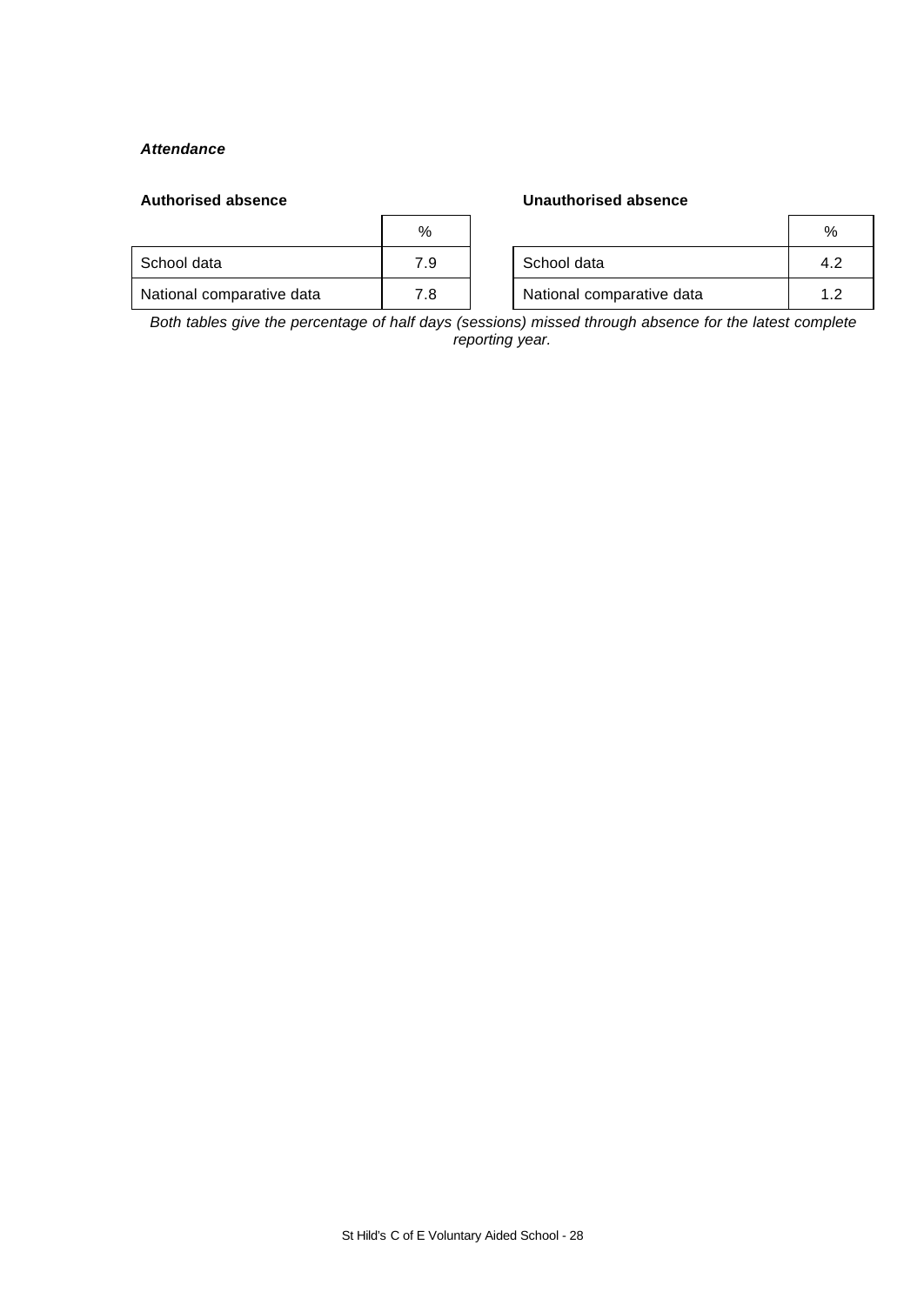# *Attainment at the end of Key Stage 3 (Year 9)*

|                                                                                           | Year | <b>Bovs</b> | Girls | $\tau$ otal |
|-------------------------------------------------------------------------------------------|------|-------------|-------|-------------|
| Number of registered pupils in final year of Key Stage 3 for the latest<br>reporting year | 2002 | 85          | 110   | 195         |

| <b>National Curriculum Test/Task Results</b> |             | <b>English</b> | <b>Mathematics</b> | <b>Science</b> |
|----------------------------------------------|-------------|----------------|--------------------|----------------|
|                                              | <b>Boys</b> | 39             | 37                 | 37             |
| Numbers of pupils at NC<br>level 5 and above | Girls       | 74             | 45                 | 50             |
|                                              | Total       | 113            | 82                 | 87             |
| Percentage of pupils                         | School      | 58             | 42                 | 45             |
| at NC level 5 or above                       | National    | 66             | 67                 | 66             |
| Percentage of pupils                         | School      | 18             | 26                 | 17             |
| at NC level 6 or above                       | National    | 32             | 45                 | 33             |

| <b>Teachers' Assessments</b>                 | <b>English</b> | <b>Mathematics</b> | <b>Science</b> |    |
|----------------------------------------------|----------------|--------------------|----------------|----|
|                                              | <b>Boys</b>    | 33                 | 35             | 39 |
| Numbers of pupils at NC<br>level 5 and above | Girls          | 72                 | 47             | 48 |
|                                              | Total          | 105                | 82             | 87 |
| Percentage of pupils                         | School         | 54                 | 42             | 44 |
| at NC level 5 or above                       | National       | 67                 | 70             | 67 |
| Percentage of pupils                         | School         | 18                 | 28             | 17 |
| at NC level 6 or above                       | National       | 32                 | 44             | 34 |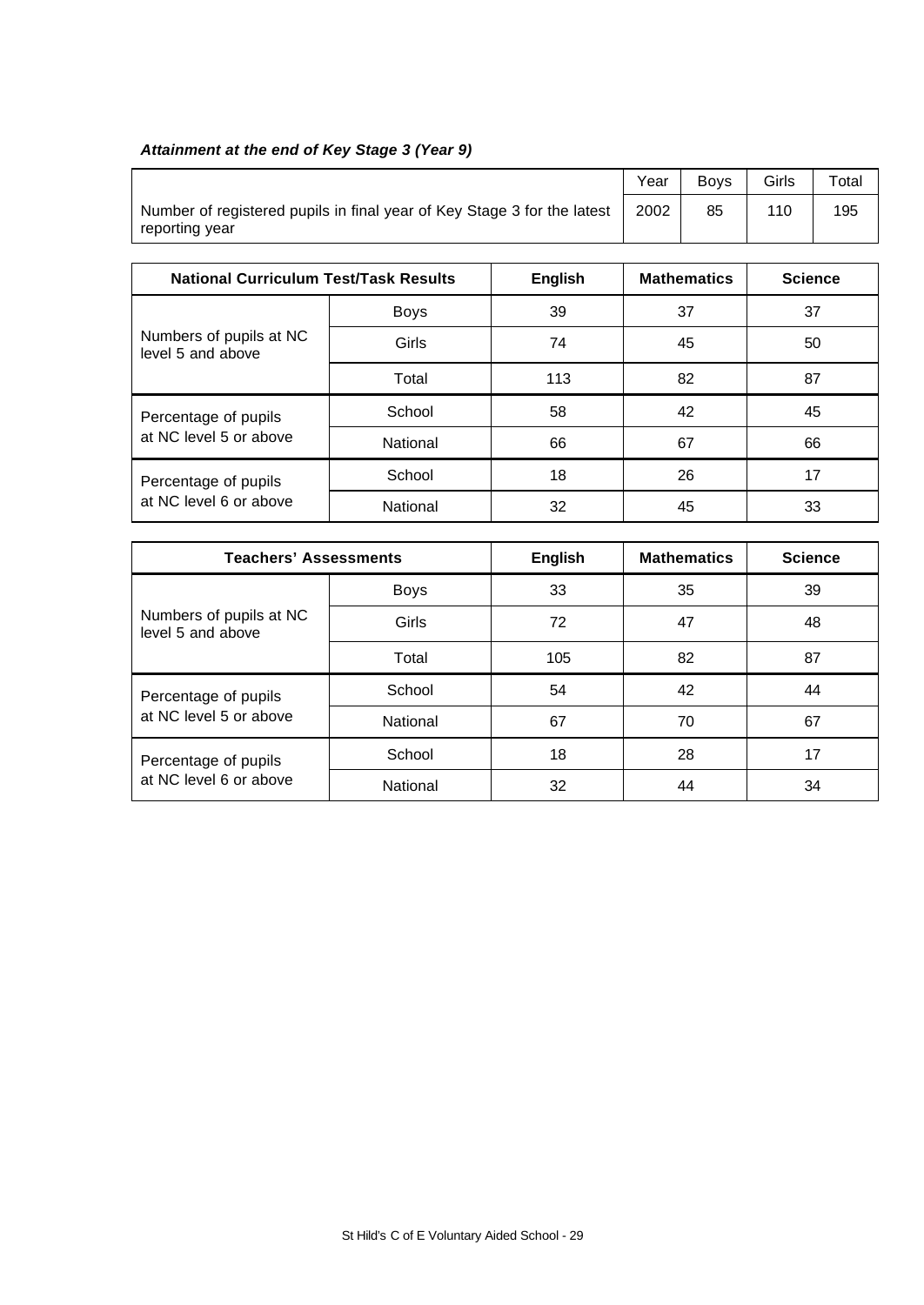# *Attainment at the end of Key Stage 4 (Year 11)*

|                                                                                           | Year | <b>Bovs</b> | Girls | Total |
|-------------------------------------------------------------------------------------------|------|-------------|-------|-------|
| Number of registered pupils in final year of Key Stage 4 for the latest<br>reporting year | 2002 |             | 94    | 167   |

| <b>GCSE results</b>                                      |             | 5 or more<br>grades A* to C | 5 or more<br>grades A*-G | 1 or more<br>grades A*-G |
|----------------------------------------------------------|-------------|-----------------------------|--------------------------|--------------------------|
|                                                          | <b>Boys</b> | 16                          | 60                       | 66                       |
| Numbers of pupils<br>achieving the standard<br>specified | Girls       | 36                          | 82                       | 89                       |
|                                                          | Total       | 52                          | 142                      | 155                      |
| Percentage of pupils<br>achieving                        | School      | 31                          | 85                       | 93                       |
| the standard specified                                   | National    | 50                          | 91                       | 96                       |

| <b>GCSE results</b>    | <b>GCSE point</b><br>score |      |
|------------------------|----------------------------|------|
| Average point<br>score | School                     | 30.6 |
| per pupil              | National                   | 39.8 |

| <b>Vocational qualifications</b>                                       | <b>Number</b> | % success<br>rate |     |
|------------------------------------------------------------------------|---------------|-------------------|-----|
| Number studying for approved vocational qualifications or<br>units and | School        | n/a               | n/a |
| the percentage of those pupils who achieved all those they<br>studied  | National      |                   | n/a |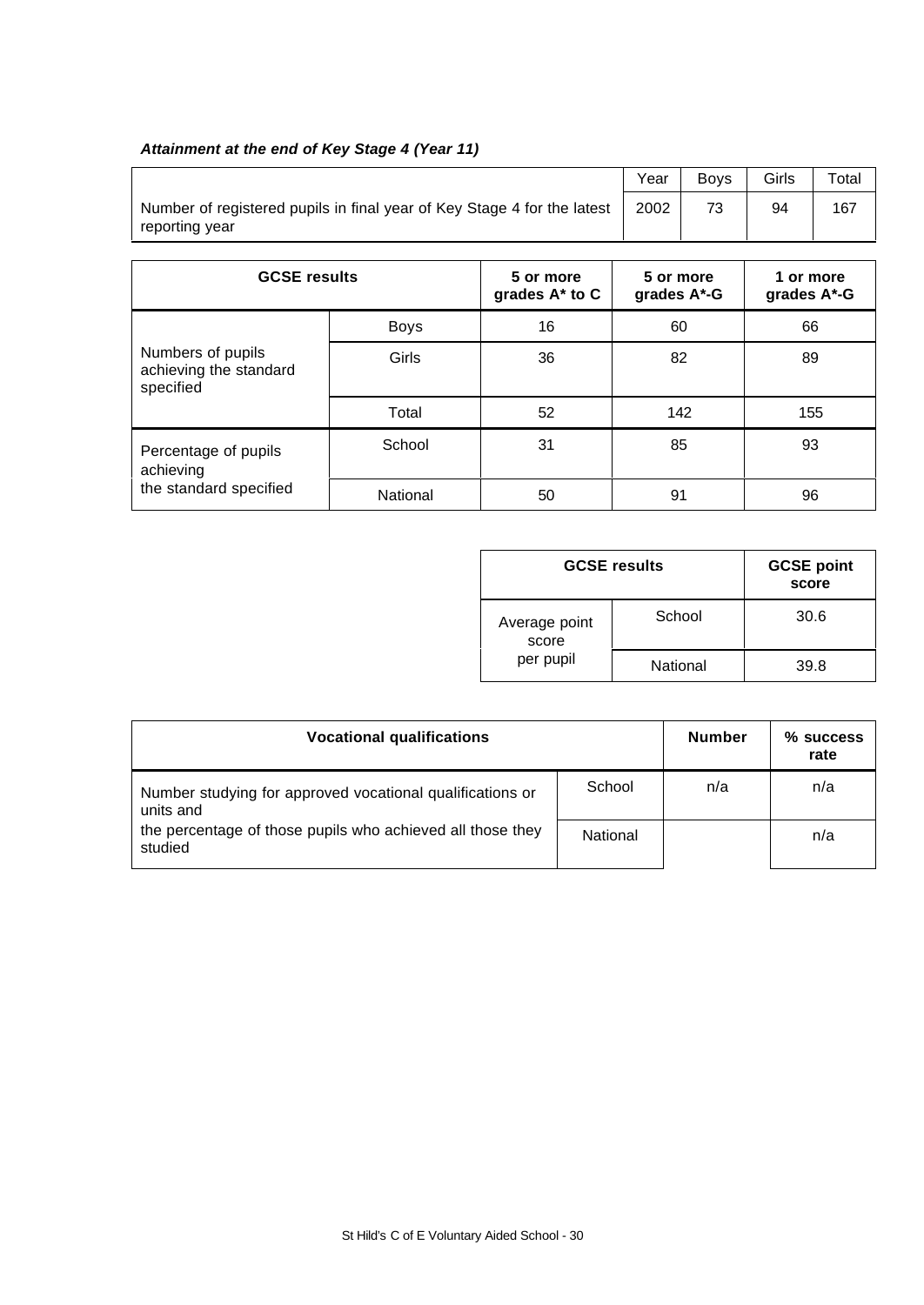## *Ethnic background of pupils Exclusions in the last school year*

| <b>Categories used in the Annual School Census</b>  | No of pupils<br>on roll | <b>Number of</b><br>fixed period<br>exclusions | Number of<br>permanent<br>exclusions |
|-----------------------------------------------------|-------------------------|------------------------------------------------|--------------------------------------|
| White - British                                     | 888                     | 238                                            | 12                                   |
| White - Irish                                       | $\Omega$                | $\Omega$                                       | $\Omega$                             |
| White - any other White background                  | 9                       | $\Omega$                                       | $\Omega$                             |
| Mixed - White and Black Caribbean                   | $\Omega$                | $\Omega$                                       | $\Omega$                             |
| Mixed - White and Black African                     | 0                       | $\Omega$                                       | $\Omega$                             |
| Mixed - White and Asian                             | 1                       | 0                                              | $\Omega$                             |
| Mixed - any other mixed background                  | $\mathbf 0$             | $\Omega$                                       | $\Omega$                             |
| Asian or Asian British - Indian                     | 1                       | $\Omega$                                       | $\Omega$                             |
| Asian or Asian British - Pakistani                  | 0                       | $\Omega$                                       | $\Omega$                             |
| Asian or Asian British - Bangladeshi                | 0                       | $\Omega$                                       | $\Omega$                             |
| Asian or Asian British - any other Asian background | 1                       | $\Omega$                                       | $\Omega$                             |
| Black or Black British - Caribbean                  | $\Omega$                | $\Omega$                                       | $\Omega$                             |
| Black or Black British - African                    | $\Omega$                | $\Omega$                                       | $\Omega$                             |
| Black or Black British - any other Black background | $\Omega$                | $\Omega$                                       | $\Omega$                             |
| Chinese                                             | $\Omega$                | $\Omega$                                       | $\Omega$                             |
| Any other ethnic group                              | $\mathbf 0$             | $\Omega$                                       | $\Omega$                             |
| No ethnic group recorded                            | 0                       | $\Omega$                                       | 0                                    |

*The table gives the number of exclusions, which may be different from the number of pupils excluded.*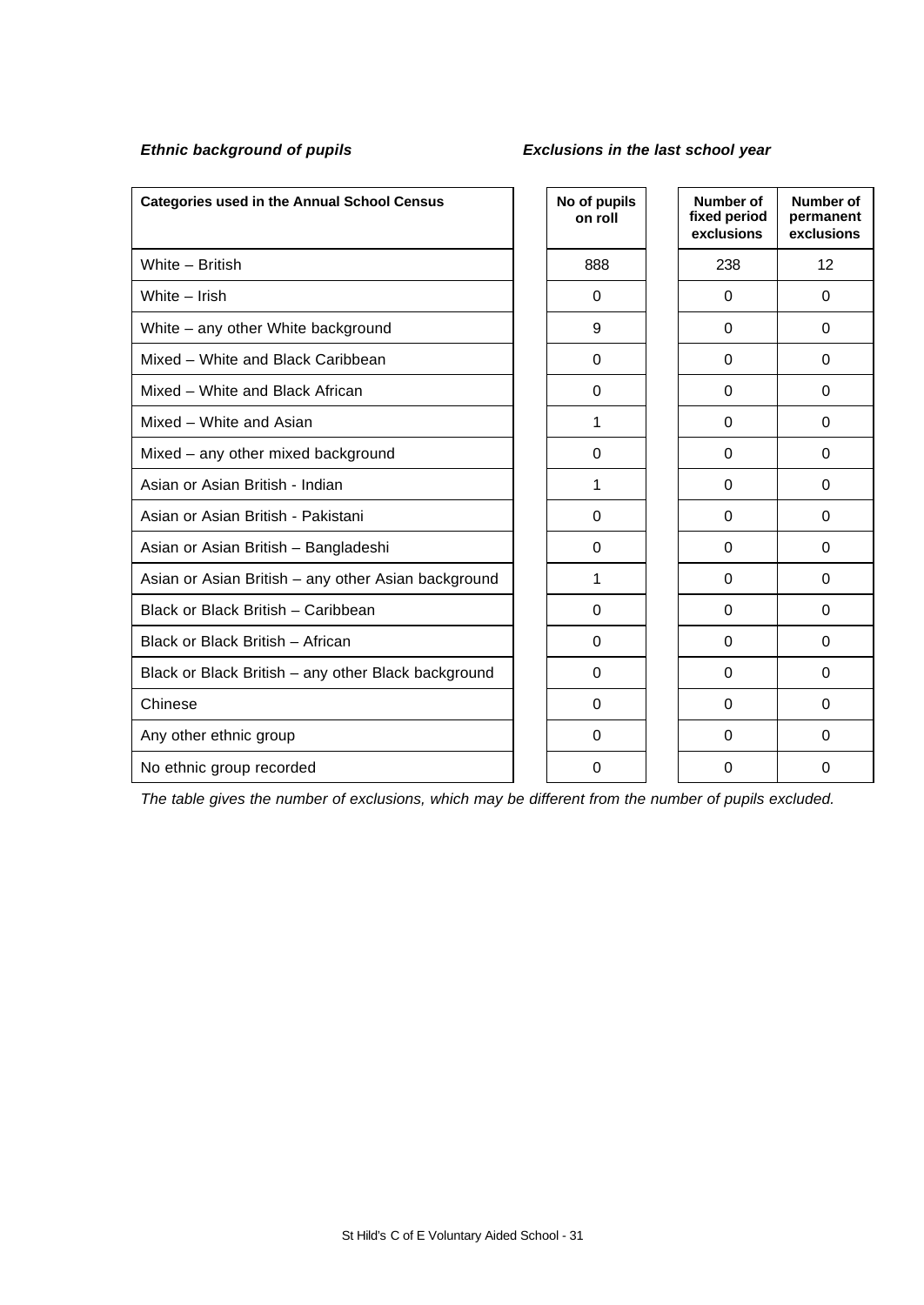# *Teachers and classes Financial information*

## **Qualified teachers and classes: Y7-Y11**

| Total number of qualified<br>teachers (FTE)                  | 52.3 | Financial year                                | 200  |
|--------------------------------------------------------------|------|-----------------------------------------------|------|
| Number of pupils per qualified<br>teacher                    | 17.3 |                                               |      |
| <b>Education support staff: Y7-Y11</b>                       |      |                                               | £    |
| Total number of education<br>support staff                   | 27   | Total income                                  | 315  |
| Total aggregate hours worked per<br>week                     | 937  | Total expenditure                             | 3206 |
| Deployment of teachers: Y7-Y11                               |      | Expenditure per pupil                         |      |
| Percentage of time teachers<br>spend in contact with classes | 73.3 | Balance brought forward from<br>previous year | 8    |
| Average teaching group size: Y7-Y11                          |      | Balance carried forward to next year          | 30   |
| Key Stage 3                                                  | 24.7 |                                               |      |
| Key Stage 4                                                  | 22.2 |                                               |      |

| Key Stage 4 |   |  |  |
|-------------|---|--|--|
| ___         | . |  |  |

# *FTE means full-time equivalent.*

## *Recruitment of teachers*

| 52.3 | Financial year | 2001/2 |
|------|----------------|--------|
|      |                |        |

| <b>Education support staff: Y7-Y11</b>                               |                    |                                               |                       | £       |
|----------------------------------------------------------------------|--------------------|-----------------------------------------------|-----------------------|---------|
| Total number of education<br>support staff                           | 27<br>Total income |                                               | 3155561               |         |
| Total aggregate hours worked per<br>week                             | 937                |                                               | Total expenditure     | 3206838 |
| Deployment of teachers: Y7-Y11                                       |                    |                                               | Expenditure per pupil | 3571    |
| Percentage of time teachers<br>73.3<br>spend in contact with classes |                    | Balance brought forward from<br>previous year | 88036                 |         |
| Average teaching group size: Y7-Y11                                  |                    | Balance carried forward to next year          | 36759                 |         |

| Number of teachers who left the school during the last two years                           | 19  |
|--------------------------------------------------------------------------------------------|-----|
| Number of teachers appointed to the school during the last two years                       |     |
|                                                                                            |     |
| Total number of vacant teaching posts (FTE)                                                | 6.8 |
| Number of vacancies filled by teachers on temporary contract of a term or more (FTE)       | 3   |
| Number of unfilled vacancies or vacancies filled by teachers on temporary contract of less | 3.2 |

than one term (FTE)

*FTE means full-time equivalent.*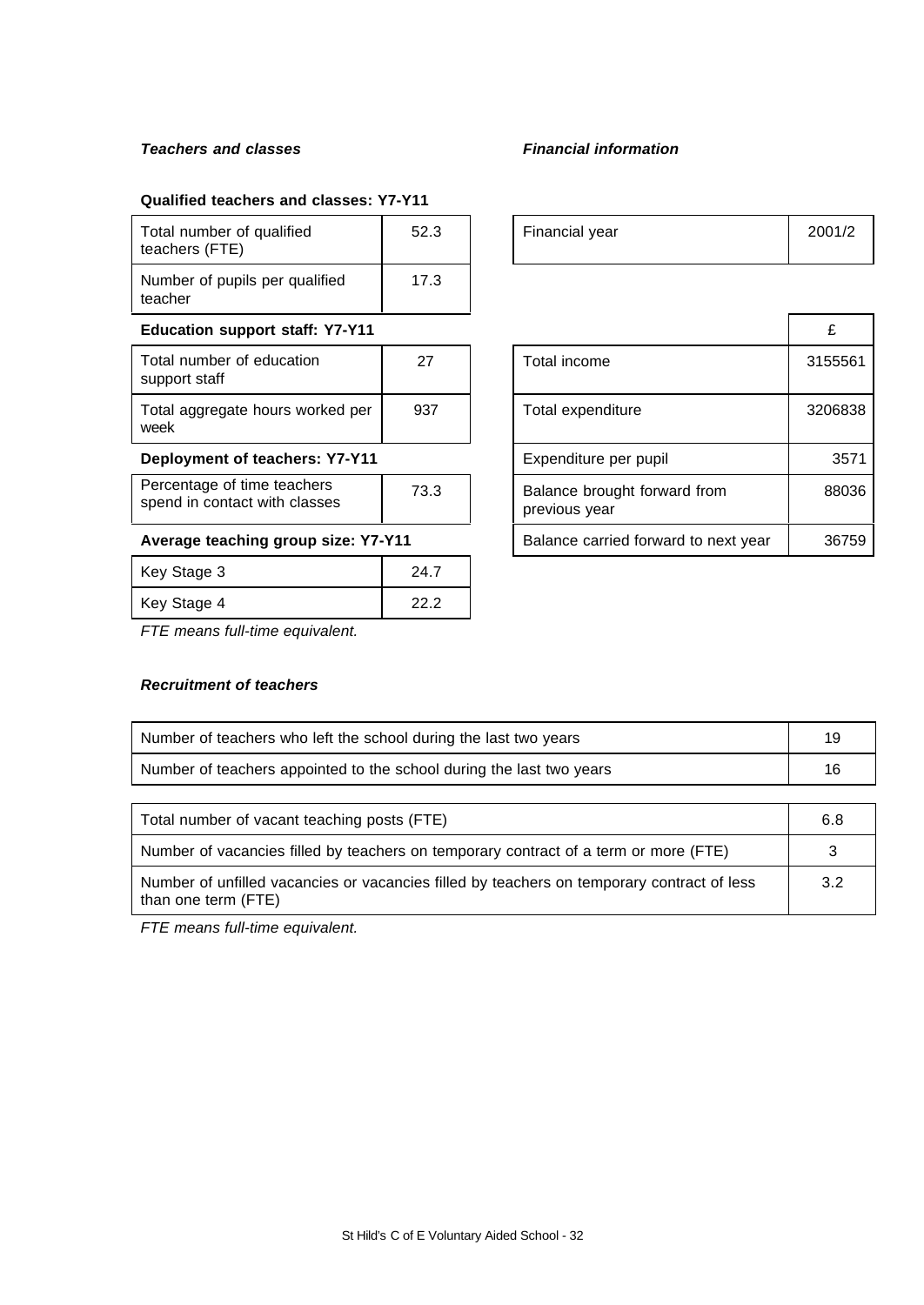# *Results of the survey of parents and carers*

**Questionnaire return rate**

| Number of questionnaires sent out | 902 |
|-----------------------------------|-----|
| Number of questionnaires returned | 133 |

| 902 |  |
|-----|--|
| 133 |  |

## **Percentage of responses in each category**

|                                                                                       | Strongly<br>agree | Tend to<br>agree | Tend to<br>disagree | Strongly<br>disagree | Don't<br>know  |
|---------------------------------------------------------------------------------------|-------------------|------------------|---------------------|----------------------|----------------|
| My child likes school.                                                                | 34                | 49               | 9                   | 8                    | 1              |
| My child is making good progress in school.                                           | 36                | 50               | 5                   | 6                    | 3              |
| Behaviour in the school is good.                                                      | 26                | 42               | 21                  | 5                    | 6              |
| My child gets the right amount of work to do at<br>home.                              | 26                | 41               | 23                  | $\overline{7}$       | 4              |
| The teaching is good.                                                                 | 27                | 56               | 5                   | 2                    | 11             |
| I am kept well informed about how my child is<br>getting on.                          | 38                | 37               | 17                  | 8                    | 2              |
| I would feel comfortable about approaching the<br>school with questions or a problem. | 62                | 31               | 4                   | 3                    | 1              |
| The school expects my child to work hard and<br>achieve his or her best.              | 61                | 32               | 3                   | 3                    | 1              |
| The school works closely with parents.                                                | 32                | 44               | 18                  | 4                    | 3              |
| The school is well led and managed.                                                   | 38                | 41               | 11                  | 3                    | $\overline{7}$ |
| The school is helping my child become mature<br>and responsible.                      | 36                | 47               | 8                   | 5                    | 5              |
| The school provides an interesting range of<br>activities outside lessons.            | 29                | 50               | 8                   | 5                    | 8              |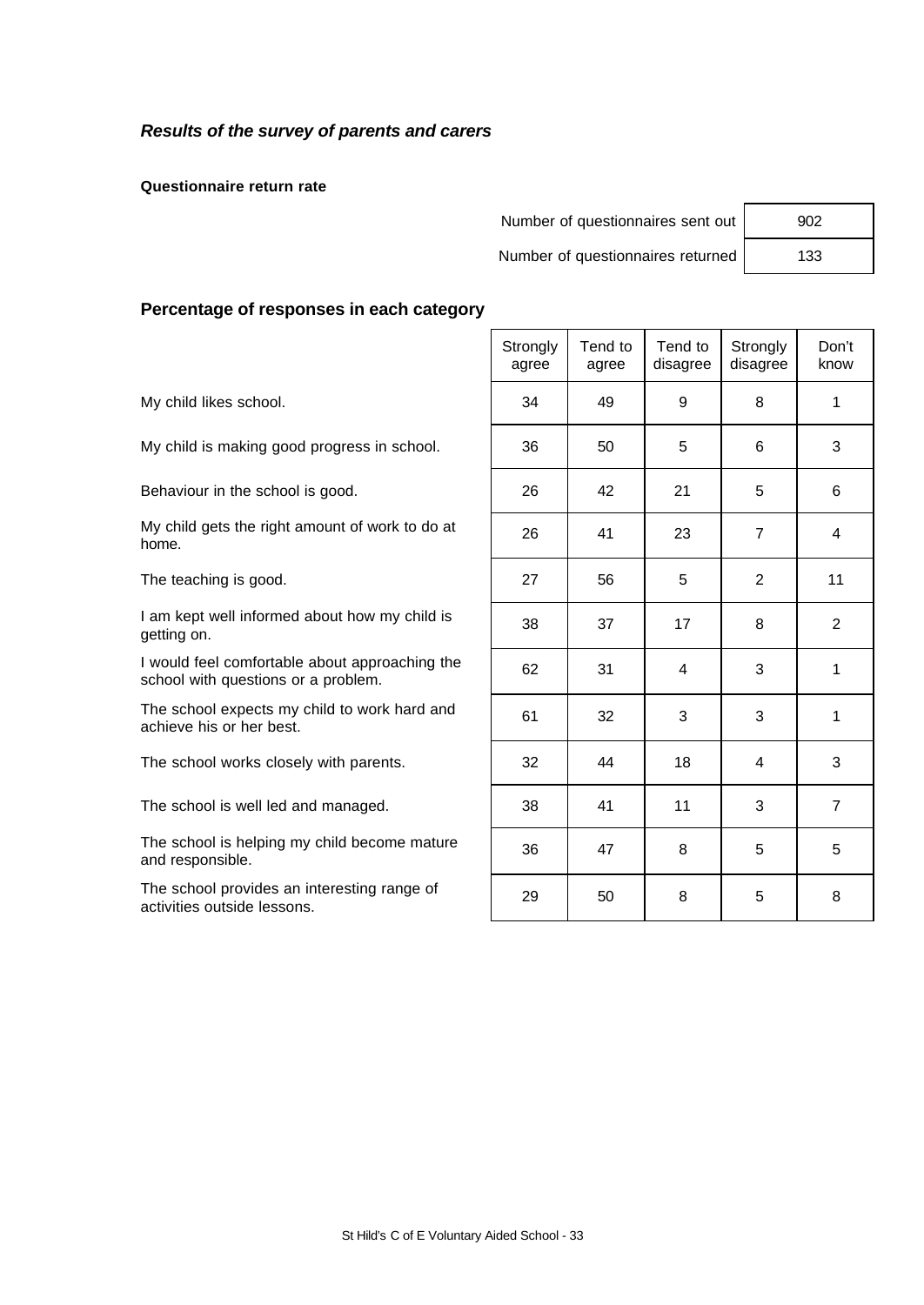# **PART D: THE STANDARDS AND QUALITY OF TEACHING IN AREAS OF THE CURRICULUM, SUBJECTS AND COURSES**

# **ENGLISH**

Overall, the quality of provision in English is **good**.

**Strengths** 

- Pupils of all ages achieve well.
- Pupils learn well because teaching is good.
- The pilot scheme for assessing pupils' achievement in Year 7 is excellent.
- The department is very well led and well managed.
- Teaching assistants are very effective.

Areas for improvement

- Standards are below average and there is not enough emphasis on raising boys' attainment
- Some pupils with special educational needs do not receive the specialised teaching they need.
- Poor attendance hinders the achievement of many pupils.

## *Summary of inspection judgements*

|                                    | Year 9        | Year 11       |
|------------------------------------|---------------|---------------|
| Standards of work seen             | Below average | Below average |
| Achievement over time              | Good          | Good          |
| Results in national tests and GCSE | Below average | Below average |
| Quality of teaching                | Good          | Good          |
| <b>Quality of learning</b>         | Good          | Good          |
| Attitudes of pupils to their work  | Good          | Good          |

| Leadership<br>the subject<br>Οt    | verv<br>good |
|------------------------------------|--------------|
| the<br>Management<br>subject<br>0t | -1           |

- 88. In Year 9 pupils are working at a standard that is below the national average. However, as they entered the school in Year 7 with standards that were well below average, this signifies good achievement. In their study of *Macbeth*, higher attaining pupils show good insight: they are aware of the various themes, and they compare and contrast scenes with understanding. They discuss the play confidently with each other and with the teacher. They write competently for a variety of purposes. For the most part they have good control of language and of technical skills such as spelling and punctuation. However, errors occur when they try to express more complex ideas or use less common language. Lower attainers read simple material quite successfully. They can hold simple conversations but their vocabulary is very restricted and they can not express their ideas in more than a few unconnected phrases. Their written work contains many mistakes, often merging into one another. There are a few pupils with special educational needs who have not mastered the most basic rules of reading and writing and do not receive the specialised teaching they require.
- 89. In Years 10 and 11 pupils continue to achieve well although their standard by Year 11 is still below average. Their understanding of literature develops well and is better than indicated by the results in the 2002 GCSE examination, where the results were lower than those for English language, particularly in the case of boys. This improvement is because of well-focused teaching. The highest attainers show good understanding of the dramatic techniques used by J. B. Priestley in *An Inspector Calls.* They discuss their work with each other and join in class discussion meaningfully and competently.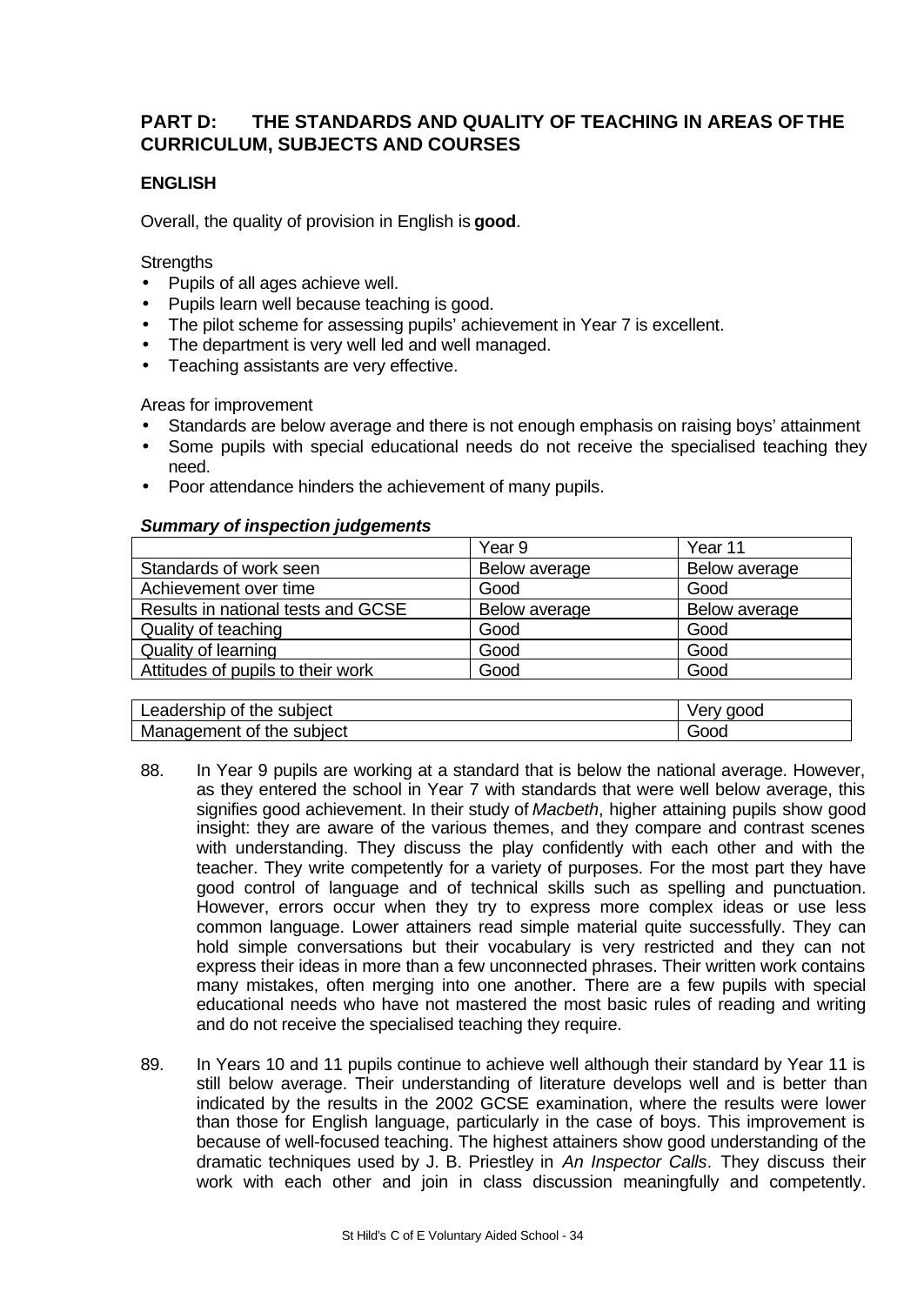Nevertheless their oral skills are not extensive. They write about a range of subjects of increasing complexity. There are, for example, perceptive accounts of how excitement is built up in a chase scene in a James Bond film. Most pupils draft their work well. Even so, the higher attainers make more technical errors than expected. Lower attainers read quite confidently but have difficulties with unfamiliar words such as 'warily'. When speaking they are mostly confined to simple utterances and the reader often struggles to make sense of their written work. Poor attendance hinders the achievement of many pupils and lowers the general standard.

- 90. In lessons pupils learn well because teaching is good. Teachers plan well and ensure that lessons are at the right level of difficulty. They have very good management skills based on good relationships with pupils. Consequently lessons are conducted pleasantly and purposefully, and most pupils show a good attitude to English. In a very successful Year 10 lesson pupils were seen reacting well to the teacher's enthusiasm and wellstructured teaching to improve their oral skills in a role-playing exercise.
- 91. Teaching assistants provide very effective help for pupils who have special educational needs, who consequently achieve well. Homework is given regularly and supports what pupils learn in class. Many pupils make good use of computers to present their work attractively. On the other hand, there are too many examples of untidy and careless work.
- 92. Some teachers mark pupils' work to the very highest standard with comments very clearly aimed at showing pupils exactly what they need to do to improve. However, not all attain this high standard and there are examples of comments that are too vague to be of any help. The department is making good use of the assessment information on pupils. There is an excellent pilot scheme in Year 7 where pupils have individual targets based on their performance in the national tests in Year 6. In the best practice teachers tailor their comments to each pupil's target.
- 93. The recently appointed head of department provides very good leadership. Consequently teachers feel they are well supported and all are focused on raising standards. The teaching schemes provide a good basis for teaching but as yet do not take into account the department's contribution to aspects of learning such as citizenship or pupils' personal development. The development plan is comprehensive but needs to be rationalised and suitable priorities established. The need to raise boys' standards is not given enough emphasis. At present the department's accommodation is unsatisfactory as there are not enough specialist rooms and teachers often do not have ready access to reference materials or wall displays.

## *Literacy across the curriculum*

- 94. Pupils enter the school with literacy standards that are well below the national average. They are still well below average by Year 11. The school has a literacy co-ordinator and extra support is at present being provided by the local authority and by a literacy coordinator funded by the EAZ.
- 95. Although provision overall is satisfactory there are marked differences between departments. In art and design, design and technology, and history provision is good. In these subjects there is a strong emphasis on the need for pupils fully to understand the technical language that is used. In English, geography and history pupils receive practice in listening and speaking skills by working in pairs and groups. In general, however, these skills are not given enough emphasis. Consequently when pupils are expected to make presentations, as in art and design, they are reluctant to do so. Similarly there is no concerted effort across all subjects to improve reading skills. Apart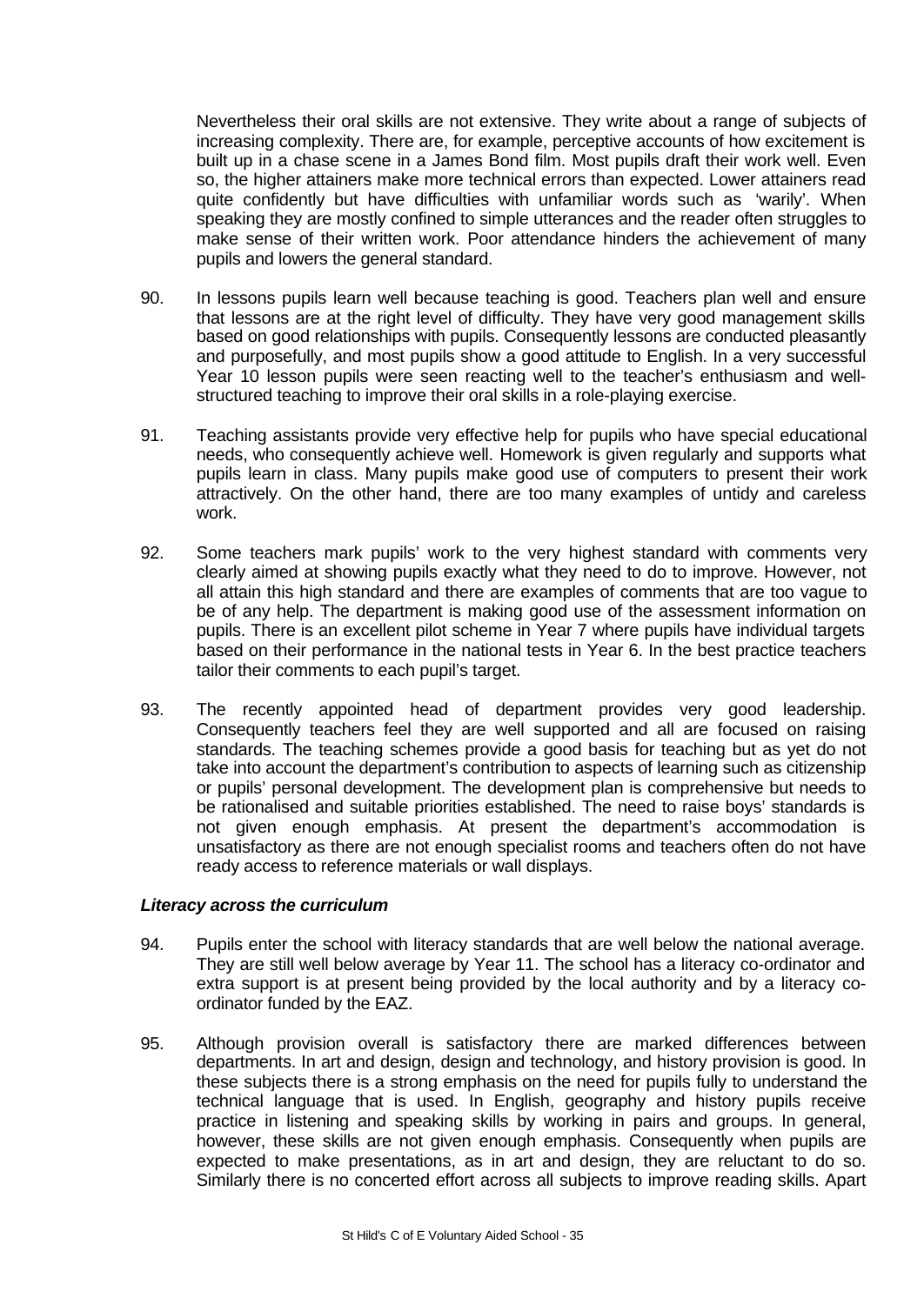from in English, reading occurs only incidentally when some research is needed. In most subjects there is no planned scheme to use the very good resource provided by the school library. Similarly pupils, especially in Years 7 to 9, are not required to do enough extended writing. They do more in Years 10 and 11 because of coursework requirements. The school's strategy for literacy is not coherent enough to ensure that all subjects contribute fully to raising standards.

# *Drama*

96. Pupils in Year 11 have completed their GCSE course in drama, many successfully. In addition to a few high attaining pupils who chose to study the subject, the group contains many lower attaining pupils and those whose behaviour can be very challenging. Available evidence during the inspection shows that most will achieve a grade and many will achieve a grade between A and C. It was not possible to observe a drama lesson during the inspection because the course has now finished. The same group were observed, with their teacher, rehearsing varied sentence construction in preparation for their GCSE English examination. Pupils worked hard with a sense of purpose in a lesson that was very well taught. The teacher knows these pupils very well. Their respect for and trust in their teacher is very obvious. These strong relationships have considerably enhanced pupils' behaviour and learning.

# **MATHEMATICS**

Overall, the quality of provision in mathematics is **satisfactory**.

**Strengths** 

- The very effective leadership and management of the head of mathematics are key factors in the improvement in mathematics.
- Teaching and learning are good so pupils enjoy mathematics and work hard.
- A well-planned curriculum provides a good framework for teaching and learning.
- Good teaching assistants are an integral part of the mathematics team.

Areas for improvement

- Although standards are improving they are still not high enough.
- ICT is not used consistently enough to support pupils' learning.
- A few pupils with very weak number skills need additional support to help them improve.

|                                    | Year 9             | Year 11            |
|------------------------------------|--------------------|--------------------|
| Standards of work seen             | Well below average | Well below average |
| Achievement over time              | Good               | Satisfactory       |
| Results in national tests and GCSE | Well below average | Well below average |
| Quality of teaching                | Good               | Good               |
| Quality of learning                | Good               | Good               |
| Attitudes of pupils to their work  | Good               | Good               |

#### *Summary of inspection judgements*

| $\sim$ $\sim$<br>the subject<br>Ωt<br>∟eaɑersnip | aood        |
|--------------------------------------------------|-------------|
| subiect<br>nadement<br>the<br>01<br>Mar          | aood<br>ve. |

97. Standards on entry to the school in Year 7 are well below average, and towards the lower end of that category. Many pupils enter the school with very weak mathematical knowledge and skills. As a result of good teaching and a well-planned curriculum, pupils' achievement is good in Years 7 to 10 and satisfactory in Year 11. The poor attendance of some average and lower attainers, especially in Year 11, is adversely affecting their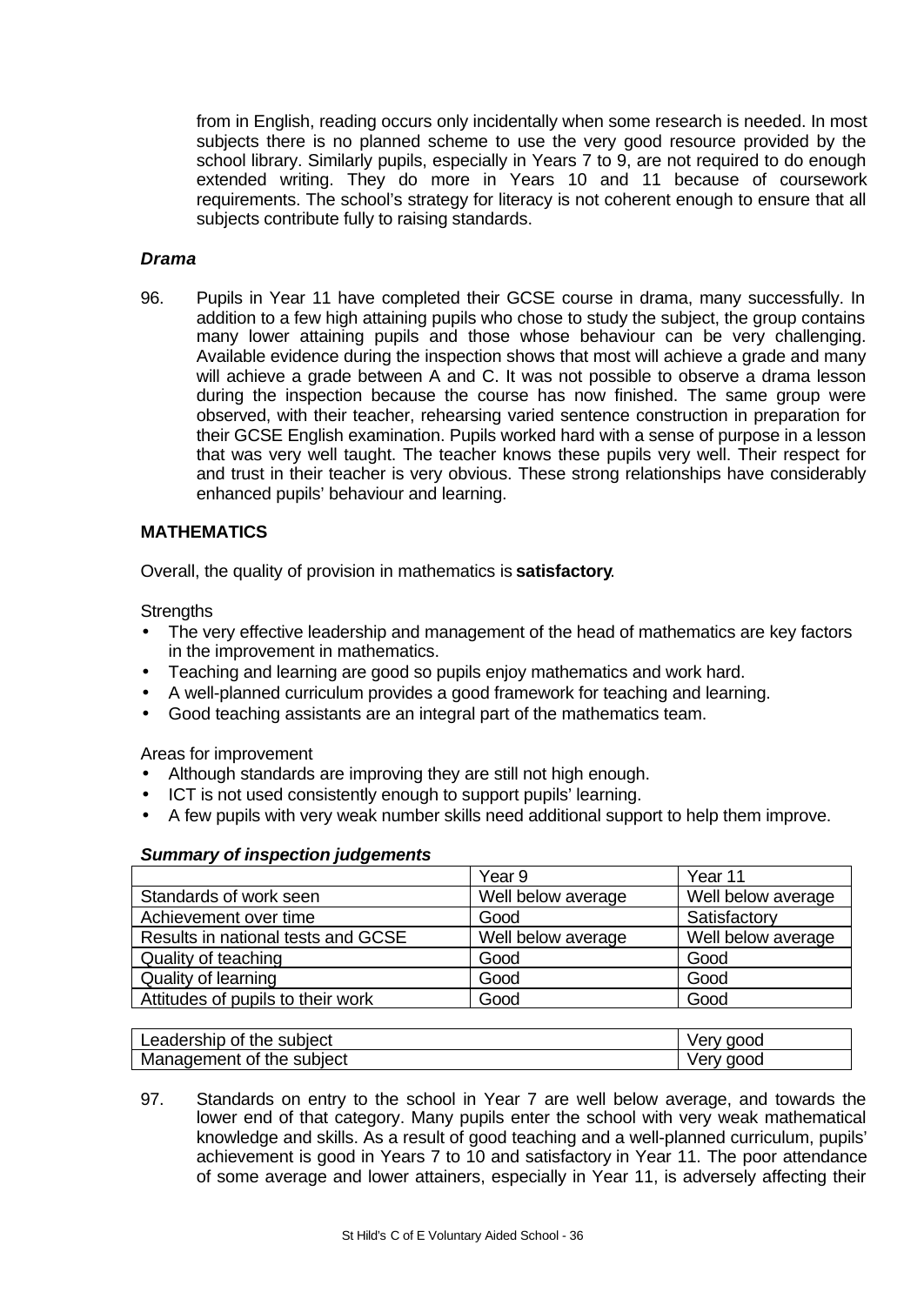achievement over time. Standards of work are improving steadily. Outcomes from school tests, and from GCSE modules already completed in Year 10, show that external test results in Years 9 and 11 should be better than previously.

- 98. The very effective leadership and management of the new head of department, in post for four terms, have had a significant positive impact on the reputation of mathematics in the school. Changes made include a well-planned curriculum, matched carefully to pupils' needs, and recognition and action on key priorities, one of which is monitoring and improving teaching. There has been considerable change in staffing. An Advanced Skills Teacher has been in post for two terms, another factor in improving teaching. Currently there are two supply teachers; school staff and also staff from the local education authority and the Education Action Zone support them effectively. The department is expected to be fully staffed for September 2003. Teaching assistants make a strong contribution to the achievement of pupils and are an integral part of the mathematics team.
- 99. Although standards of work seen in Year 9 are still well below average, the work seen compares much more favourably to that expected for their age group than on entry in Year 7. Nearly all pupils are making good progress in lessons so that achievement over time is good.
- 100. Many pupils now in Years 10 and 11 started their preparation for GCSE with a low skill base, especially in accurate recall of number facts and of understanding how to apply their knowledge to different situations. Due to good teaching and most pupils' positive attitudes to learning, pupils in Year 10 are making good progress and their achievement is good. The achievement of higher attainers in Year 11 and some average and lower attainers is also good but a poor absence record means the achievement of other pupils in Year 11 is only satisfactory, and a few who rarely attend make very little progress. In all years, pupils are developing their understanding of mathematics, as well as learning to improve the speed and accuracy of calculations and to apply their skills to particular types of problems. Higher attainers are developing their algebraic skills well. Many pupils in the top sets in Years 10 and 11 were able to manipulate algebraic expressions confidently.
- 101. There was no unsatisfactory teaching or learning seen during the inspection, and in a significant majority of lessons, teaching was good, and some very good. Teachers' class management skills are a real strength. In most lessons, working routines are well established and pupils quickly settle down to work. A good, well-planned, variety of methods is used, which captures pupils' interest and helps them to remember topics covered. For example, a 'starter' activity, getting pupils to visualise different shapes, caught pupils' attention and helped them understand the concept of symmetry. When teaching and learning are very good, probing questioning makes pupils think critically about their methods and gets them to work at increasingly conceptual levels. This helps them to investigate unfamiliar situations and as a result some higher attainers in Year 9 and Year 10 are reaching well above average standards. When teaching is satisfactory but not good, there is not enough variety to keep pupils' interest, or too much time is spent dealing with problems on an individual basis rather than with a larger group. Occasionally, too much time is spent dealing with low-level disruption to work. However, nearly all pupils now have a positive attitude to mathematics and behave well.
- 102. ICT is used effectively to help pupils learn. For example, in one Year 11 class, pupils' ability to simplify linear algebraic expressions was improved by use of a computer program. However, difficulties in access to resources mean ICT is not used consistently in all classes.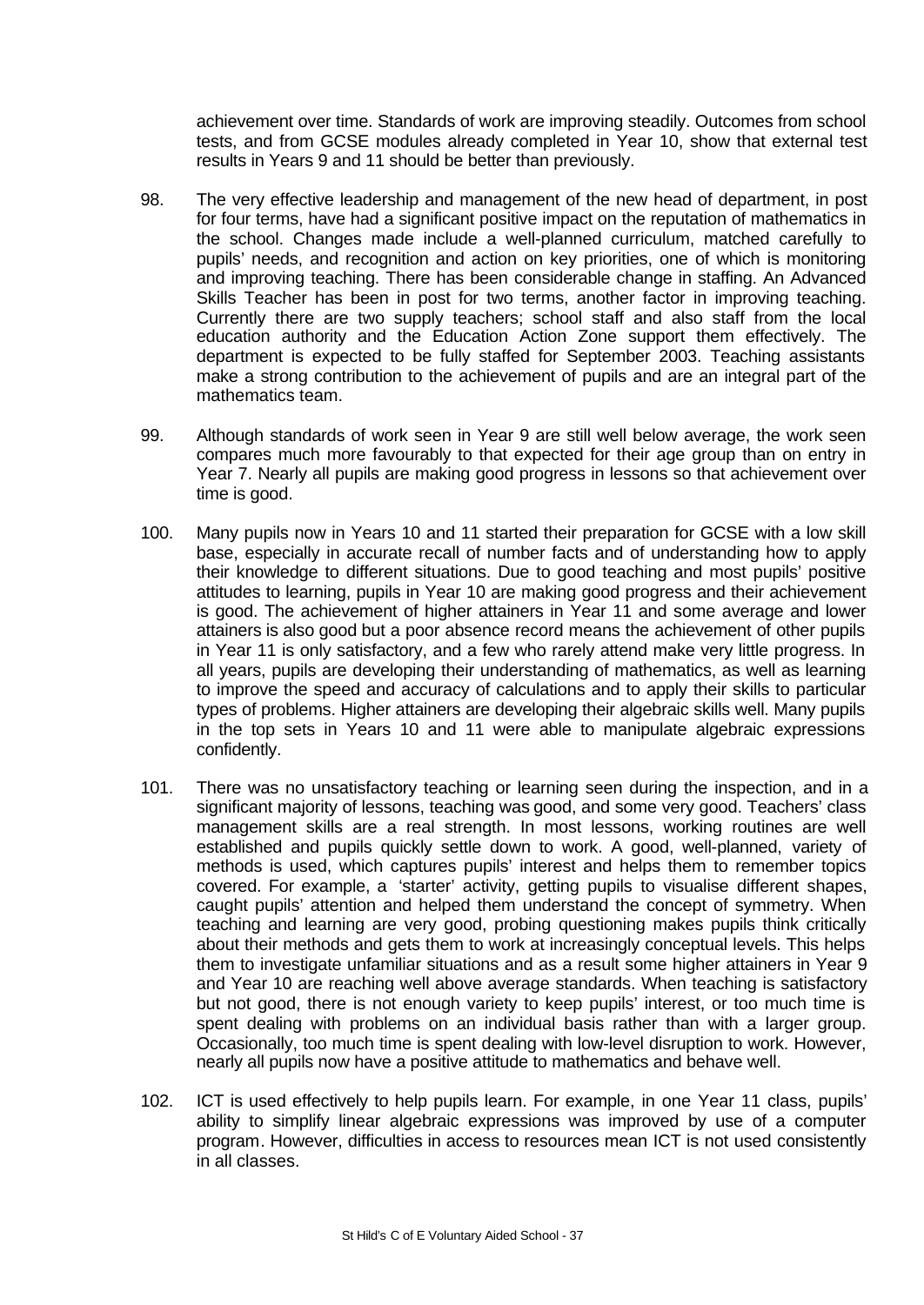- 103. An appropriate curriculum and attention to individual needs by teachers and teaching assistants are key factors in helping nearly all pupils, including the few who speak English as a second language, to learn well and make good progress. There is a good range of study support activities such as revision clubs. There is little difference in the standards reached by girls or boys or in their progress or participation in lessons. Demanding class work, and out of school events, such as attendance at master classes, are helping gifted and talented pupils to make rapid progress and reach well above average standards.
- 104. Nearly all pupils with special educational needs make good progress and achieve well. However, there are a few pupils whose number skills are so weak that they need additional specialist support, in addition to their normal mathematics lessons, in order to improve.

## *Numeracy across the curriculum*

105. Although pupils' numeracy skills are well below average, they are usually sufficient to help them cope with work in other subjects. Pupils' measuring skills are accurate enough to help them with their tasks in design and technology. In one Year 7 class pupils could develop a numeric key to help them to evaluate projects. In geography pupils can carry out surveys; they collect data and present and interpret the results graphically. They can understand grid references and use scale factors. In one Year 9 group, pupils could successfully interpret economic development indicators for different countries. Generally pupils' skills in representing data and interpreting graphs are sufficient for work in science. However, some lower attaining pupils in Year 7 had difficulty in comparing different measurements in metric form.

# **SCIENCE**

Overall, the quality of provision in science is **satisfactory**.

**Strengths** 

- Good teaching is helping to raise standards.
- The leadership of the experienced head of department is good.
- Relationships between teachers and pupils are very good.

Areas for improvement

- There is some inconsistency and lack of detail in marking pupils' work.
- There is insufficient focus on developing pupils' literacy skills.
- The attendance of some pupils is affecting their achievement.

## *Summary of inspection judgements*

|                                    | Year 9        | Year 11       |
|------------------------------------|---------------|---------------|
| Standards of work seen             | Below average | Below average |
| Achievement over time              | Good          | Satisfactory  |
| Results in national tests and GCSE | Well below    | Well below    |
| Quality of teaching                | Good          | Good          |
| Quality of learning                | Good          | Satisfactory  |
| Attitudes of pupils to their work  | Good          | Good          |

| _eadership<br>subiect<br>Οt<br>the | Good                 |
|------------------------------------|----------------------|
| Management<br>subject<br>the<br>0t | iOOC<br>$\mathbf{H}$ |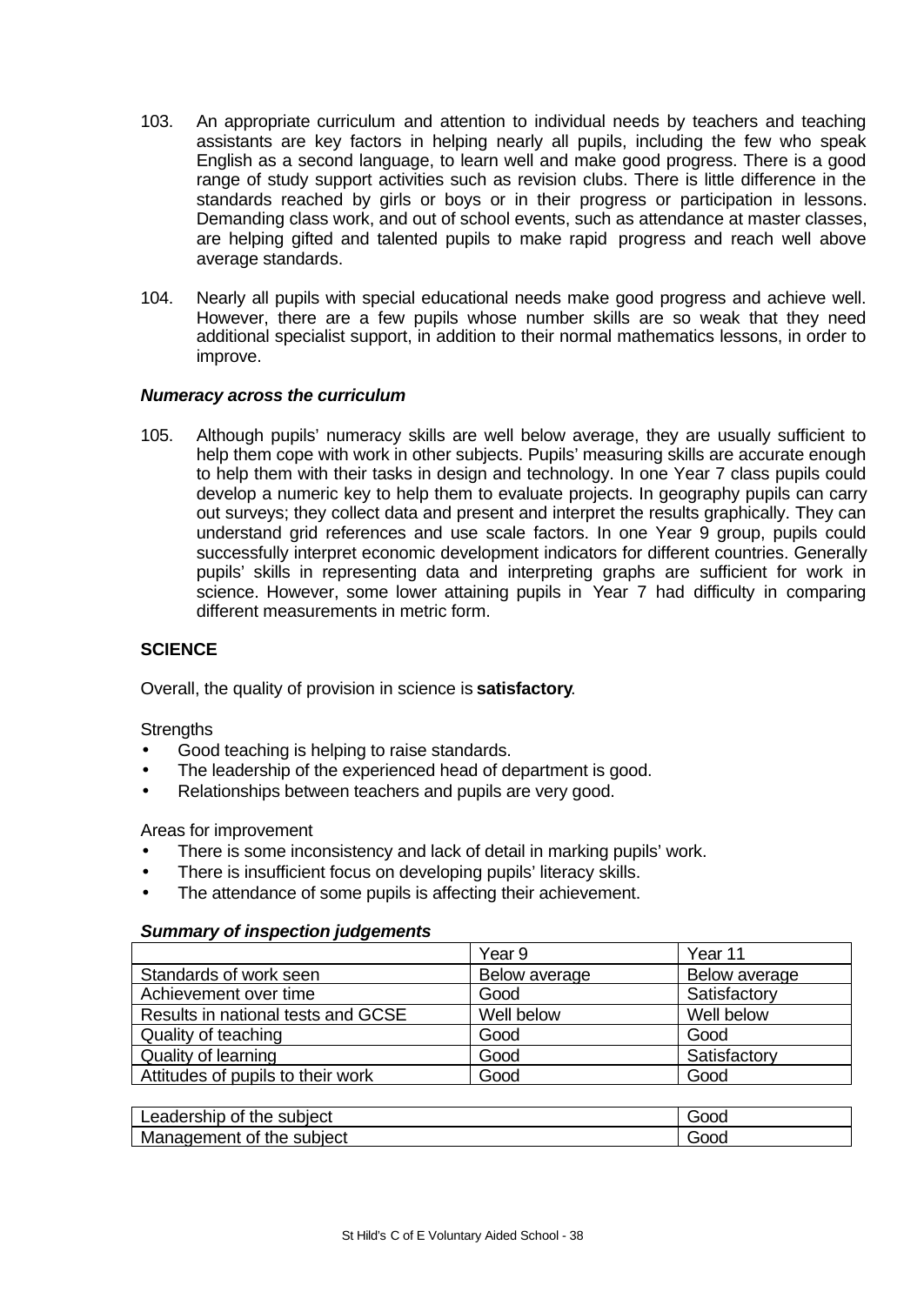- 106. Standards in tests and public examinations are well below all schools nationally. Results in 2002 show that pupils' achievement is good since they started school with well below national standards.
- 107. From the work seen in school it is clear that many pupils are now achieving well and this reflects the work taking place to raise standards. Many of the higher attaining groups in Years 7 and 8 are attaining levels in line with or above that expected nationally. The same is true for many of the GCSE groups in the upper band. However, there are still many pupils whose standards are well below national levels. These are mainly in the lower sets in all years where poor attendance is a major contributory factor affecting learning and consequently final examination results. Within GCSE groups overall achievement is satisfactory due mainly to the impact of attendance on learning by many pupils.
- 108. Pupils with special educational needs achieve well, particularly when helped by teaching assistants working closely with them or when given specially prepared resources such as easily read sheets. Those pupils identified as being of higher ability make good progress as they are offered different courses and additional work to present them with more intellectual challenge. In a Year 7 top group, pupils carried out an experiment to test six unknown solids and were able to evaluate their method as they did so. This is a higher level skill and shows good achievement.
- 109. Teaching is good overall and sometimes very good. Pupils and teachers get on well together and show mutual respect, and any incidences of poor behaviour are treated firmly and without confrontation. This leads to lessons where the majority of pupils want to do well. Under the good management of the experienced head of department a great deal of work has gone into improving the quality of teaching.
- 110. In all lessons teachers explain what the lesson will contain and summarise the learning at the end. Teachers use many different methods, such as card games, group work and individual whiteboards for pupils to write on so that they can show what they have learnt. Whilst there is much verbal praise given within lessons, the detail and frequency of marking of pupils' written work are inconsistent across the department. This is particularly important given that most pupils have more than one science teacher in the week and many staff fail to give pupils any indication how they can improve their work. Homework tasks are limited to written exercises, mainly on work sheets, and homework is not set rigorously, particularly to the lower sets. This, together with the inconsistent marking, is not helping the improvement of literacy in many pupils.
- 111. There are insufficient opportunities for most pupils to develop their literacy skills, particularly in writing. Whilst there is some use of key words, pupils are given few opportunities to write down what they know in their own words except when writing conclusions to experiments. Opportunities to speak about the subject are limited to answering questions.
- 112. At present, the school has totally inadequate science accommodation. However, teachers are trying valiantly to give pupils as many experiences of practical science as is possible given the facilities. The very effective support from the science technician, the good behaviour of pupils and their observance of identified procedures means these lessons are carried out safely. The accommodation is also preventing any use by pupils of ICT to record data while carrying out experiments. The inadequate facilities are also having some effect on the pace of certain lessons as pupils try to carry out practical tasks with unsuitable equipment.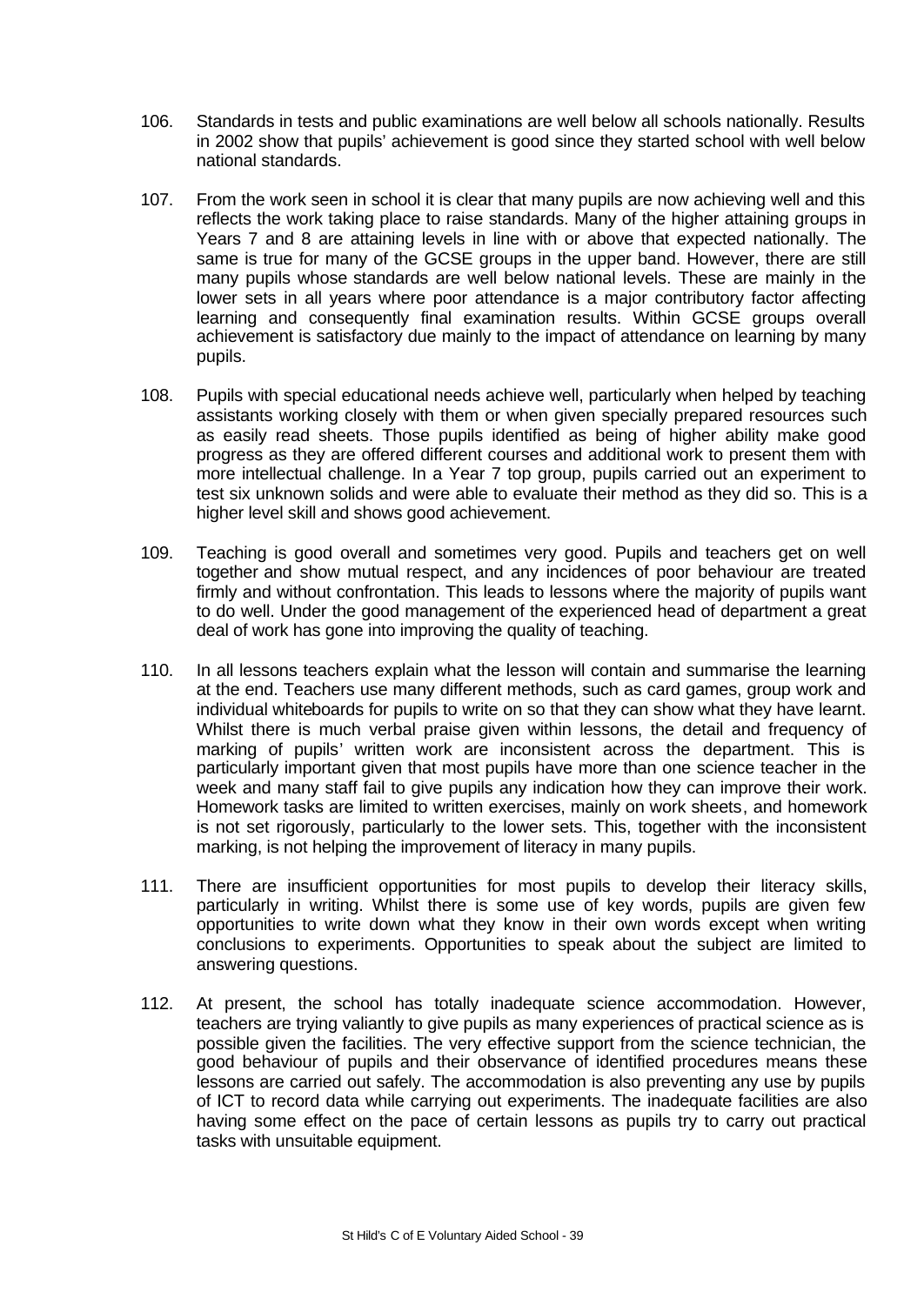# **ART AND DESIGN**

Overall, the quality of provision in art and design is very good.

**Strengths** 

- Standards are higher than in other subjects, and by Year 11 are above average.
- There is high quality teaching, where excellent subject knowledge and artistic expertise are readily shared with the learners.
- A challenging and relevant art and design curriculum has the additional benefits of an exciting programme of curriculum enhancement opportunities.

Areas for improvement

- There is a bigger than usual gap in achievement between boys and girls.
- There is not enough use of ICT to aid the processes of art and for storing images of pupils' work.
- There is not enough regular, formative feedback for learners on the work produced in class and at home through evaluative comments, accompanied by well-judged targets for improvement.

|                        | Year 9        | Year 11               |
|------------------------|---------------|-----------------------|
| Standards of work seen | Above average | Well above average    |
| Achievement over time  | Very good     | Very good             |
| <b>Results in GCSE</b> |               | In line with national |
|                        |               | averages              |
| Quality of teaching    | Very good     | Very good             |
| Quality of learning    | Very good     | Very good             |
| Attitudes of pupils    | Good          | Very good             |
|                        |               |                       |

#### *Summary of inspection judgements*

| Leadership of subject | Excellent |
|-----------------------|-----------|
| Management of subject | Verv good |
|                       |           |

- 113. Pupils in Year 9 reach standards that are above national averages in art and design. Given that they enter with below average standards, pupils are achieving very well. Pupils can explore and select visual information in relation to their ideas for art work and can manipulate materials and processes to communicate those ideas. Homework is directly linked to work in the classroom and pupils understand how it positively contributes to standards. Access to computers is restricted in the teaching rooms and there is not enough use of ICT to support and extend pupils' work.
- 114. Overall, pupils in Year 11 are working at levels that are well above average, and well above the standard of the 2002 GCSE results. The department has already started to implement strategies that seek to address the considerable gap between boys' and girls' achievement in art and design. Pupils have well-developed skills in drawing, painting and collage and ability to organise and presenting visual ideas, often relating to their own personal interests and culture. Pupils with special educational need achieve well and those identified as 'gifted and talented' achieve very high standards.
- 115. Teaching and learning in art and design are very well managed and organised. The teachers are artists and designers in their own right and readily share their artistic concerns with the learners. They are enthusiastic and have very high expectations for all pupils. Pupils are informed of the level they are currently working at, but are less aware of the subject-specific criteria being used for assessing their work and progress.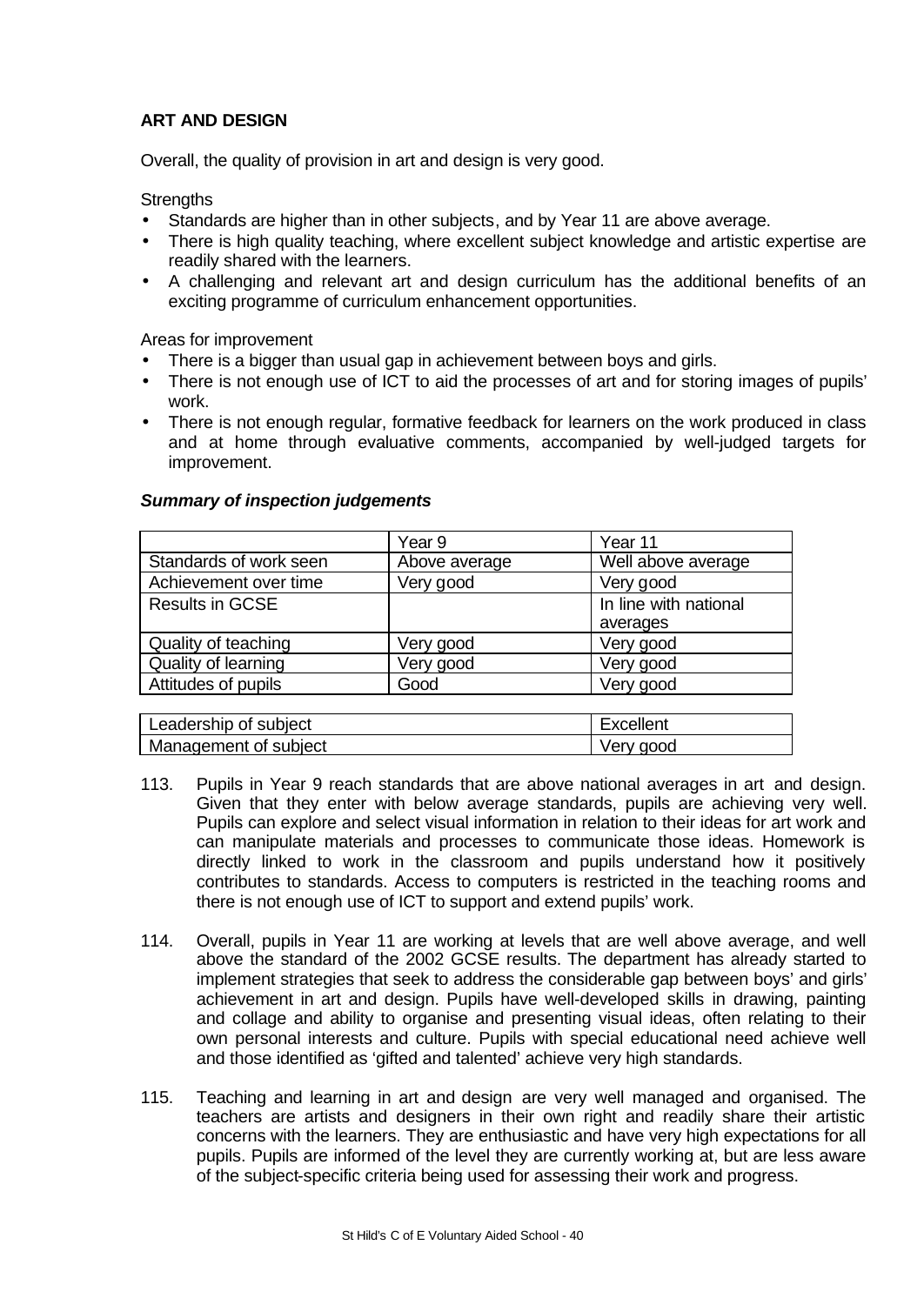- 116. Attitudes to learning are very good and teachers have established a good working relationship with pupils. Teachers have created a good climate for learning in the art and design department, where pupils respond with interest and enthusiasm. Consequently behaviour is good and the routines for learning are generally understood and respected.
- 117. Art and design makes an excellent contribution to pupils' spiritual, social, moral and cultural education and to the ethos of the school. Pupils are encouraged to consider a range of ethical issues associated with environmental concerns, use of resources, exploitation of animals, or such issues as those of race and gender. Pupils are provided with opportunities to study art works in their social context and consideration is given to the roles and status of artists, craftspeople and designers within society. Pupils are exploring the conventions of art from other peoples to learn and understand how these are used to convey ideas, beliefs and values. The department hosts frequent residencies for artists in school, often from other cultures. For example, the Jewish artist Nahem Shoa recently made a valuable contribution to extending pupils' knowledge and use of cultural imagery and language. Original paintings by Nahem, and of St Hild's pupils, now adorn the entrance foyer to the school. There are regular residential visits for pupils of all ages; visits to galleries are undertaken and a productive link with the Hatton Gallery in Newcastle has been established.
- 118. There is excellent leadership and management in art and design, where the head of department provides a clear vision and direction for the subject. Organisation and planning are exemplary and there is very good support for the newly qualified teacher. A 'can do' culture has been established, where a relevant curriculum and exciting learning opportunities fully engage the learners.

# **CITIZENSHIP**

Overall, the quality of provision in citizenship is **satisfactory**.

**Strengths** 

- The teaching scheme adequately meets the requirements of the National Curriculum.
- The range of visits, visiting speakers and activities raises pupils' awareness of citizenship matters and issues
- There is good subject documentation and guidance to teachers.
- The school council is effective in involving pupils, thereby promoting participation in school activities.

Areas for improvement

- There are insufficient formal assessment procedures to evaluate learning and achievement.
- Reports for parents and pupils lack detail.
- The number of staff managing this subject area makes co-ordination difficult.

## *Summary of inspection judgements*

|                       | Year 9       | Year 10/11   |
|-----------------------|--------------|--------------|
| Attitudes of pupils   | Good         | Good         |
| Leadership            | Good         | Good         |
| Management of subject | Satisfactory | Satisfactory |

119. During the course of the inspection week no citizenship was taught. As current work is primarily of a discussion nature with only a small amount of written work it is not possible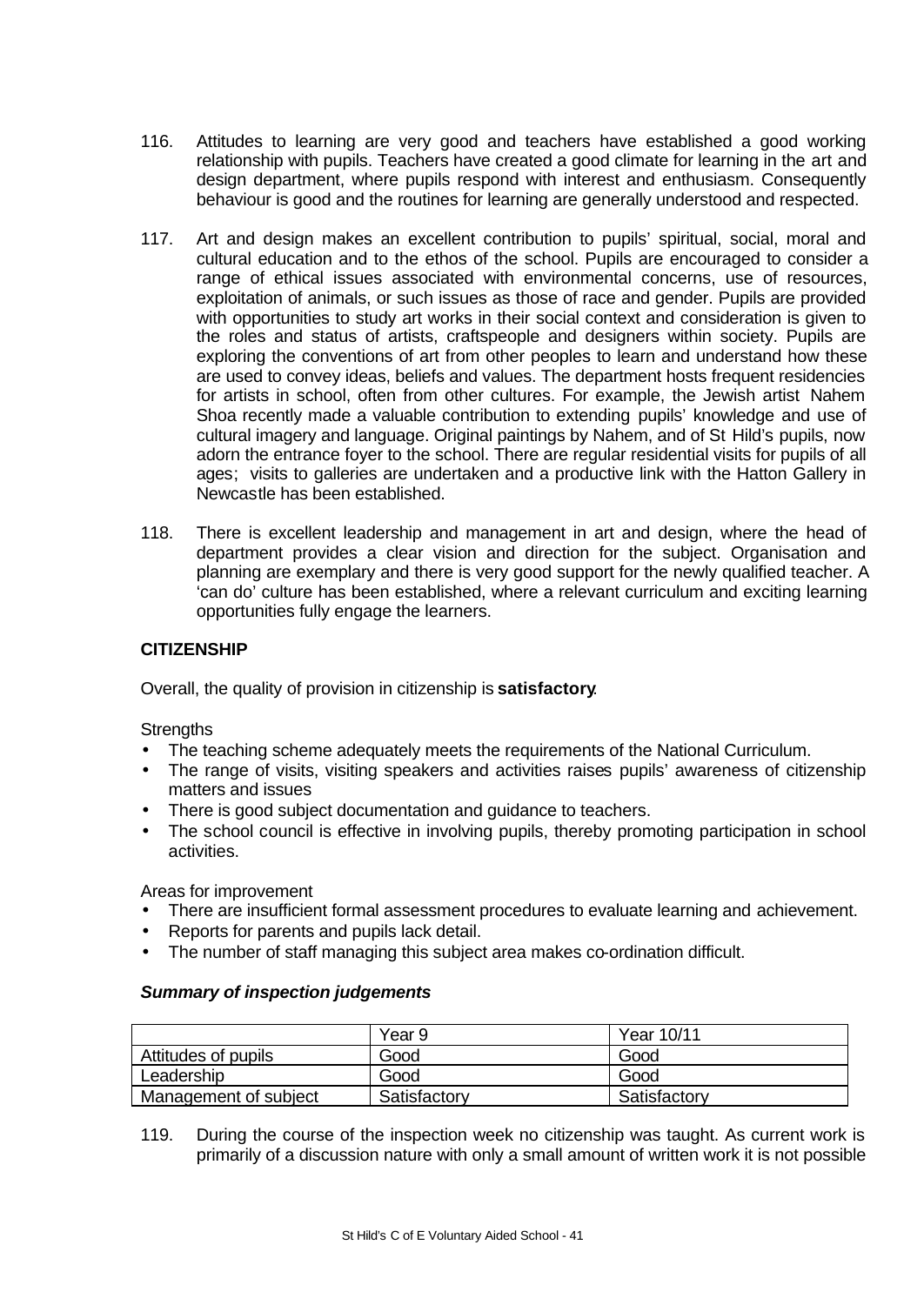to make any valid and reliable overall judgements on standards, achievement or teaching.

- 120. The teaching scheme fully meets the requirements of the National Curriculum. All the required aspects are in place. Citizenship is taught in six-week modules with personal and social education, which covers health and sex education, equal opportunities and careers and employability. There are currently separate co-ordinators for each module under the overall supervision of an assistant headteacher. It is a well-considered and planned programme. Subject documentation and guidance to teachers are good.
- 121. Both from observation of the coursework booklets and from talking to pupils it is clear that the course is effectively widening knowledge and understanding of what is necessary to become a responsible and informed citizen. Pupils are developing enquiry skills and participation skills. They enjoy the opportunity to discuss issues such as law and order, human rights, democracy, voting systems and local and national government. They consider that the course enables them to find out about the society in which they live. They particularly enjoy the variety of visiting speakers who come in to provide expert knowledge in their particular field. One particularly effective input is the Crime and Safety Awareness day organised for Year 9. The day covers issues relevant to young people as well as the local community. Pupils are given good opportunities to take part in workshops alongside magistrates and the police prison and fire services. Other aspects of the course cover disability, stereotyping, and social issues associated with health and sex education. The school council is effective in involving pupils, thereby promoting participation in the life of the school.
- 122. In Year 11, the course concentrates on preparing pupils for the world of work and post-16 education. The good range of visits and visiting speakers effectively meets the needs of pupils. These include the armed forces, the local authority, health authority and the careers service and a 'Making Opportunities' conference is held. This links closely with the modules taught in Years 7 to 10.
- 123. Pupils' progress is assessed on the basis of participation. More formal assessment in line with other subjects needs to be undertaken. While pupils' progress is reported to parents, reports are not sufficiently detailed. The management of the course, with a coordinator for each module, has enabled citizenship to be established within the curriculum. As the subject grows, management in terms of monitoring teaching and learning and assessing pupils' progress would benefit from less fragmentation.

# **DESIGN AND TECHNOLOGY**

Overall, the quality of provision in design and technology is **good**.

**Strengths** 

- Pupils achieve well and standards are rising.
- The quality of teaching and learning is good and takes good account of the learning needs of all pupils.
- The quality of marking and assessment of pupils' work are very good and both are used effectively to plan future work and to help pupils to aspire highly.
- There is very good leadership and very good management of the department.

Areas for improvement

There is insufficient use of ICT to enable pupils to gain full benefit from using computers to research and present their work.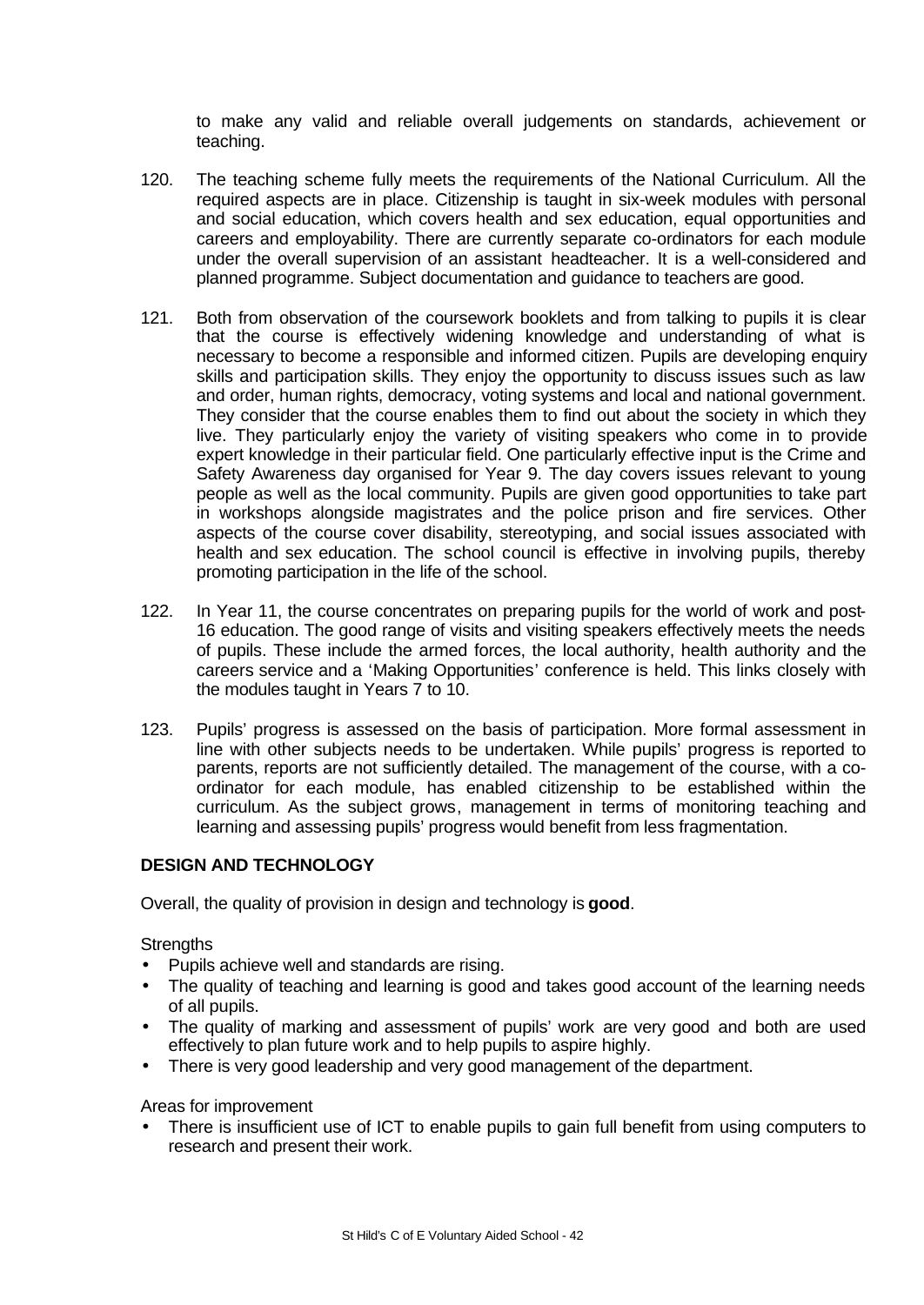The poor attendance of a significant minority of pupils in Years 10 and 11 restricts their achievement.

|                                    | Year 9        | Year 11            |
|------------------------------------|---------------|--------------------|
| Standards of work seen             | Below average | Below average      |
| Achievement over time              | Good          | Good               |
| Results in national tests and GCSE | N/A           | Well below average |
| Quality of teaching                | Good          | Good               |
| Quality of learning                | Good          | Good               |
| Attitudes of pupils to their work  | Good          | Good               |
|                                    |               |                    |

## *Summary of inspection judgements*

| Leadership of the subiect | good |
|---------------------------|------|
| Management of the subject | aood |

- 124. Standards seen in work by Year 9 are below average. This represents an improvement from the previous year and is largely due to improved teaching methods that inspire and engage pupils in lessons and result in good motivation. Pupils use the design process fully to plan, develop and evaluate a range of products made from wood, textiles, food and modelling materials. Pupils' practical skills are of a higher standard than their written work. Their writing and formal drawing skills are often below average so that they cannot always fully communicate what they know and understand. A small proportion of higher attaining pupils reach average standards and their work shows clear writing, careful presentation and annotation, understanding of materials and developing graphic skills. Achievement from entry is good. Pupils quickly learn to use a good range of hand and machine tools and are very safety conscious. They acquire appropriate technical language and learn about the materials they use, including the impact of their use on the environment and where the materials come from.
- 125. Standards by Year 11 are below average although a significant proportion of pupils reach standards that are close to average. Pupils organise their examination coursework logically and show continuous evaluation of their work, in order to modify and improve products when necessary. Practical work shows understanding and appropriate interpretation of problems pupils have been asked to solve. Higher attaining pupils research their work in depth and write about their work in detail. Their designs show flair and imagination and work is clearly presented with annotated drawings to show development of ideas. In food technology, higher attaining pupils have a good understanding of the function of ingredients and the underlying science for food preparation. Lower attaining pupils communicate their ideas simply and their written work is brief and lacks reasoned explanations for decisions they make.
- 126. Achievement is good. Almost all pupils exceed the standards predicted by earlier testing. This is because teachers have high expectations of all pupils and plan work best suited to individual needs. The standards and progress of a significant minority of pupils are adversely affected by poor attendance. The work of pupils is frequently assessed and targets are set which help pupils to aspire highly and to improve their work. Year 11 pupils have made particularly good progress over the year in resistant materials because they now have a regular teacher and feel more secure because they have established routines. Pupils with special needs achieve well throughout the school because teachers manage them exceptionally well and provide interesting and challenging work for them. The proportion of pupils gaining grades A\*-C at GCSE in 2002 was well below average with a greater gap between boys and girls than is seen nationally. Results compared well with results in other subjects for which pupils were entered.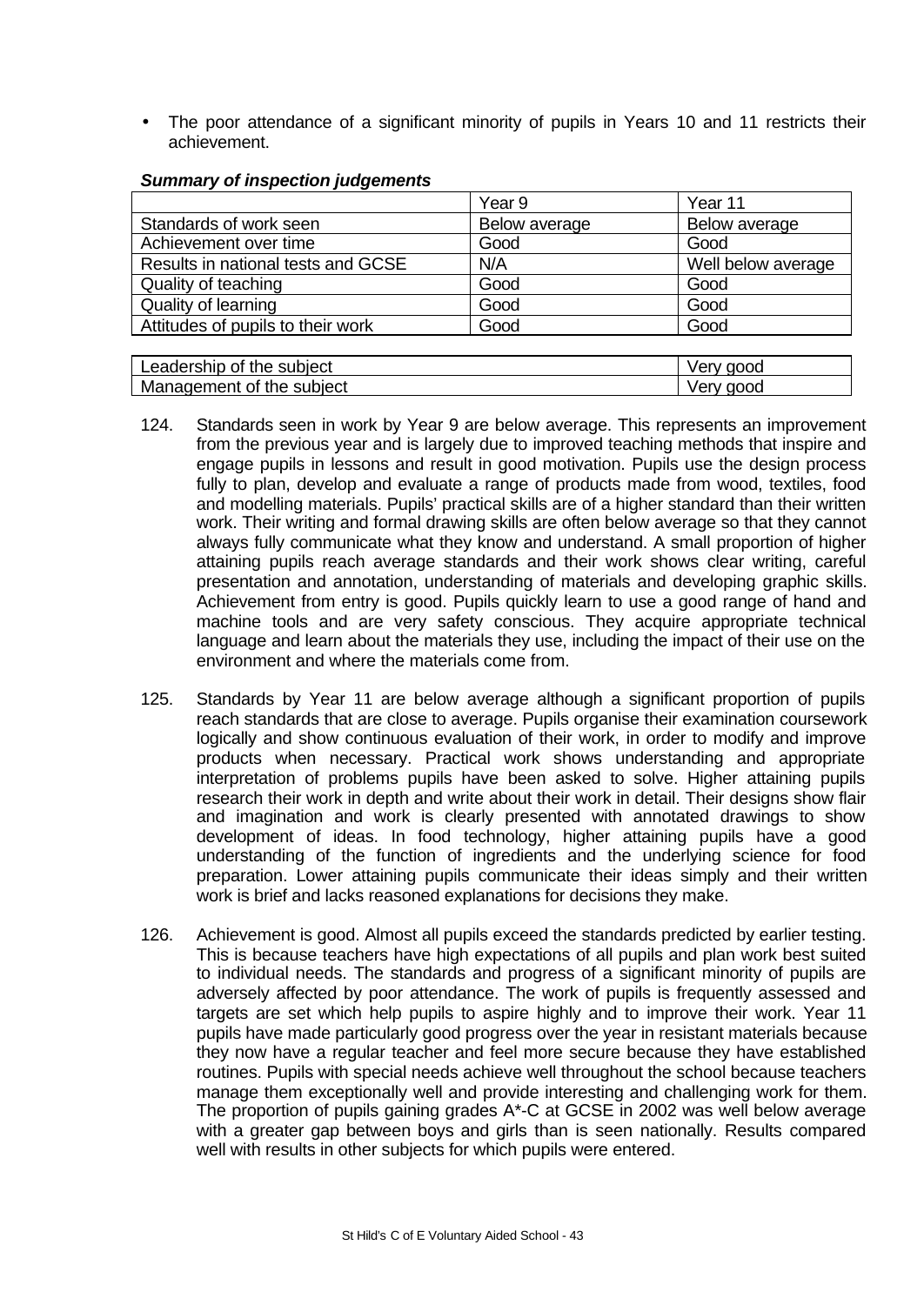- 127. The quality of teaching and learning is good and often very good. It is occasionally excellent and never less than satisfactory. Pupils listen carefully, concentrate on demonstrations and show a good level of interest in tasks set. This is due to very good classroom organisation and management of pupils together with high expectations of work and behaviour. Teachers use methods which engage and interest pupils throughout lessons and plan work to suit individual needs of pupils. In the best lessons, learning is well structured and practical work is integrated with learning about materials and processes so that pupils gain understanding through doing. The principles of design and technology are taught consistently across all materials areas so that pupils have their understanding reinforced no matter what materials they are studying. Pupils do not have enough opportunities to use ICT in lessons because there is insufficient access to computers.
- 128. Pupils have positive attitudes to learning and their behaviour is good in design and technology. The majority respond readily to questions although they have too few opportunities to develop oral skills fully by giving presentations. They work confidently in groups with boys and girls working together easily. Relationships are good and mutually supportive.
- 129. Leadership is very good. The head of department has a clear understanding of the needs of the department and the means of achieving them. Management is very skilful and has generated a sense of purpose shared by members of the department which leads to rising standards.

# **GEOGRAPHY**

Overall, the quality of provision in geography is **satisfactory**.

**Strengths** 

- There is very good leadership and educational direction given by the newly appointed head of department.
- There are significant recent improvements made to the planned work.
- Standards are improving in Years 10 and 11 as well as in some classes in Years 7 to 9.
- There are good quality assessment procedures and effective use of the information to improve both learning and lesson planning.

Areas for improvement

- There is insufficient formal monitoring and evaluation of teaching and learning at present.
- Provision for field study is too limited.
- Opportunities for development of spiritual, moral, social and cultural education and citizenship are not built into the teaching scheme.

# *Summary of inspection judgements*

|                               | Year 9             | Year 11            |
|-------------------------------|--------------------|--------------------|
| Standards of work seen        | Well below average | Below average      |
| Achievement over time         | Satisfactory       | Good               |
| Results in national tests and |                    | Well below average |
| <b>GCSE</b>                   |                    |                    |
| Quality of learning           | Satisfactory       | Satisfactory       |
| Quality of learning           | Satisfactory       | Satisfactory       |
| Attitudes of pupils to work   | Satisfactory       | Satisfactory       |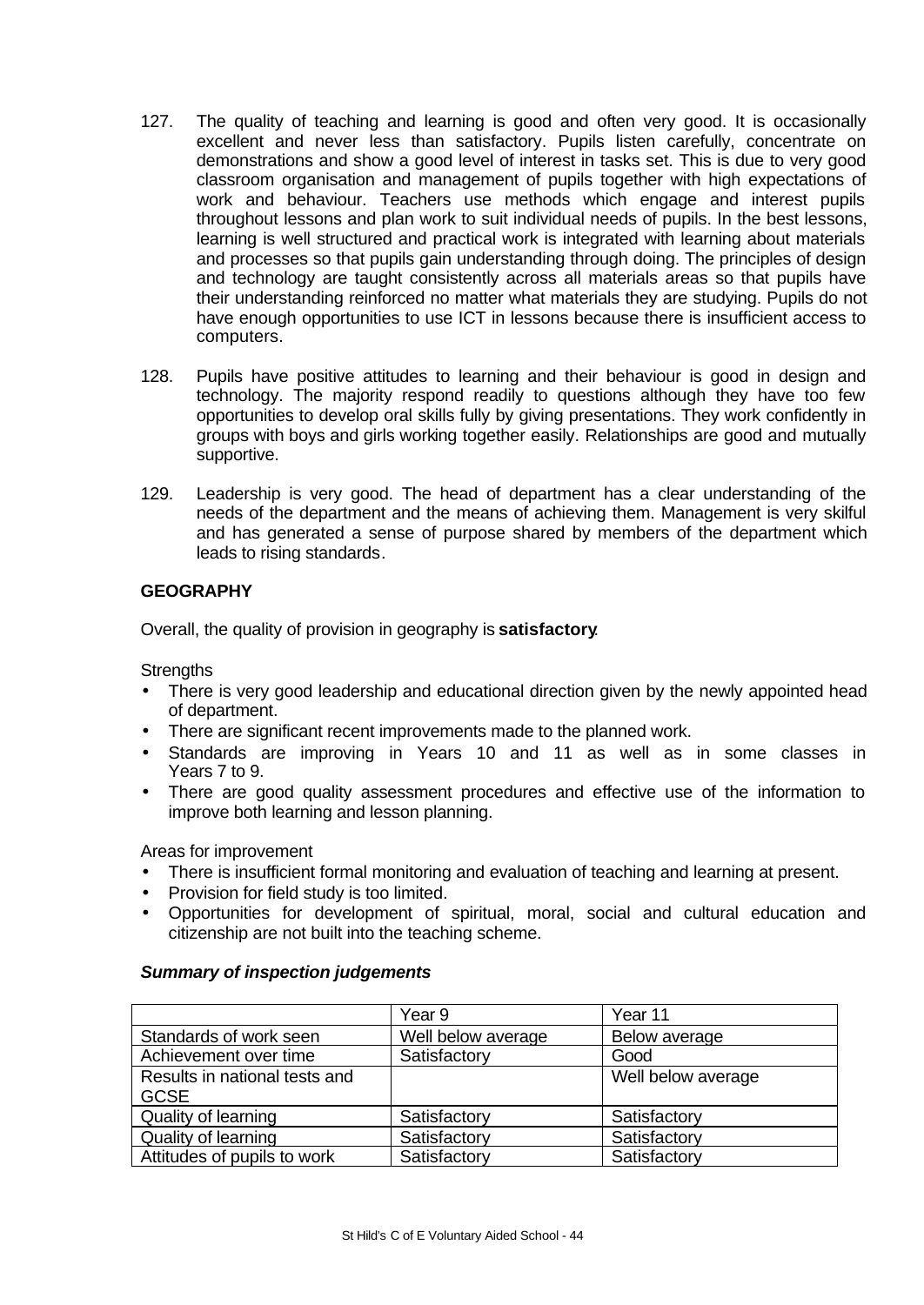| Leadership of the subject | Verv aood |
|---------------------------|-----------|
| Management of the subject | Good      |

- 130. GCSE results in 2002, the first group in the new school to take this examination, were significantly below national averages.
- 131. By the end of Year 9, standards overall are well below average and pupils' achievement is only satisfactory, in relation to standards on entry. From observations in lessons and from scrutiny of work files there is evidence in some classes of good achievement and higher attainment, particularly in the top bands. This is a consequence of some good and very good teaching from the one specialist teacher. Pupils' achievement is frequently hindered by a combination of very weak literacy skills, frequent absence and difficulty retaining and recalling information. Higher attaining pupils are more secure in recalling what they have learned and explaining what it means. These pupils are developing a sound knowledge of geographical language. In the well-taught lessons pupils are encouraged to develop thinking skills and carry out enquiry tasks. A particularly good example was seen in a lesson on crime in Hartlepool, when pupils were applying these skills to carry out a survey in the town and analyse and present their results graphically. Many pupils use computers effectively to research information and present their work. The work of some lower attaining pupils is often brief, reflecting shallower knowledge and understanding and weaker literacy skills.
- 132. Standards in Year 11 are below average but overall pupils achieve well in relation to their standards at the beginning of the course. Standards have improved significantly compared to the results in 2002. Pupils, particularly the higher attainers, are becoming more effective independent learners. They use computers well to gather information, analyse coursework data and present findings. This was seen in some good coursework when they applied these research skills to an environmental study of Hartlepool. Year 10 pupils are able to make judgements on aspects of river flooding and management. They came to conclusions about the causes of the Lynmouth disaster in 1952 and made links between physical and human aspects of the subject. As in earlier years, difficulties with literacy, frequent absence and poor retention skills impact negatively on standards.
- 133. Teaching is satisfactory overall with a range from unsatisfactory to very good. The department has had serious problems with staffing in recent times and currently two temporary teachers are involved in teaching the subject. The school has very realistic hopes of rectifying this situation by September. The learning of most pupils is also satisfactory although in the good and very good lessons it is better. When teaching is engaging pupils respond well and learning is good or very good. This was observed in lessons in Year 8 with pupils developing geographical skills researching crime in the town and in Year 10 examining the causes and consequences of river flooding. Teachers often plan lessons well to meet pupils' individual needs. The specialist teacher is very secure in her subject knowledge and uses a wide range of interesting methods that motivate pupils.
- 134. Other teachers who have only been in the school a very short time do not know the pupils well and have been relying on work books which lack challenge and do not motivate pupils. These poor resources will have been phased out by September. In the best lessons pupils are expected to think about what they are doing and appropriate emphasis is placed upon the development of enquiry and discussion work in pairs and groups. In the current circumstances expectations in some lessons are too low, classroom management is weak and the pace of lessons is too slow. This has a negative impact on learning and achievement. Relationships are good in the best lessons and enthusiastic teaching combined with good attitudes to work results in good and very good progress. The unsatisfactory teaching seen was associated with slow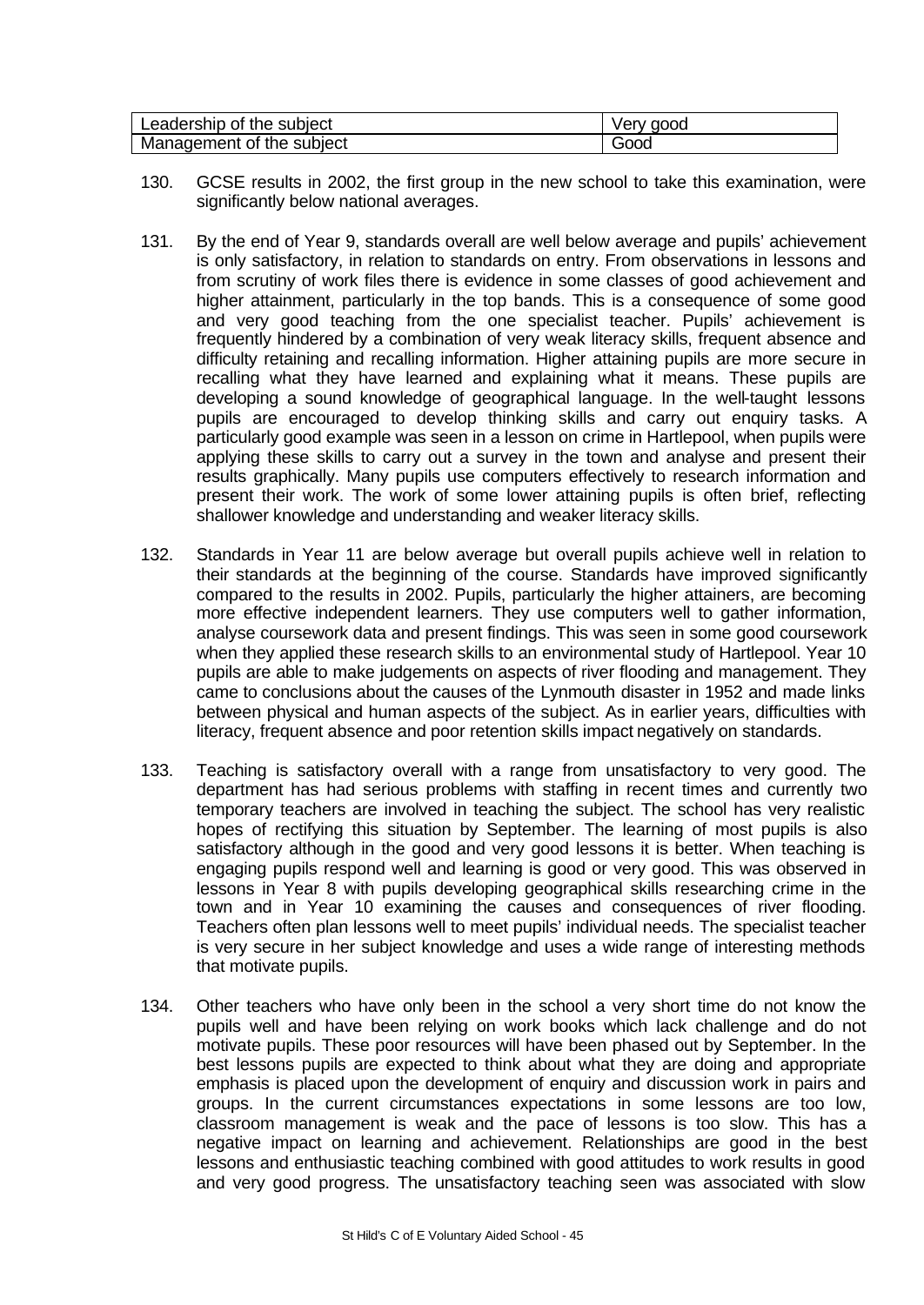pace and insecure subject knowledge with the result that pupils' behaviour was unsatisfactory and too little was learned. Good learning is a consequence of both good quality teaching and the positive and hard-working attitudes of the vast majority of pupils. Pupils with special education needs and the small number with English as an additional language achieve as well as other pupils when they are well supported.

135. The newly appointed head of department is providing very clear leadership in difficult circumstances. Management is good; the head of department is enthusiastic and hard working and in a very short time has made significant improvements to the teaching scheme and in teaching and learning methods. Planning and documentation are much improved and appropriate priorities for improvement have been identified and are being acted upon. Assessment of pupils' work is good and the information is used effectively to improve standards and evaluate teaching and learning. Currently, formal monitoring of teaching and learning is limited, as are the opportunities for field study. Geography makes a satisfactory contribution to pupils' personal development but opportunities are not built into the teaching scheme. A lack of computers and access to the ICT suite reduces their potential use as a tool in learning.

# **HISTORY**

Overall, the quality of provision in history is **very good**.

**Strengths** 

- Lively teaching involves all pupils actively and leads to very good learning.
- Leadership ensures a climate of collaboration where decisions are based on monitoring.
- Excellent relationships develop respect between pupils and teachers.

Areas for improvement

- Lower attaining pupils do not have sufficient simplified preparation for writing.
- Moral issues are not considered in sufficient depth because the range of conflicting views explored is too narrow.

# *Summary of inspection judgements*

|                                    | Year 9    | Year 11            |
|------------------------------------|-----------|--------------------|
| Standards of work seen             | Average   | Below average      |
| Achievement over time              | Good      | Good               |
| Results in national tests and GCSE |           | Well below average |
| Quality of teaching                | Very good | Very good          |
| Quality of learning                | Very good | Very good          |
| Attitudes of pupils to their work  | Very good | Very good          |

| Leadership of <sup>+</sup><br>the subiect | aood<br>verv<br>ັ        |
|-------------------------------------------|--------------------------|
| Management of the subject                 | നററ<br>۳۹۳،<br>$\cdot$ v |

136. Although GCSE results in 2002 were well below average, standards of work seen during the inspection are better, touching average at the end of Year 9 and below average in Year 11. This represents good achievement given the low level of pupils' history skills when they arrive in Year 7. Achievement is distorted in Year 11 by significant nonattendance for which the department has a tight network of remedies including support for pupils' studies and changes to the curriculum. Consequently, there are more pupils working at A\*-A than previously, including boys, where there were none before.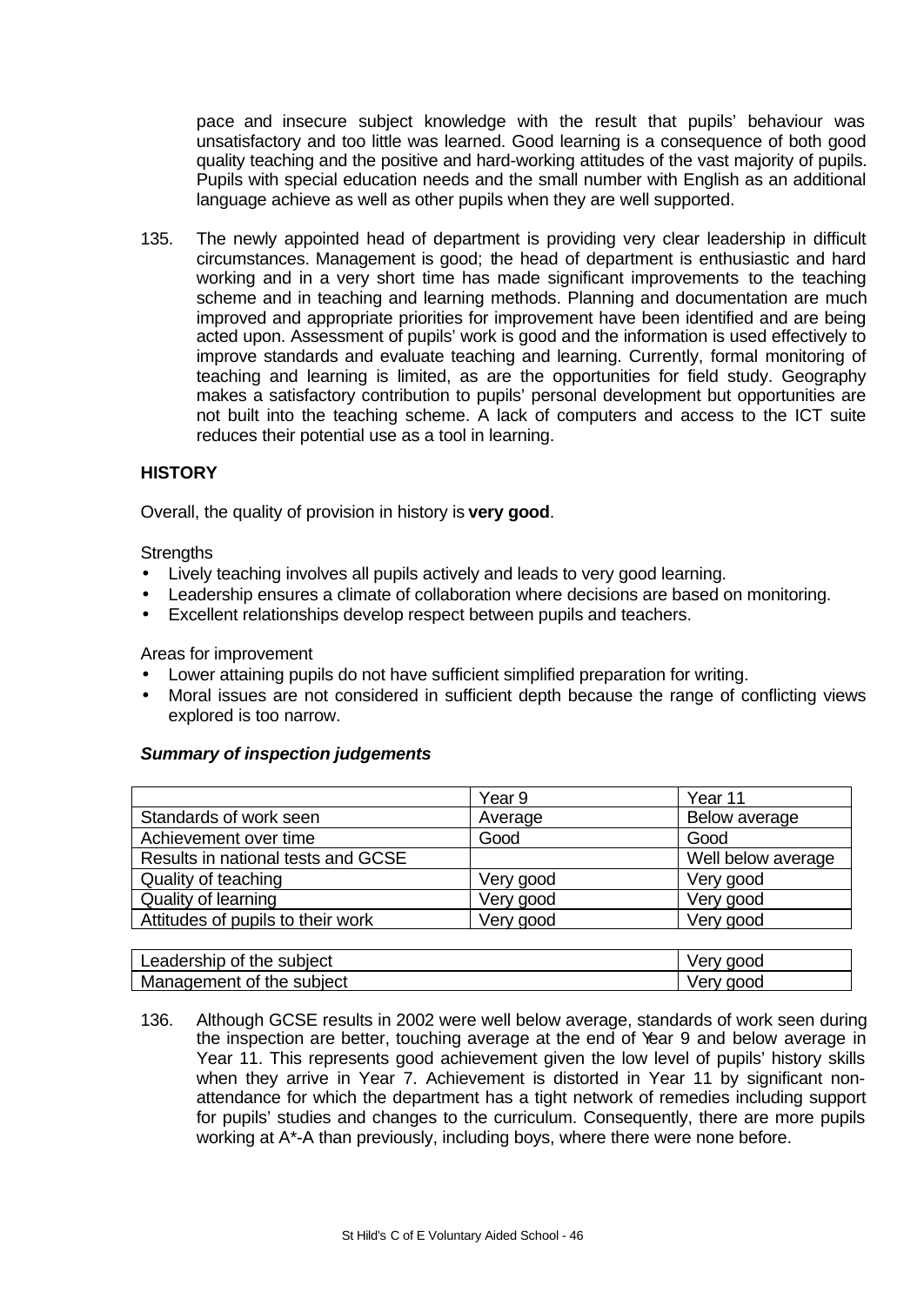- 137. Standards are rising because of very good teaching and effective procedures for pupils to set targets and review their own achievement. The most telling indication of the quality of teaching and relationships is the fact that over half of pupils choose GCSE history, well above the national average. Teachers are positive and sensitive towards their pupils who reciprocate with remarkable commitment, which makes for very good learning.
- 138. Very good leadership and effective collaboration drive the development of exciting learning rooted in analysis of where and why change is needed, reflecting the school's culture of self-review. Intelligent discussion of how pupils learn and teachers' openness to change underpin the dynamism of this department, so standards are rising.
- 139. The impact of radical change in teaching style challenges pupils by requiring greater participation and responsibility. The minute they enter the classroom, pupils are engaged in 'Remember Me, 'Last Person Standing' or other quick-fire methods for consolidating previous learning. Subsequent tasks challenge pupils to apply knowledge in seeking answers to the 'big' questions. This fast-paced and hands-on approach particularly excites boys. By the end of Year 9, pupils have a broad understanding of influential civilisations and people of the past, including Islam, and the reasons behind Britain's' political, economic and social evolution and its consequences for her position in the world. Pupils sharpen their technique of extrapolating information from historical sources through various stimulating activities. For example, the 'Jigsaw' process requires pupils to teach each other. Each pupil researches one aspect of a topic, explains it to three others in turn, who take notes as they listen to the explanation. Each pupil is now eager to contribute to class discussion, teasing out implications, interpreting findings and expressing reasoned points of view. At this point, teachers' subject knowledge is best deployed as they summarise, link together pupils' ideas, illustrate and question, ensuring all take part. They use many devices like this, which develop literacy and social skills in tandem with history skills, and both teachers and pupils are very clear about the quality of learning that has taken place. In diaries, letters, newspaper front pages and booklets, pupils express their own view or step into others' shoes. They develop independence through extended personal projects and fieldwork studies.
- 140. Gifted and talented pupils learn to think more broadly and they can follow through a hypothesis with illustrations and implications. High attaining pupils are very comfortable with the demands of writing at length. More simplified steps are required for lower attaining pupils and those with special educational needs to better prepare them for writing.
- 141. In Year 11, pupils apply knowledge to interpret a view or a judgement in assessing, for example, the work of key 19<sup>th</sup> century reformers, or teasing out the factors which brought economic prosperity hand in hand with unbearable degradation in Britain's northern cities. Pupils feel it too. One Year 11 pupil, having studied a picture summarised the desperation: "The sunlight never got into the centre of this housing area." There is a need for deeper exploration of moral questions and conflicting views to encourage talk across the class between pupils.
- 142. Pupils effectively draw out inferences from sources, identify bias and decide on the usefulness of a source, having learnt the 'Concept Map' technique. Higher attainers can illustrate the power of irony and satire. Good learning support keeps pupils with special educational needs and intermittent attenders abreast of the class and they make good achievement.
- 143. ICT made a strong contribution to learning until the recent fire and teachers are ready to exploit innovative technology in the new building.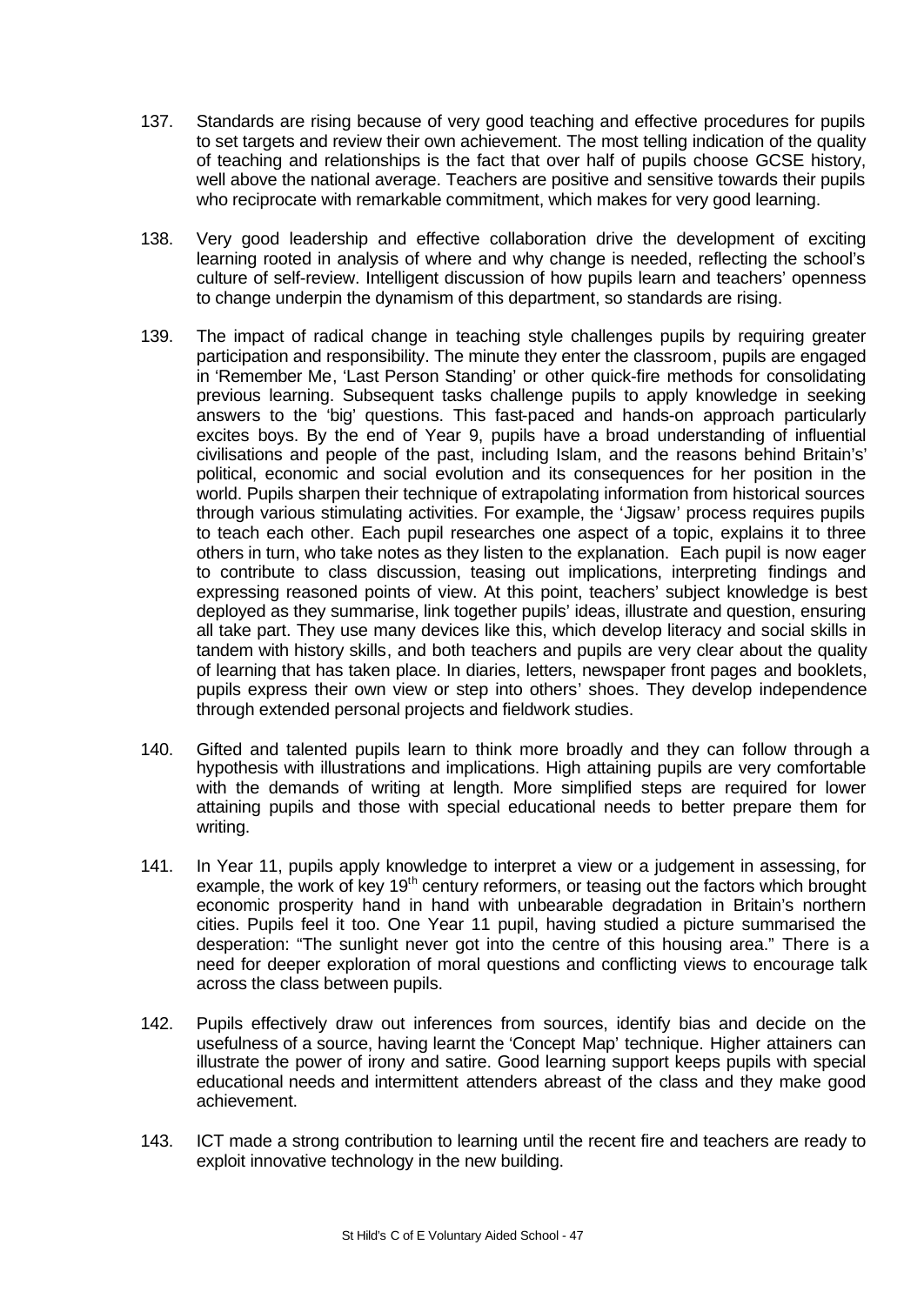# **INFORMATION AND COMMUNICATION TECHNOLOGY (ICT)**

Overall the quality of provision of information and communication technology is **satisfactory**.

**Strengths** 

- Teaching is good and pupils' achievement is good.
- Teachers have very good relationships with pupils.
- Pupils are interested in the subject and they behave well in lessons.
- There is good leadership and management of the department.

Areas for improvement

- Some teaching is poorly planned and leads to unsatisfactory learning.
- There is not enough use of National Curriculum or equivalent levels in teaching to help pupils set targets.
- There is no system to ensure that all pupils in Years 10 and 11 receive their full entitlement of ICT.
- The range of courses for pupils in Years 10 and 11 is not wide enough to meet all pupils' needs.

# *Summary of inspection judgements*

|                                    | Year 9        | Year 11       |
|------------------------------------|---------------|---------------|
| Standards of work seen             | Below average | Below average |
| Achievement over time              | Good          | Satisfactory  |
| Results in national tests and GCSE | Below average | Below average |
| Quality of teaching                | Good          | Good          |
| Quality of learning                | Good          | Good          |
| Attitudes of pupils to their work  | Good          | Good          |

| Leadership<br>subject<br>0t<br>**<br>me | iOOC<br>э١  |
|-----------------------------------------|-------------|
| subject<br>Management<br>οt<br>the      | iooc<br>- 1 |

- 144. By the end of Year 9 the standards reached by pupils are below the national average. However, many pupils have low standards in the subject when they enter the school, and have to learn many new skills in each year as they progress through the school. In Year 7 pupils make extensive use of word-processing skills, using a range of fonts, *clip art* and *word art*. In Year 8 pupils understand how to use search engines on the Internet, and are beginning to make critical evaluation of websites. In Year 9 pupils are producing more sophisticated slide shows on topics such as fox hunting. They make extensive use of word processing to complete short projects. They can create databases and understand different types of fields.
- 145. In Years 10 and 11 pupils make a wider use of more advanced skills to complete project work in GCSE courses. Pupils select a variety of topics, such as bookshops, clothes catalogues or school websites. They make good use of graphs and charts from spreadsheets to display information, and also use more advanced formula. Higher attaining pupils evaluate their work well. However, the majority of pupils describe what they have done rather than evaluate strengths and weaknesses. Lower attaining pupils have more limited tasks and not all work is fully completed.
- 146. Pupils learn well in lessons as they increase their skills, knowledge and understanding in the use of a variety of software applications. There is good achievement in Years 7, 8 and 9 as they become confident users of computers. There is satisfactory achievement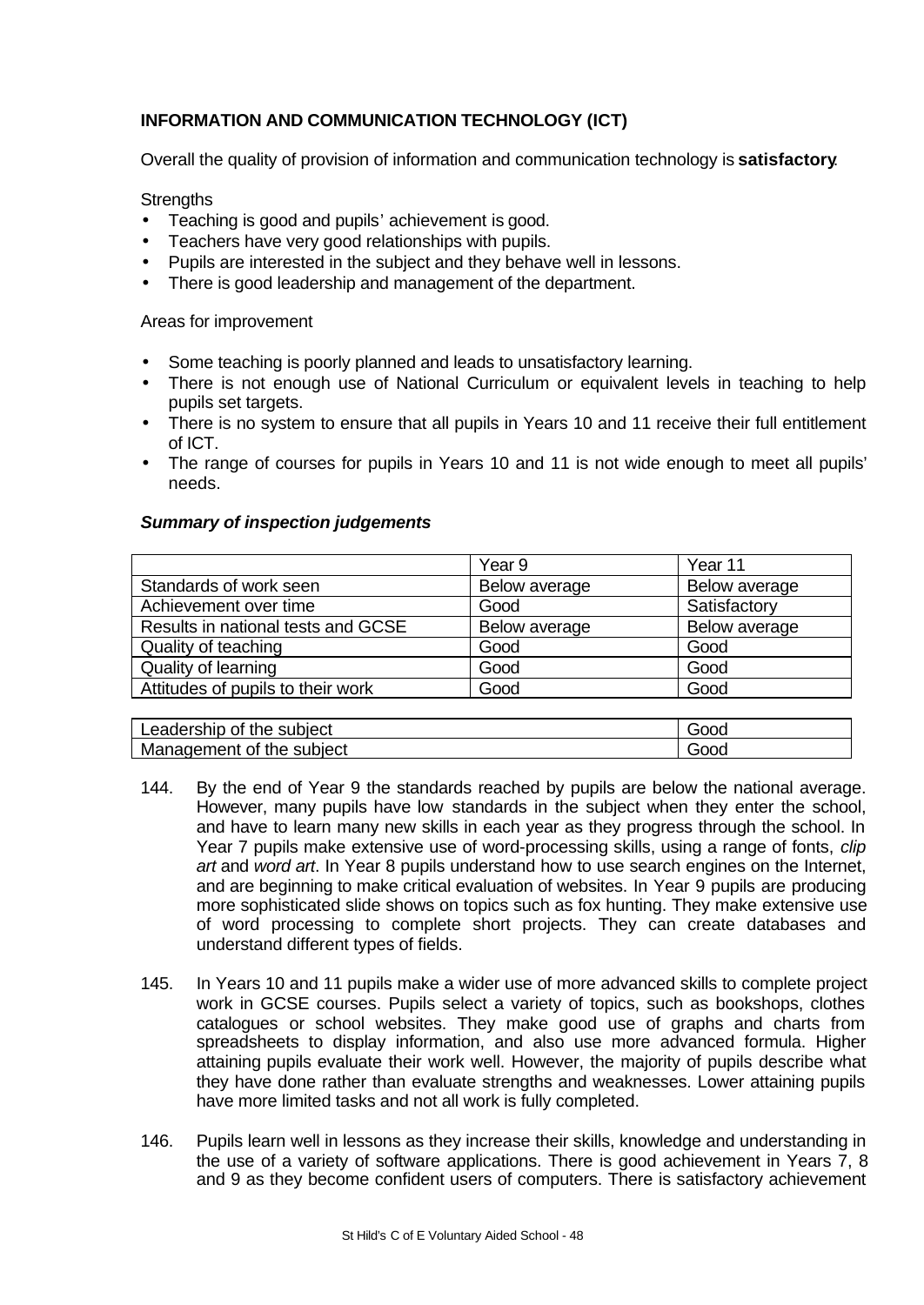by pupils in Years 10 and 11 taking GCSE, as they reach their predicted grades. Achievement in these years is restricted due to a combination of pupils' absence, unstable staffing in previous years and, for some pupils, an inappropriate course.

- 147. Most teaching is good, and some lessons are very good. Teachers use their very good subject knowledge as well as knowledge of examinations to give clear explanations, which help pupils learn, and find out what they need to do to get best results in their exams. There are good relationships between pupils and teachers and the pupils' positive response in lessons contributes to their learning. Lessons are usually well planned and tasks selected are appropriate to pupils' attainment levels. However, there is a small amount of unsatisfactory teaching where the work set is not appropriate so that pupils lose interest and do not learn enough. Most teachers have high expectations of pupils being able to work independently and complete tasks set. Data projectors are well used to show pupils how to use programs, but there are no interactive whiteboards in the department. Although pupils' work is marked regularly, and helpful comments are made to help pupils improve their standards, little use is made of National Curriculum or similar levels in teaching and marking in Years 7, 8 and 9 to help pupils set targets for their work.
- 148. There is good management of the department, with clear leadership and a commitment to improve standards. The range of courses for pupils in Years 10 and 11 is limited to GCSE ICT; there are no vocational courses. Pupils who do not take GCSE ICT still make use of their computer skills in other subjects as they complete project work. However, there is no record of how other subjects provide these pupils with ICT experiences required by the National Curriculum.

# *ICT in other subjects*

149. All teachers have completed their New Opportunities Funded (NOF) training for ICT in their subject. Departments have planned use of ICT in their schemes of work; however, since the move to the single site, continued development in the use of cross-curricular ICT has been severely restricted. The availability of computer rooms is just sufficient to meet the needs of the ICT department, and therefore there is little spare capacity for other departments. The ratio of computers to pupils of 1:6 is worse than that seen nationally, and therefore there are insufficient computers in departments. English and design and technology make good use of computers, but other subjects lag behind.

# **MODERN FOREIGN LANGUAGES**

Overall, the quality of provision in modern foreign languages is **unsatisfactory**.

**Strengths** 

- Teachers set a good example to pupils, manage them well and encourage good relationships.
- The majority of pupils are well behaved.
- The department has productive links with the local Beacon school to help pupils learning German.

Areas for improvement

- Standards in French and German are too low and many pupils, particularly those of higher attainment, are under-achieving.
- Learning is held back in many lessons by teaching that is not proficient in the foreign language.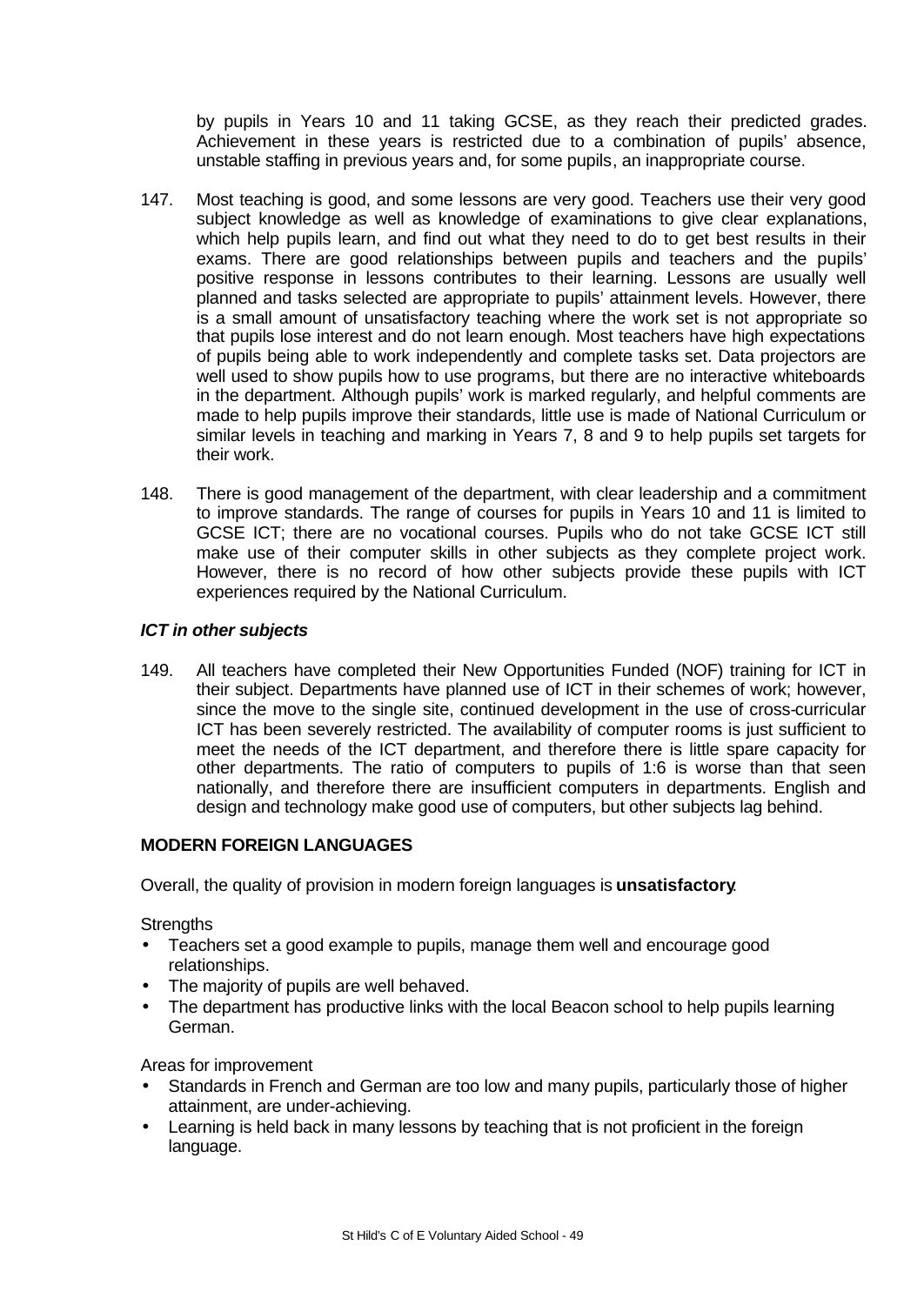- The department has not yet got to grips with under-achievement or the poor motivation of a few pupils, mostly boys, in Years 10 and 11.
- Many Year 7 pupils learn less because both their language lessons are concentrated into one day.

## *Summary of inspection judgements*

|                                    | Year 9             | Year 11            |
|------------------------------------|--------------------|--------------------|
| Standards of work seen             | Well below average | Well below average |
| Achievement over time              | Unsatisfactory     | Unsatisfactory     |
| Results in national tests and GCSE |                    |                    |
| French                             |                    | Well below average |
| German                             |                    | Very low           |
| Quality of teaching                | Unsatisfactory     | Unsatisfactory     |
| Quality of learning                | Unsatisfactory     | Unsatisfactory     |
| Attitudes of pupils to their work  | Satisfactory       | Unsatisfactory     |
|                                    |                    |                    |

| _eadership<br>ıbıect<br>nt<br>the l<br>≛ Su⊾. | $-1-1$<br>ausiaciu |
|-----------------------------------------------|--------------------|
| Mε<br>subject<br>anagement<br>the<br>∩t       | $-1-1$             |

- 150. The modern foreign languages department has suffered in recent months from disruptions in staffing and accommodation which have taken their toll on morale and on pupils' achievement. Teachers in the department are experienced professionals and manage pupils successfully. However, they are not all proficient in the languages they teach. In six out of ten lessons teachers are not confident in using French or German with the ease and fluency needed to give pupils good exposure to the language. In spite of careful planning and firm discipline, this inevitably affects the quality of pupils' learning and partly explains the widespread under-achievement of pupils currently studying a language. The department badly needs more specialist teaching and a fresh vision for the future of foreign languages in the school.
- 151. Standards in both languages are currently too low, as were the results in the GCSE examinations in 2002. This applies especially to the skills of speaking and listening at which pupils in Year 11 are unusually lacking in confidence. Hardly any pupils feel ready to enter the higher tier at GCSE in these skills and as a result will not be able to achieve better than a grade C. Boys in particular have great difficulty in pronouncing the language and in remembering important phrases needed for the speaking examination. In a number of cases they have lost their interest and motivation to succeed. Girls, too, are often very shy and reluctant to speak. Even the highest attaining among them are unsure of themselves, though they are more eager to learn. They have had too little practice in hearing French or German spoken authentically and in speaking the language themselves. This is particularly the case in German for which there is no specialist teaching. Higher attaining pupils in Year 11 write better than they speak in the foreign language. Their coursework shows signs of an understanding of different tenses and a fair range of vocabulary. The majority, however, have a limited grasp of French and German grammar and have considerable difficulty with forming sentences.
- 152. Pupils in the younger years are also under-achieving, particularly those of higher attainment who have too little opportunity of speaking and listening in the foreign language, as with their older peers. They receive too little homework and cannot yet achieve a higher level because they have not adequately covered the grammar and tenses required. At least half of pupils in Year 7 have all of their language teaching in two lessons on the same day. This further holds back learning because, by the last lesson of the day, pupils are restless and cannot be taught much that is new. Pupils with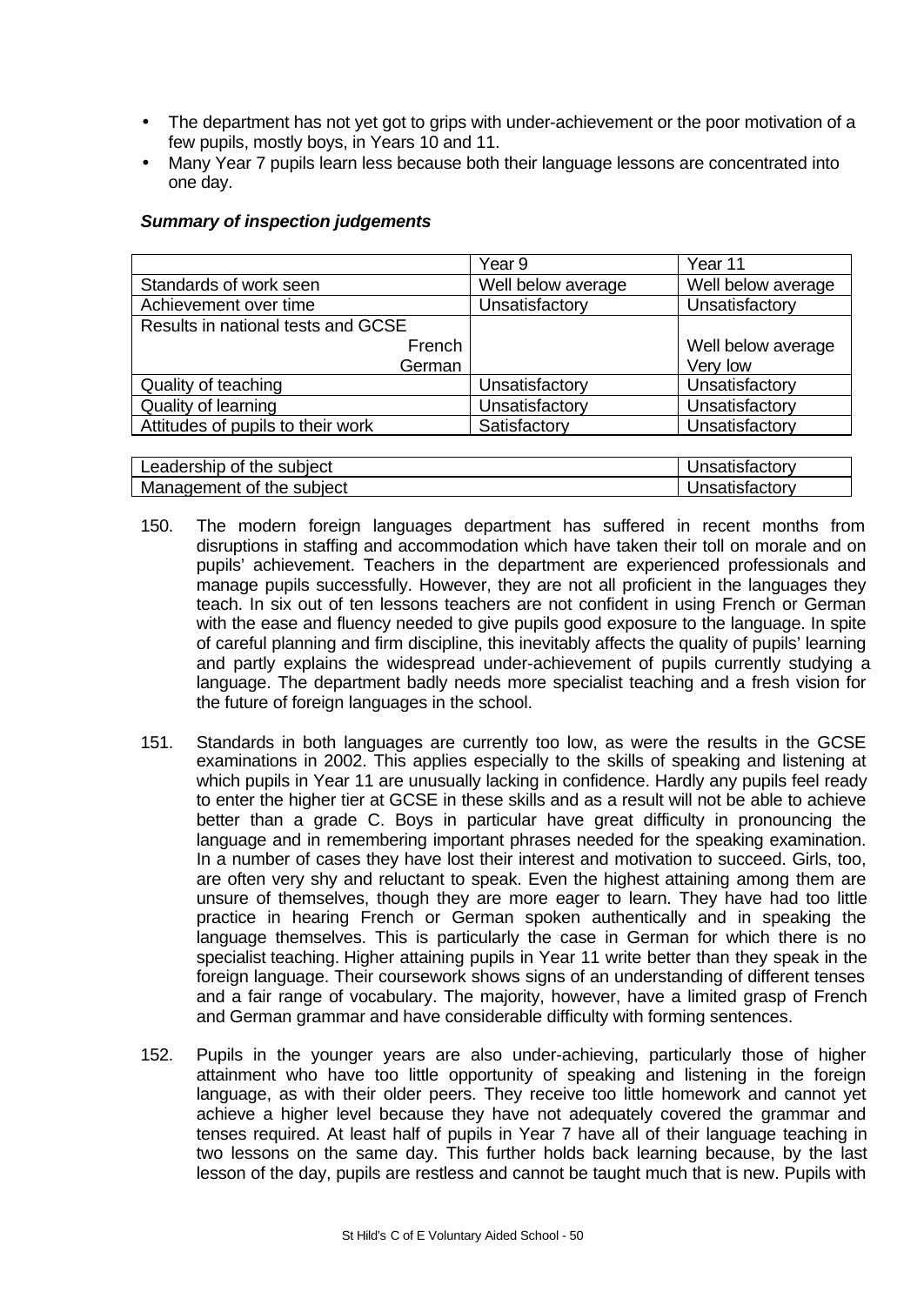learning needs and those of low attainment, however, make satisfactory progress in lessons. Teachers' experience and skill in handling these pupils are more important at this stage than their expertise in the language. In one Year 8 French lesson, for example, a small class of pupils with learning difficulties made good headway in saying which sports they played. One very well motivated girl took real pride in her wellpresented exercise book.

- 153. Although teaching has many strengths, it cannot be satisfactory while so much is done by non-specialists. Lessons lack the pace and challenge that come from a confident grasp of the subject. Mistakes are passed on to the pupils. There is too little of that authentic 'buzz' found in classrooms where the language is used naturally. As a result pupils do not learn in a natural flowing way. By the time they reach the end of Year 9, a large proportion of them decide to drop a language altogether.
- 154. The department has not adequately tackled this trend of declining numbers opting for languages after Year 9. Pupils need to be stretched and motivated, and, through enrichment beyond the classroom, to see that languages are more than just a school subject. There is, for example, very little opportunity for pupils to learn enjoyably through ICT, reading for pleasure or trips abroad. The employment of a German-speaking assistant for six hours a week benefits pupils. Equally, the help of the local Beacon school with pupils learning German goes some way to compensating for the lack of expertise in the language. However, fresh thinking is needed to find ways of raising standards and helping pupils achieve their full potential. The school is already taking action to reduce the proportion of non-specialist teaching in the future. If the department matches this with positive action of its own it will be better placed to improve.

# **MUSIC**

Overall, the quality of provision in music is **unsatisfactory**.

**Strength** 

• In a few lessons pupils are making satisfactory progress.

Areas for improvement

- Standards and GCSE results are well below average and below pupils' potential.
- Teaching and learning are unsatisfactory.
- Pupils' attitudes overall are unsatisfactory.
- There is no assessment strategy to help pupils make improvements to their work.

# *Summary of inspection judgements*

|                                    | Year 9             | Year 11            |
|------------------------------------|--------------------|--------------------|
| Standards of work seen             | Well below average | Well below average |
| Achievement over time              | Unsatisfactory     | Unsatisfactory     |
| Results in national tests and GCSE | Above average      | Well below average |
| Quality of teaching                | Unsatisfactory     | Unsatisfactory     |
| Quality of learning                | Unsatisfactory     | Unsatisfactory     |
| Attitudes of pupils to their work  | Unsatisfactory     | Unsatisfactory     |

| Leadership of the subject | Jnsatisfactory |
|---------------------------|----------------|
| Management of the subject | Jnsatisfactory |

155. Music had been declining in the school's forerunner and continued to decline at the start of the new. The school has not yet had the benefit of a permanent music specialist. As a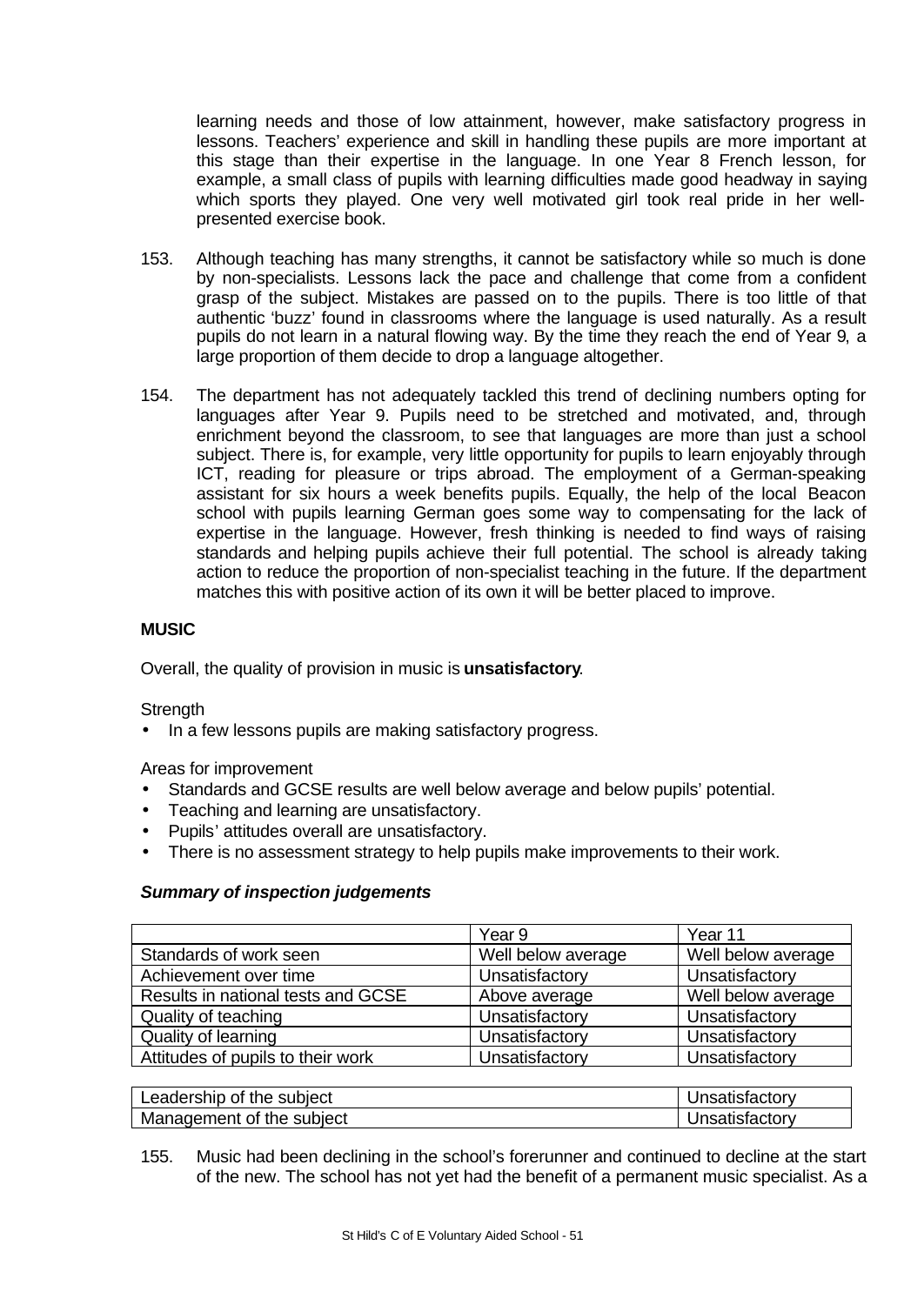result of unsatisfactory teaching, poor behaviour and attitudes, and mismanagement of the department, pupils have underachieved. They are reaching standards that, at best, are well below average throughout the school. The teacher assessments for Year 9 in 2002 were grossly over-estimated. Out of 16 pupils taking GCSE in 2002, 14 achieved a grade, but only three achieved a grade between B and C. There were no A\* or A grades. The number of pupils taking the examination is too few to compare with national averages or results of boys and girls. During the current year both teachers have left the school.

- 156. Temporary teachers have entered a very difficult situation. In spite of hard work there are still severe shortcomings in pupils' learning. Practical work on performance and composition is avoided in many classes because behaviour is poor. Too often in class, pupils listen to music only passively or are reduced to copying text into their books. These tasks are appropriate neither for developing independent learning, nor for developing the necessary musical skills to achieve the required level and the statutory requirements of the National Curriculum. Pupils are not engaging with the subject in these lessons. In the few lessons where teaching is stronger and pupils are amenable, they work satisfactorily and occasionally well. In Year 7 pupils sing *Swing Low, Sweet Chariot* well in two parts without any accompaniment. In Year 9, using suitable computer software, pupils build up their dance compositions using well-chosen units and phrases. In these lessons, pupils are involved, generally concentrate well and enjoy what they are doing.
- 157. In Year 11 there are a few keen pupils, but several pupils do not want to be there. The temporary teacher has worked very hard to redress the very negligible amount of work done in the first 18 months of the course when pupils achieved very little. However, standards are still very low and few of the pupils are expected to achieve higher grades. One or two pupils play musical instruments, but composition, listening skills and background knowledge of music are weak. Teaching and learning over time at this level are unsatisfactory, although just satisfactory in the lesson observed.
- 158. The school has plans for the new academic year and a new appointee is expected to bring experience and enthusiasm to the department. The department will then be able to draw on the enthusiasm of the few pupils who, together with other teachers, enjoy playing in the 'Rock School'. A practical and exciting series of projects for pupils in Years 7 to 9 is urgently needed. Pupils need to engage with the subject and become involved with the quality of their own work. To do this, a clear procedure for assessing their work needs to be put in place so that pupils know what they must do to improve.

# **PHYSICAL EDUCATION**

Overall, the quality of provision in physical education is **good**.

**Strengths** 

- There is very good leadership of the department.
- There are good opportunities in extra-curricular activities that are well supported by the pupils.
- The quality of the teaching is good.
- Very good relationships and lesson management mean that pupils have a very positive attitude to the subject.

Areas for improvement

• The accommodation is barely adequate.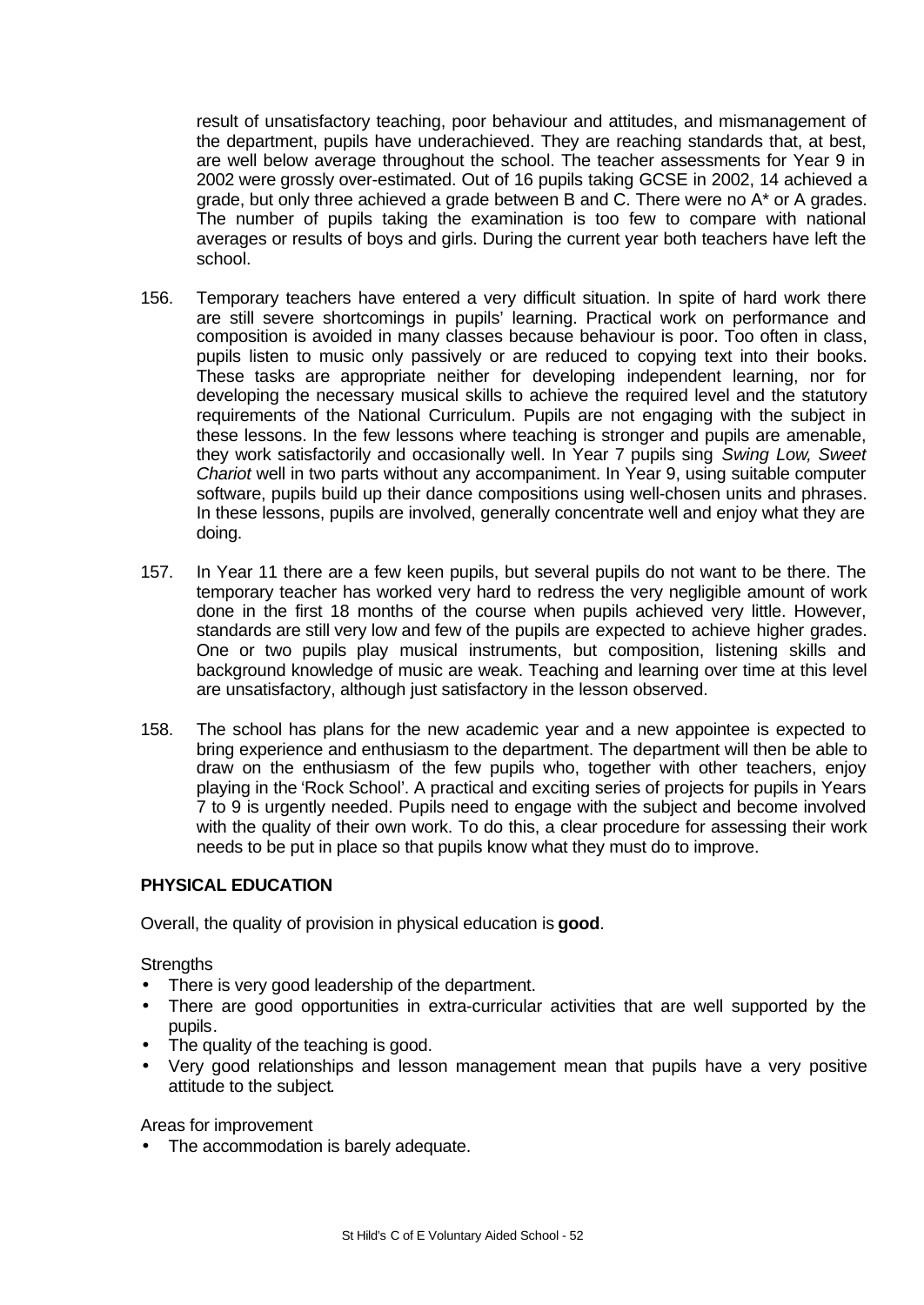• Teachers need to ensure that all pupils are involved in the planning and evaluation of their work.

|                                              | Year 9  | Year 11       |
|----------------------------------------------|---------|---------------|
| Standards of work seen                       | Average | Above average |
| Achievement over time                        | Good    | Good          |
| Results in national tests and<br><b>GCSE</b> | Average | Average       |
| Quality of teaching                          | Good    | Good          |
| Quality of learning                          | Good    | Good          |
| Attitudes of pupils to their work            | Good    | Good          |
|                                              |         |               |
| Leadership of the subject                    |         | Very good     |
| Management of the subject                    |         | Very good     |

#### *Summary of key inspection judgements*

- 159. In the July 2002 GCSE examination the number of pupils gaining A\*-C grade passes was in line with that gained nationally. The results pupils gained in the examination compared very favourably with those gained by these pupils in their other subjects.
- 160. Pupils arrive from their primary school bringing with them a range of physical education experiences and standards, with some below those expected. However, with the appointment one of the department's staff as co-ordinator for physical education in the local primary schools, the standards of pupils now entering the school is rising and are now closer to average overall. During Years 7 to 9 pupils' achievement is good, and by the time they are 14 years old most are attaining levels of performance that are in line with national expectations. This judgement is in line with the school's assessments. Some pupils arrive at the school not able to swim. Very good use is made of the school's swimming pool. Pupils' achievement is good and by the time pupils have reached the end of Year 9 there are very few non-swimmers, and most pupils demonstrate a high level of competence in a range of swimming strokes. They also demonstrate good levels of competency in personal survival and life-saving techniques.
- 161. Achievement is good in Years 10 and 11, and by the time they are 16 years old pupils are attaining levels that are average, and some, especially those in the examination groups, are doing even better. In a very good GCSE swimming lesson pupils demonstrated levels of competence that were well above average. Good levels of skill are clearly evident in a range of activities. Pupils are also able to undertake a range of roles including coaching, umpiring and recording. Pupils in the examination groups are developing understanding and expertise in both the theoretical and practical aspects of the subject. High attaining pupils present work that is well structured, with some using their ICT skills to produce good quality coursework folders. However, some have limited subject knowledge and their coursework folders are sometimes incomplete. Some pupils find success in the theoretical aspects of the course hard to achieve.
- 162. Pupils with special educational needs are well integrated and given much support by both teachers and other pupils, and most reach satisfactory standards. Teaching is sensitive, and there is no evidence of pupils with special educational needs being disadvantaged by the curriculum that is on offer. Talented pupils are encouraged to extend their skills both in school lessons and with outside clubs. Individual pupils and teams achieve high standards in district and county competitions. There are currently pupils in the school who are members of national school teams in swimming and football.